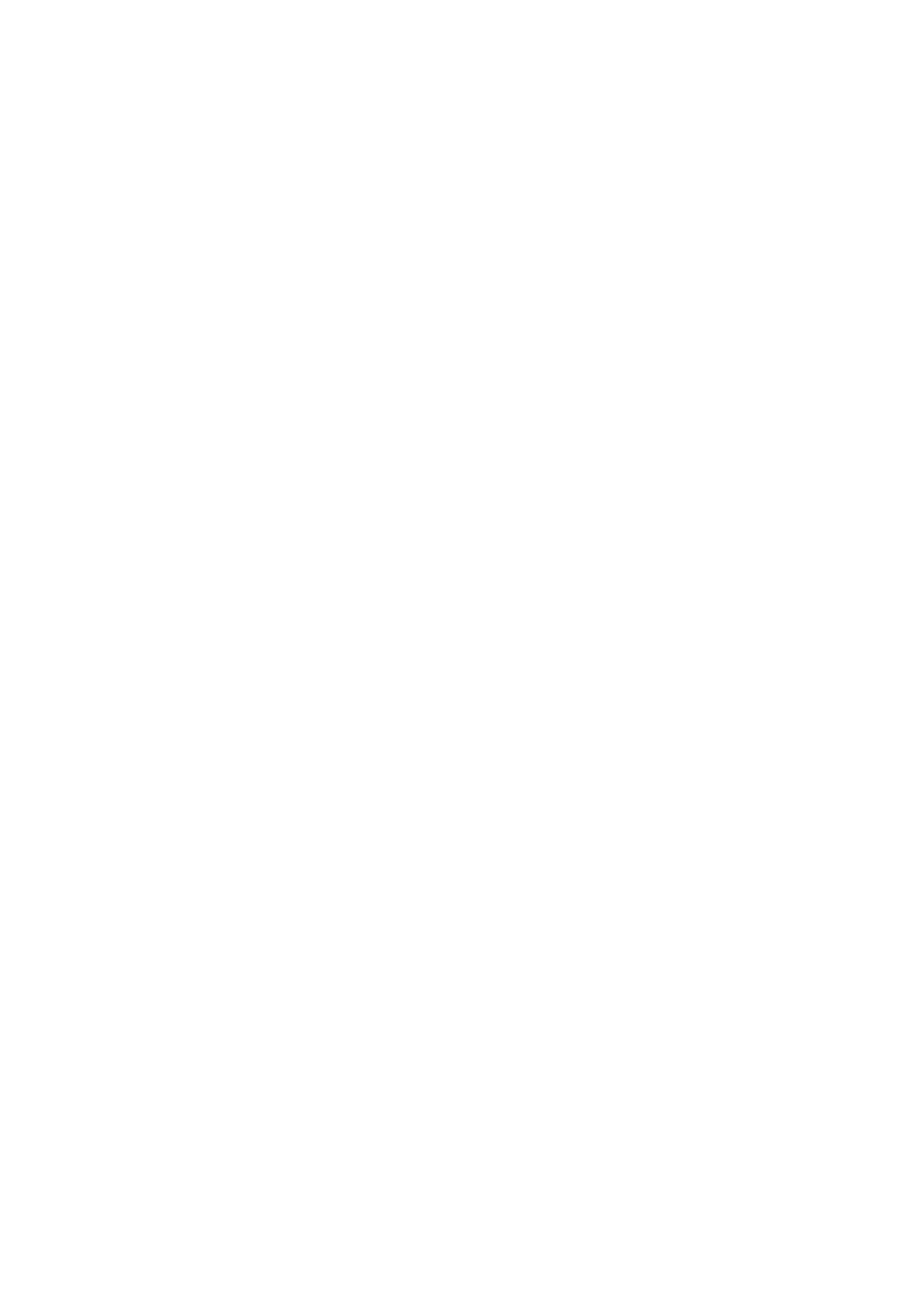## **UNITED STATES SECURITIES AND EXCHANGE COMMISSION WASHINGTON, D.C. 20549**

## **FORM 8-K**

#### **CURRENT REPORT PURSUANT TO SECTION 13 OR 15(d) OF THE SECURITIES EXCHANGE ACT OF 1934**

Date of report (Date of earliest event reported): May 30, 2007

# **PASW, INC.**

**(Exact name of Registrant as Specified in its Charter)**

**Delaware 333-75137 77-0390628 (State or other jurisdiction of incorporation)**

**(Commission File Number)**

**(I.R.S. Employer Identification No.)**

**9453 Alcosta Boulevard San Ramon, California 94583 (Address of Principal Executive Offices)**

**(925) 828-0934**

**(Registrant's telephone number, including area code)**

Check the appropriate box below if the Form 8-K filing is intended to simultaneously satisfy the filing obligation of the registrant under any of the following provisions (see General Instruction A.2. below):

- $\Box$  Written communications pursuant to Rule 425 under the Securities Act (17 CFR 230.425)
- ☐ Soliciting material pursuant to Rule 14a-12 under the Exchange Act (17 CFR 240.14a-12)
- $\Box$  Pre-commencement communications pursuant to Rule 14d-2(b) under the Exchange Act (17 CFR 240.14d-2(b))
- $\Box$  Pre-commencement communications pursuant to Rule 13e-4(c) under the Exchange Act (17 CFR 240.13e-4(c))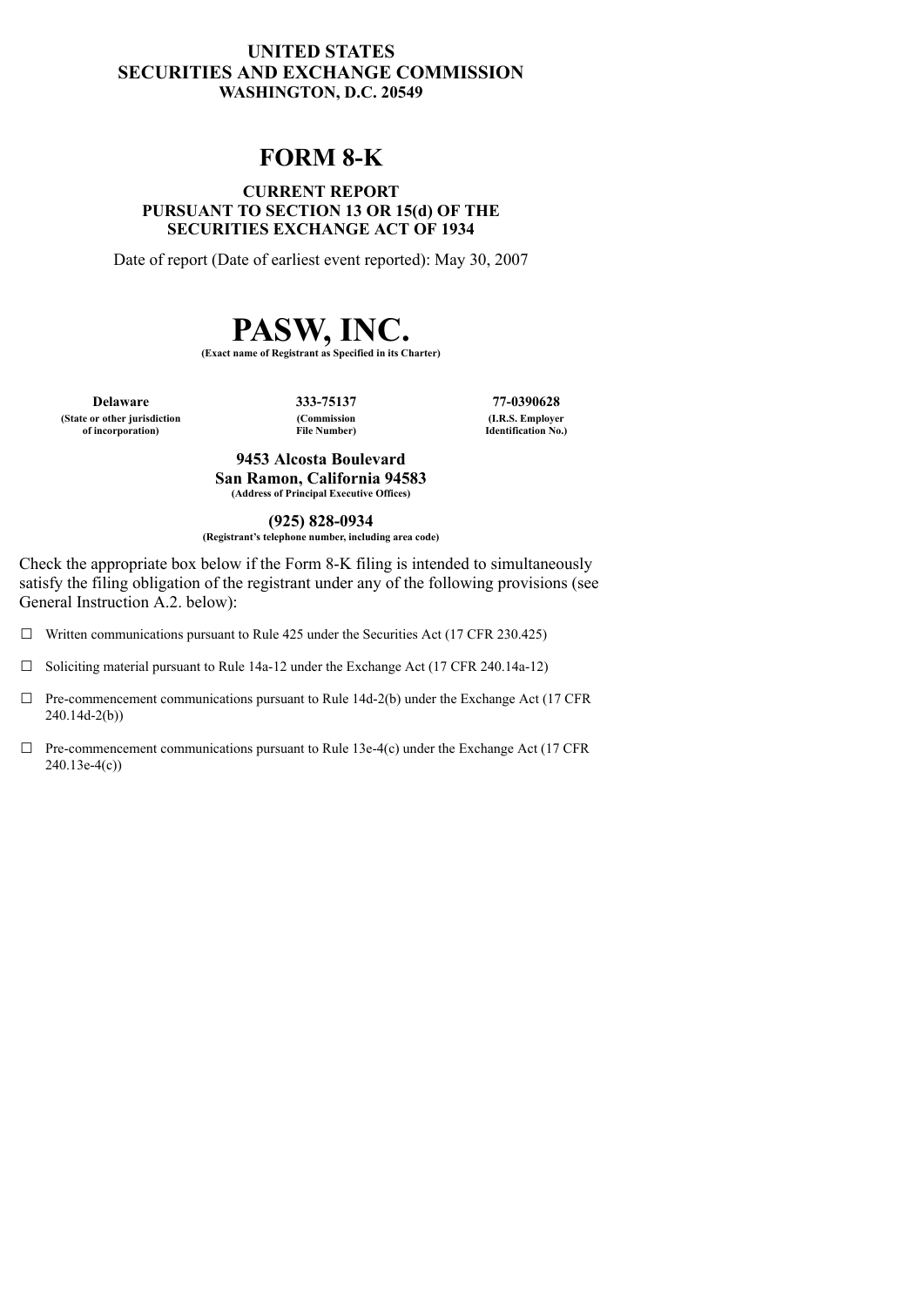#### **Item 1.01. Entry into a Material Definitive Agreement.**

On June 12, 2007, PASW, Inc. ("**PASW**") entered into an Agreement and Plan of Merger and Reorganization (the "**Merger Agreement**"), by and among PASW, VirnetX Acquisition, Inc., a wholly owned subsidiary of PASW ("**Merger Sub**"), and VirnetX, Inc. ("**VirnetX**"), providing for the merger of Merger Sub with and into VirnetX (the "**Merger**") and which contemplates a closing on or about July 3, 2007 (the "Closing"). Pursuant to the Merger Agreement, (i) the VirnetX security holders will exchange 100% of the issued and outstanding securities of VirnetX for newly issued PASW Common Stock and certain options of PASW which may be exercised to purchase shares of PASW Common Stock, (ii) the holder of a contractual right to be issued warrants to purchase Common Stock of PASW will be issued warrants to purchase Common Stock of PASW, all together, in the aggregate and on a fully diluted basis, constituting approximately 95% of PASW's issued and outstanding capital stock immediately after the closing of the Merger, (iii) \$3,000,000 of convertible debt funds being held in an escrow account shall be released to PASW immediately prior to or simultaneous with the Closing, (iv) the Secretary of PASW shall confirm that the liabilities of PASW as of the Closing does not exceed \$150,000, and (v) either PASW or VirnetX may terminate the Merger Agreement in the event that the Merger has not been consummated by September 1, 2007.

Additionally, in connection with the Merger and pursuant to the Merger Agreement, PASW and VirnetX have agreed, effective as of the acceptance of the Certificate of Merger by the Secretary of State of Delaware, that (i) each holder of PASW Common Stock, immediately prior to Closing, shall have entered into a lock-up agreement in substantially the form attached as Exhibit C to the Merger Agreement, and (ii) PASW shall have entered into registration rights agreements with certain of its stockholders, pursuant to which PASW shall provide for certain registration rights to its stockholders, as more particularly set forth in the form of registration rights agreement attached as Exhibit D to the Merger Agreement.

Notwithstanding the foregoing, at the Closing an aggregate of 225,000 shares of PASW Common Stock issued to the VirnetX stockholders in the Merger will be deposited into an escrow account for a period of 12 months for the purpose of covering VirnetX's indemnification obligations with respect to certain breaches under the Merger Agreement. VirnetX's indemnification obligations under the Merger Agreement are limited to the foregoing shares. Shares in an amount having a value equal to the damages associated with such breaches, if any, will be withdrawn from the escrow account and forfeited back to PASW for cancellation. All shares of PASW Common Stock remaining in escrow after such 12-month period will be distributed to the applicable stockholders; *provided, however,* that to the extent that any valid claims for indemnification are pending at the end of such period, shares in an amount sufficient to c over such claims shall remain in escrow until such claims have been resolved. Glenn Russell, the current Chairman and Chief Executive Officer of PASW, will deposit 225,000 outstanding shares of PASW Common Stock into an escrow account for a period of 12 months for the purpose of covering PASW's indemnification obligations with respect to certain breaches under the Merger Agreement. PASW's indemnification obligations under the Merger Agreement are limited to such 225,000 shares deposited into the escrow.

Upon the closing of the Merger, VirnetX shall become a wholly-owned subsidiary of PASW.

A copy of the Merger Agreement is attached hereto as Exhibit 2.01 and is incorporated by reference into this Report.

On June 14, 2007, PASW, Inc. issued a press release announcing that it entered into the Merger Agreement with VirnetX, Inc.. A copy of that press release is attached to this report as Exhibit 99.1.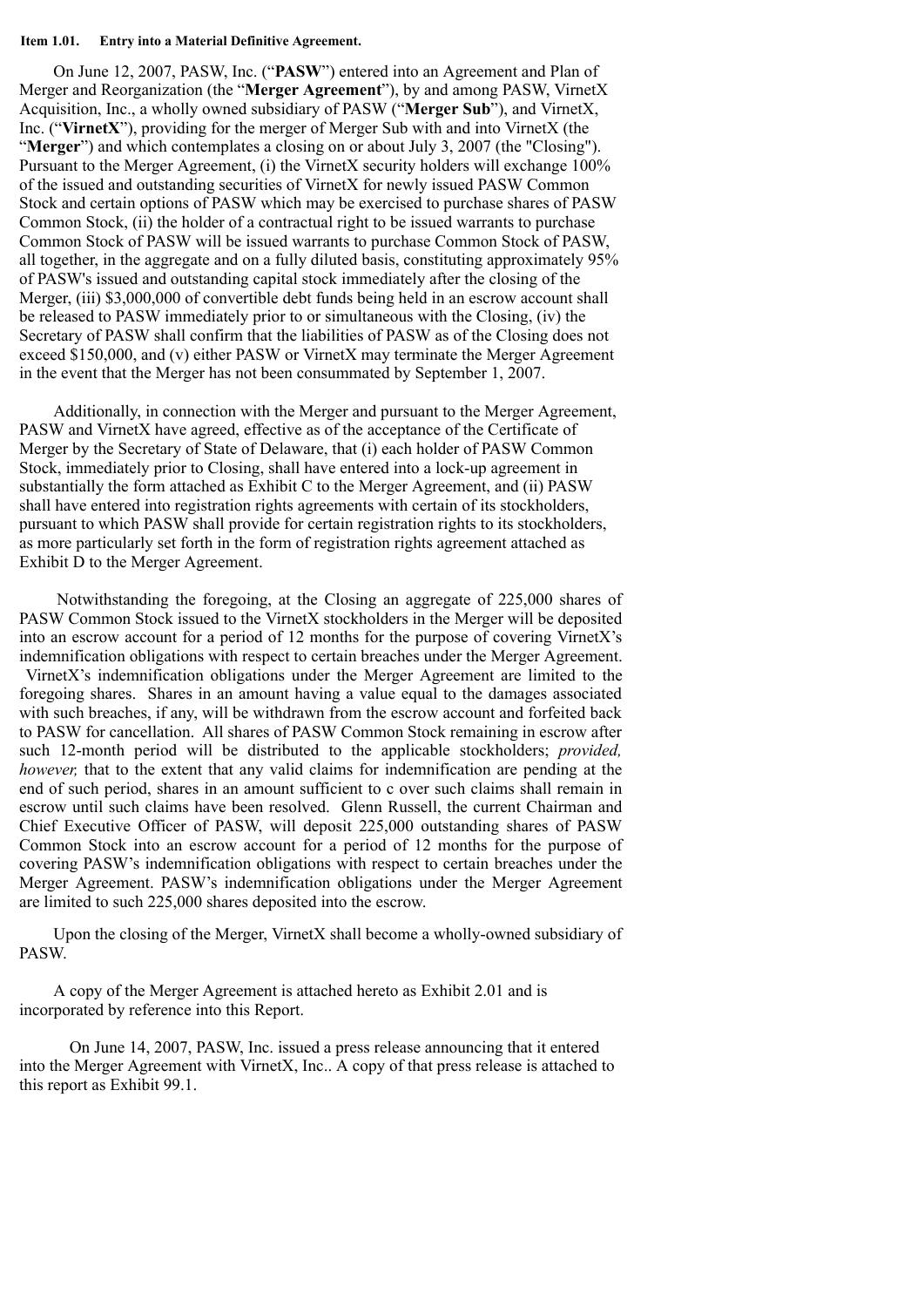#### **Item 8.01 Other Events.**

Effective May 30, 2007, PASW reincorporated in Delaware by effecting a merger of PASW, Inc. California into PASW, Inc. Delaware, with PASW, Inc. Delaware continuing as the surviving entity (the "Reincorporation"). Pursuant to the Reincorporation, PASW (i) filed a Certificate of Merger with the Delaware Secretary of State ("Certificate of Merger"), (ii) assumed the Certificate of Incorporation of PASW, Inc. Delaware ("Certificate of Incorporation"), and (iii) assumed the Bylaws of PASW, Inc. Delaware ("Bylaws"). The Certificate of Merger is attached hereto as Exhibit 2.02, and is incorporated by reference into this Report. The disclosures contained in PASW's Definitive Schedule 14C, filed on May 3, 2007, relating to the Reincorporation are also incorporated by reference into this Report.

**Item 9.01 Financial Statements and Exhibits.**

| Exhibit<br>2.01 | Agreement and Plan of Merger of PASW, Inc. (a Delaware corporation)<br>and PASW, Inc. (a California corporation) dated May 25, 2007 (1)    |
|-----------------|--------------------------------------------------------------------------------------------------------------------------------------------|
| 2.02            | Certificate of Merger filed with the Secretary of State of the State<br>of Delaware on May 30, 2007                                        |
| 2.03            | Agreement and Plan of Merger and Reorganization among PASW, Inc.,<br>VirnetX Acquisition, Inc. and VirnetX, Inc. dated as of June 12, 2007 |
| 3.01            | Certificate of Incorporation of PASW, Inc. (a Delaware corporation) (1)                                                                    |
| 3.02            | By-Laws of PASW, Inc. (a Delaware corporation) (1)                                                                                         |
| 99.1            | Press Release issued June 14, 2007 announcing the execution of<br>the Plan of Merger and Reorganization                                    |

(1) Filed as an exhibit to the Definitive Schedule 14C filed May 3, 2007 and incorporated herein by reference.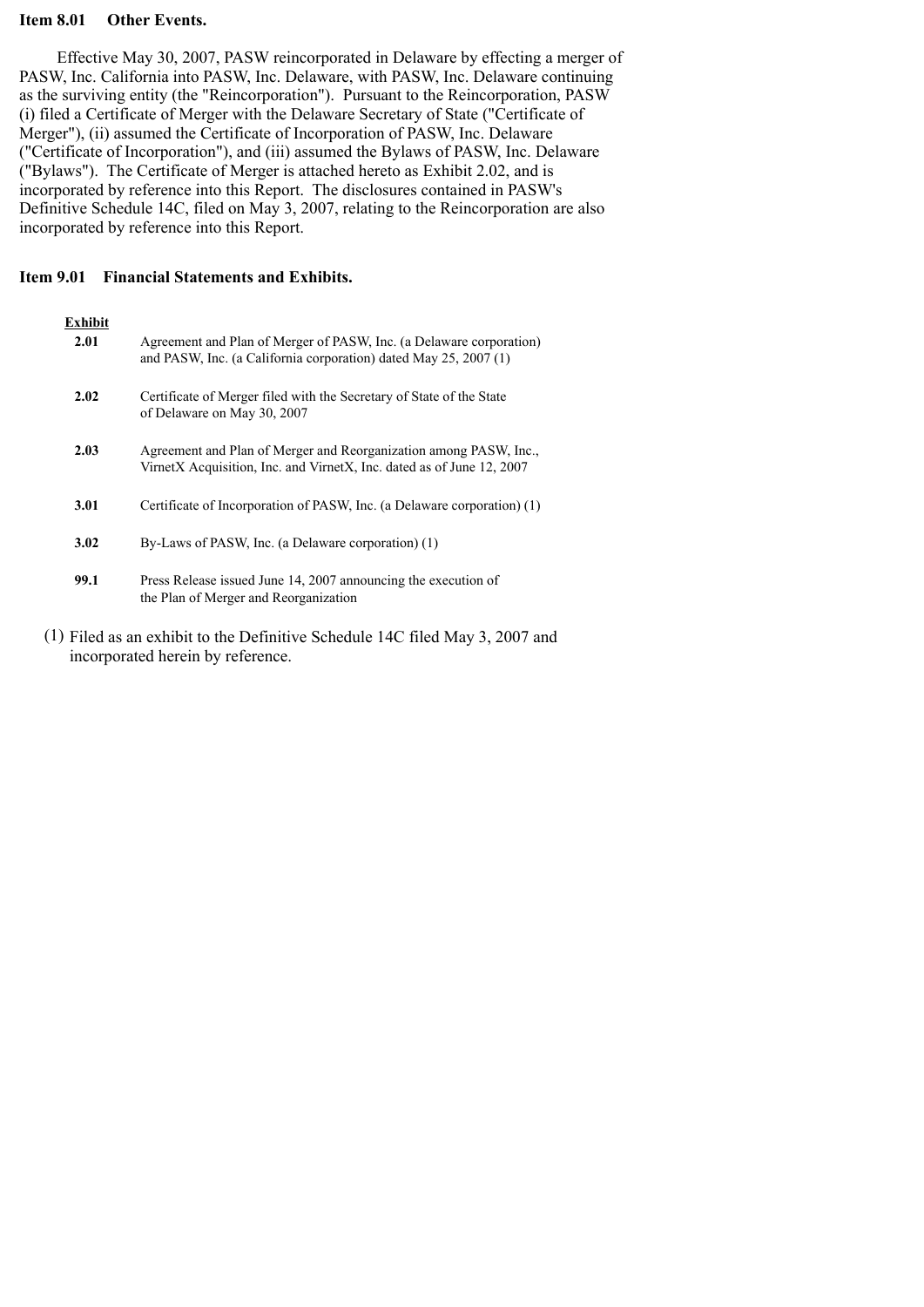## **SIGNATURES**

Pursuant to the requirements of the Securities Exchange Act of 1934, the registrant has duly caused this report to be signed on its behalf by the undersigned hereunto duly authorized.

Date: June 15, 2007 PASW, INC.

By: /s/ William E. Sliney

Name: William E. Sliney Title: President and Chief Financial Officer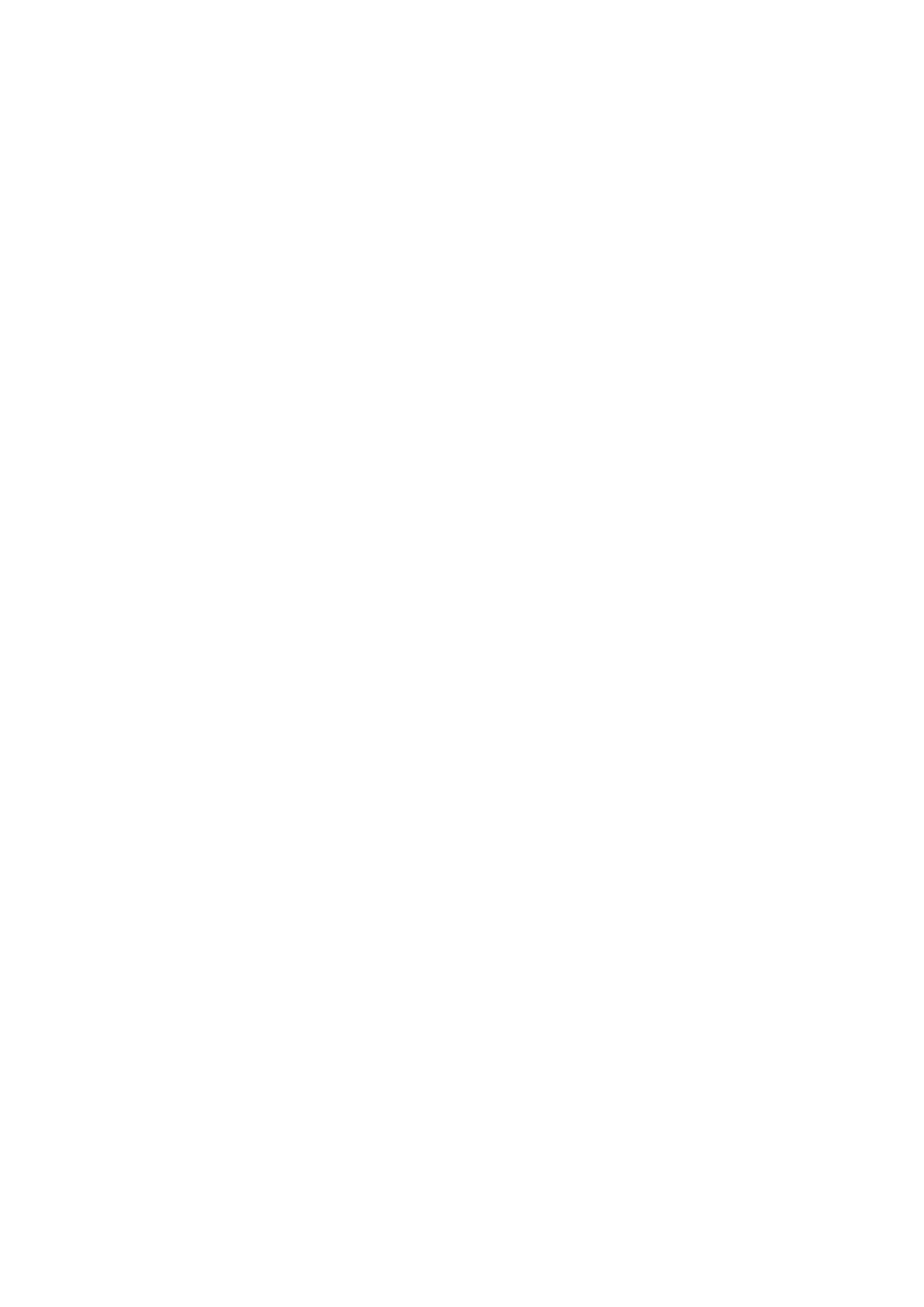#### CERTIFICATE OF MERGER OF FOREIGN CORPORATION INTO A DOMESTIC CORPORATION

Pursuant to Title 8, Section 252 of the Delaware General Corporation Law, the undersigned corporation executed the following Certificate of Merger:

- 1. PASW, Inc., a Delaware Corporation ("Surviving Corporation"), and PASW, Inc., a California Corporation ("PASW California"), are the constituent corporations of an agreement and plan of merger.
- 2. The Agreement and Plan of Merger of PASW, Inc., a Delaware Corporation, and PASW, Inc., a California Corporation ("Agreement of Merger"), has been approved, adopted, certified, executed and acknowledged by PASW, Inc., a California corporation and PASW, Inc., a Delaware Corporation, the constituent corporations, in accordance with the terms of Title 8, Section 252 of the Delaware General Corporation Law.
- 3. The name of the surviving corporation is PASW, Inc., a Delaware Corporation, and the name of the corporation being merged into this surviving corporation is PASW, Inc., a California corporation.
- 4. The certificate of incorporation of the Surviving Corporation shall be its certificate of incorporation.
- 5. The authorized capital stock of PASW, Inc., a California corporation (the non-Delaware corporation) is 60,000,000 shares of common stock, \$0.001 par value per share and 10,000,000 shares of preferred stock, \$0.01 par value per share.
- 6. The merger is to become effective upon filing with the Secretary of State of Delaware.
- 7. The executed Agreement of Merger is on file at an office of the Surviving Corporation located at 2711 Centerville Road, Suite 400, in the City of Wilmington, Delaware 19808.
- 8. A copy of the Agreement of Merger will be furnished by the Surviving Corporation on request and without cost to any stockholder of any constituent corporation.

IN WITNESS THEREOF, said Surviving Corporation has caused this certificate to be signed by an authorized officer on May 29, 2007.

> By: /s/ Glenn P. Russell Glenn P. Russell Title: Chief Executive Officer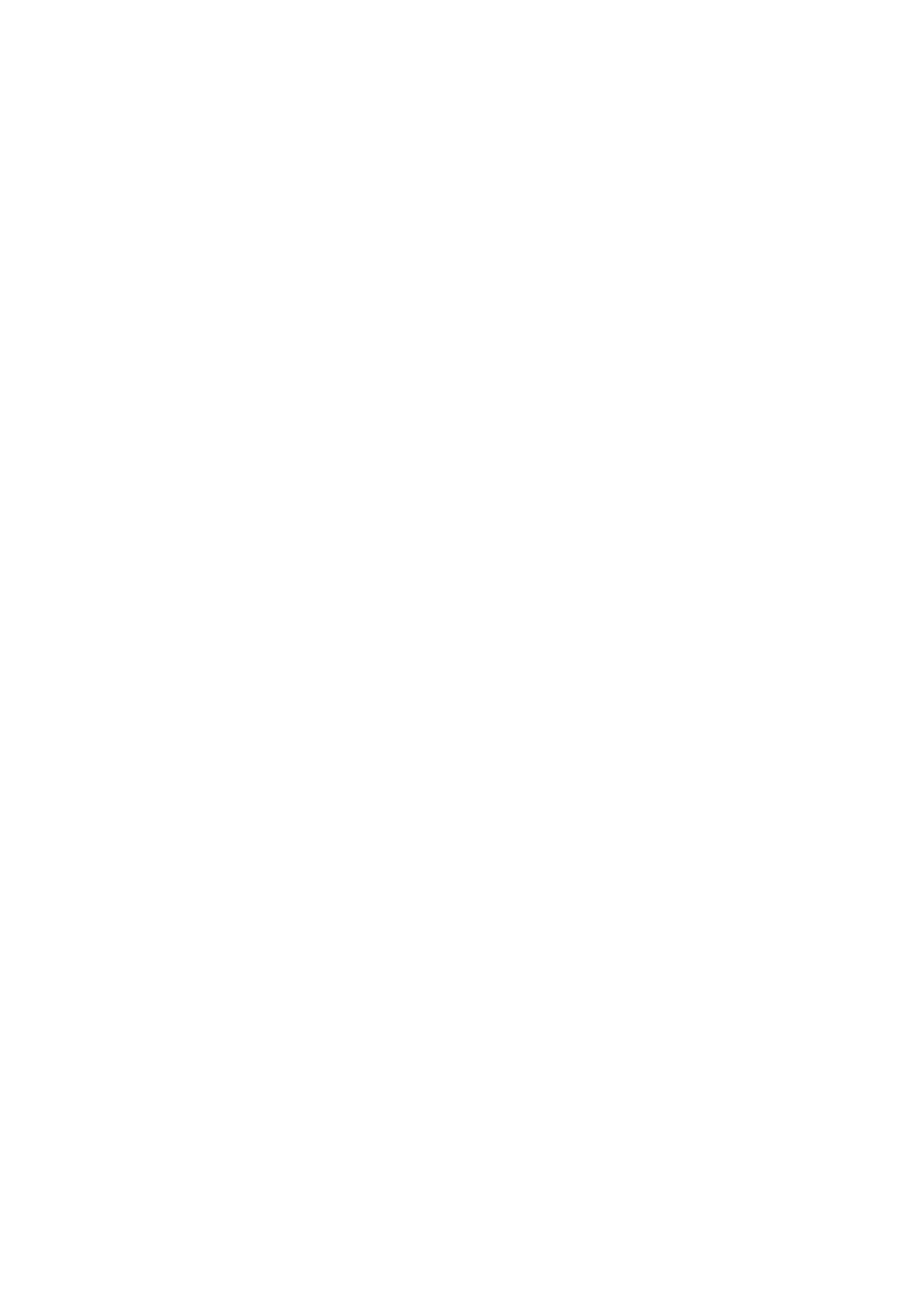#### **AGREEMENT AND PLAN OF MERGER AND REORGANIZATION**

T**his Agreement and Plan of Merger and Reorganization** (this *"Agreement"*) is made and entered into as of June 12, 2007, by and among **PASW, INC.**, a Delaware corporation (*"Pubco"*), **VIRNETX ACQUISITION, Inc.**, a Delaware corporation and a wholly-owned subsidiary of Pubco (*"MergerSub"*) and **VIRNETX, Inc.**, a Delaware corporation (the *"Company"*). Pubco, MergerSub and the Company are each, individually, a "*Party*" or, collectively, the "*Parties*." Certain capitalized terms used in this Agreement are defined in Exhibit A attached hereto and incorporated herein by reference.

#### **RECITALS**

**WHEREAS,** the Parties desire to set forth the terms and conditions pursuant to which Pubco shall combine with the Company pursuant to a merger (the *"Merger"*) in accordance with the Delaware General Corporation Law (the *"DGCL"*) and the terms of this Agreement whereby MergerSub will merge with and into the Company, with the Company continuing as the surviving corporation in the Merger and a wholly-owned subsidiary of Pubco (the *"Surviving Corporation"*);

**WHEREAS,** it is intended that the Merger qualify as a reorganization within the meaning of Section 368 of the Internal Revenue Code of 1986, as amended (the *"Code"*);

**WHEREAS,** the respective boards of directors of Pubco, MergerSub and the Company have approved Pubco's, MergerSub's and the Company's entry into this Agreement;

**WHEREAS,** this Agreement and the Merger also have been approved by the stockholders of MergerSub and the Company, as required pursuant to the requirements of the DGCL; and

**WHEREAS,** the Company has received, prior to the date hereof, gross proceeds in an aggregate amount of \$4,500,000, pursuant to certain private placements of convertible debt, all of which will be converted into shares of Pubco upon the consummation of the Merger;

**NOW, THEREFORE,** in consideration of the foregoing and the respective covenants, agreements and representations and warranties set forth herein, the Parties, intending to be legally bound, hereby agree as follows:

#### **AGREEMENT**

#### **1. DESCRIPTION OF MERGER.**

**1.1 Merger.** Upon the terms and subject to the conditions set forth in this Agreement, at the Effective Time (as defined below), MergerSub shall be merged with and into the Company, and the separate existence of MergerSub shall cease. Following the Effective Time, the Company will continue as the Surviving Corporation and shall be a wholly-owned subsidiary of Pubco. The Merger shall have the effects set forth in this Agreement and in the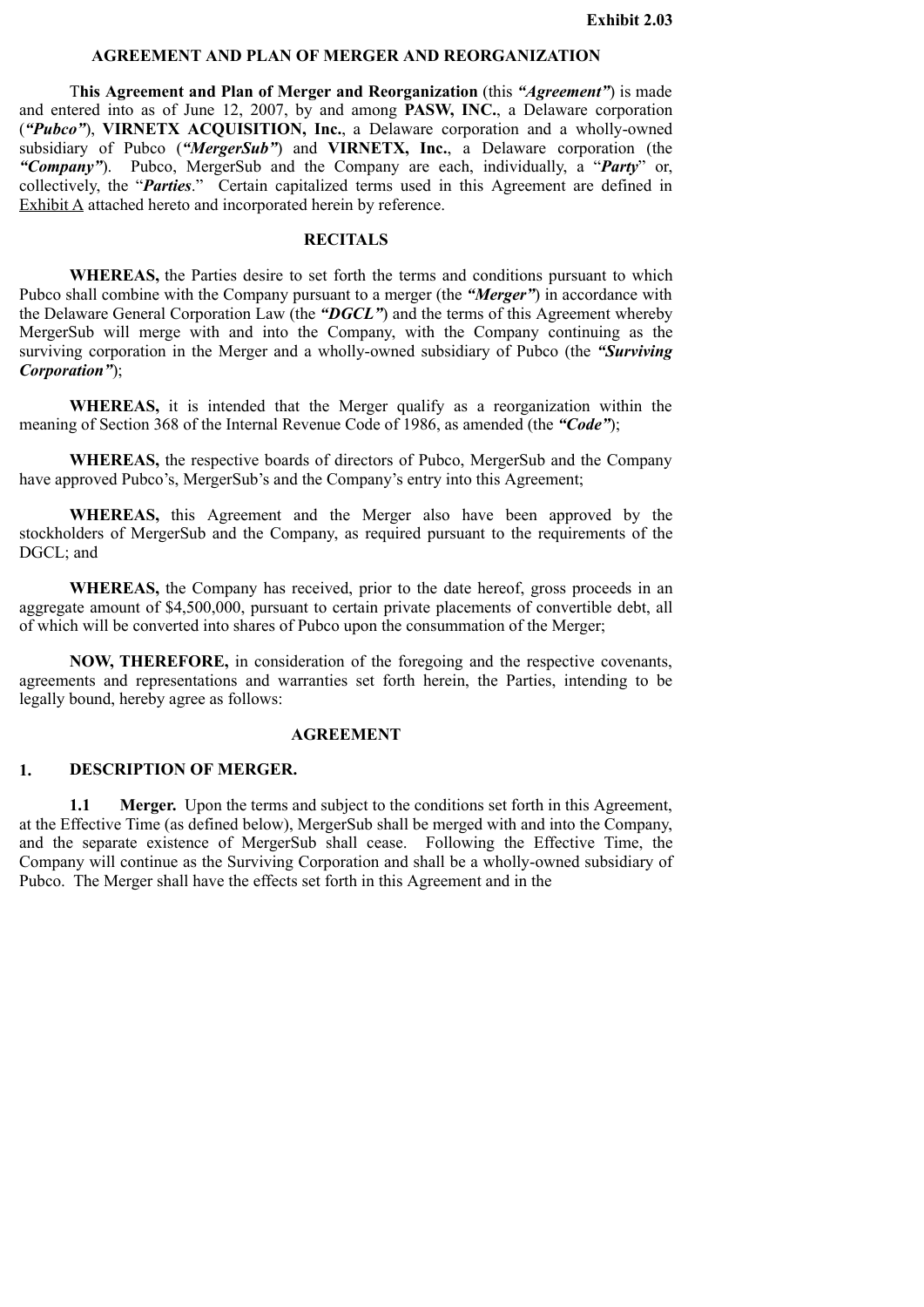applicable provisions of the DGCL. Without limiting the generality of the foregoing, at the Effective Time, except as otherwise provided herein, all the property, rights, privileges, powers and franchises of the Company and MergerSub shall vest in the Surviving Corporation, and all debts, liabilities and duties of the Company and MergerSub shall become the debts, liabilities and duties of the Surviving Corporation.

**1.2 Closing; Effective Time.** The consummation of the Merger (the *"Closing"*) shall take place at the offices of the Company's attorneys, or some other location mutually agreed upon by the Parties, at 9:00 a.m. Pacific Time on or around July 3, 2007 (the *"Closing Date"*). Contemporaneously with the Closing, a properly executed certificate of merger conforming to the requirements of the DGCL (the *"Certificate of Merger"*) shall be filed with the office of the Secretary of State of the State of Delaware. The Merger shall become effective only upon the acceptance of the Certificate of Merger by the Secretary of State of Delaware (the *"Effective Time"*).

**1.3 Corporate Structure of the Surviving Corporation; Election of Officers and Directors.** Unless otherwise mutually determined by Pubco, MergerSub and the Company prior to the Effective Time: (i) the certificate of incorporation of the Company immediately prior to the Effective Time shall be the certificate of incorporation of the Surviving Corporation upon and after the Effective Time and (ii) the bylaws of the Company immediately prior to the Effective Time shall be the bylaws of the Surviving Corporation upon and after the Effective Time. In addition, the Company, prior to the Effective Time, will nominate the individuals set forth on Exhibit B attached hereto for election to the Company's Board of Directors, by the Company's stockholders, at a special meeting of the stockholders of the Company. Prior to the submission of any nominee by the Company for elect ion as a director, the holders of the San Gabriel Convertible Debt shall have the right to appoint a representative to meet with each such prospective nominee, and such representative may provide the Company with his suggestions, prior to such nomination. Upon being elected to serve on the Company's Board of Directors, the directors shall appoint the individuals listed on Exhibit B as officers of the Company to serve in such offices set forth next to each of their names. Upon the Closing of the Merger the officers and directors of the Company shall become the officers and directors of the Surviving Corporation.

**1.4 Conversion of Company Preferred Stock.** Immediately prior to the Closing, each share of Company Preferred Stock then outstanding shall be converted into one (1) share of Company Common Stock, pursuant to the terms of the Company's Amended and Restated Certificate of Incorporation and the consent of the holders of at least a majority of the outstanding shares of Company Preferred Stock.

**1.5 Merger Consideration; Conversion of Company Common Stock; Conversion of Company Convertible Debt; Exchange of Company Options; Assumption of Warrant Right; Assumption of Restricted Stock Award Rights.** The following consideration shall be payable to the holders of Company Securities as a result of the Merger: (i) 88,481,648 shares of Pubco Common Stock (excluding any shares of Pubco Common Stock which may be issued pursuant to Restricted Stock Award Rights) (the *"Stock Merger Consideration"*); (ii) Pubco Options to purchase an aggregate of 8,469,256 shares of Pubco Common Stock (including the options to be granted pursuant to the Option Right) (the "*Options Merger Consideration*"); and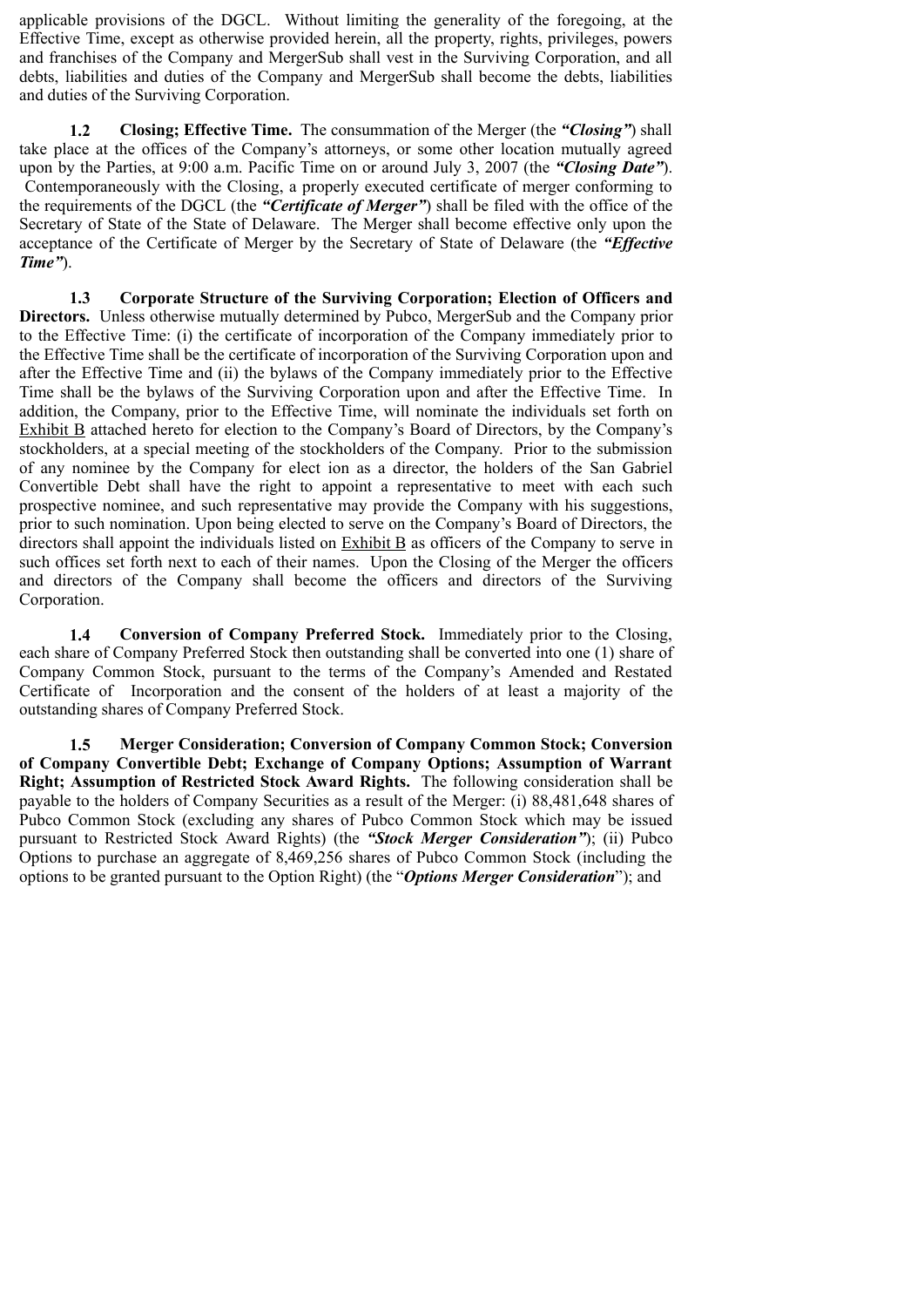(iii) Pubco Warrants to purchase an aggregate of 800,000 shares of Pubco Common Stock (the "*Warrants Merger Consideration*"). At the Effective Time and without any further action on the part of Pubco, MergerSub, the Company or any other Person:

(a) Each share of Company Common Stock outstanding as of immediately prior to the Effective Time including, without limitation, shares of Company Preferred Stock that have been converted to Company Common Stock (other than any shares of Company Common Stock that are Dissenting Shares) shall be converted into the right to receive 12.45479 shares of Pubco Common Stock.

(b) Each dollar of the principal amount of the Company Convertible Debt outstanding as of immediately prior to the Effective Time shall be converted into the right to receive an aggregate of four shares of Pubco Common Stock.

(c) Each Company Option outstanding as of immediately prior to the Effective Time shall be exchanged for a Pubco Option to purchase 12.45479 shares of Pubco Common Stock for each share of Company Common Stock underlying such Company Option at a per share exercise price equal to the exercise price applicable to each such Company Option divided by 12.45479, and upon such other terms and conditions provided with respect to such Company Option.

(d) Pubco will assume the Company's contractual obligation, pursuant to the Option Right, and will grant the holder of the Option Right, promptly after the Effective Time, a Pubco Option to purchase 3,113,697 shares of Pubco Common Stock at an exercise price equal to the fair market value of the Pubco Common Stock on the date of such grant.

(e) Pubco will assume any obligation the Company may have with respect to Restricted Stock Award Rights, and, pursuant to such obligation, if any, will grant the holders of Restricted Stock Award Rights restricted stock awards for an aggregate of up to 249,096 shares of Pubco Common Stock.

(f) Pubco will assume the Company's contractual obligation, pursuant to the Warrant Right, and will issue to the holder of the Warrant Right a Pubco Warrant to purchase 800,000 shares of Pubco Common Stock at an exercise price of \$0.25 per share.

(g) Notwithstanding the foregoing, Applicable Merger Consideration shall not be payable at or after the Effective Time with respect to any Dissenting Shares (as defined in Section 1.8 hereafter) or any shares of Company Common Stock with respect to which dissenters' rights have not terminated. In the case of Dissenting Shares, payment shall be made in accordance with Section 262 of the DGCL. In the case of any shares with respect to which dissenters' rights have not terminated as of the Effective Time, if such shares of Company Common Stock become Dissenting Shares, payment shall be made in accordance with Section 262 of the DGCL, and if, instead, the dissenters' rights with respect to such shares of Company Common Stock irrevocably terminate after the Effective Time, such shares shall be entitled only to receive the Applicable Merger Consi deration upon delivery of the Certificate(s) representing the applicable shares of Company Common Stock.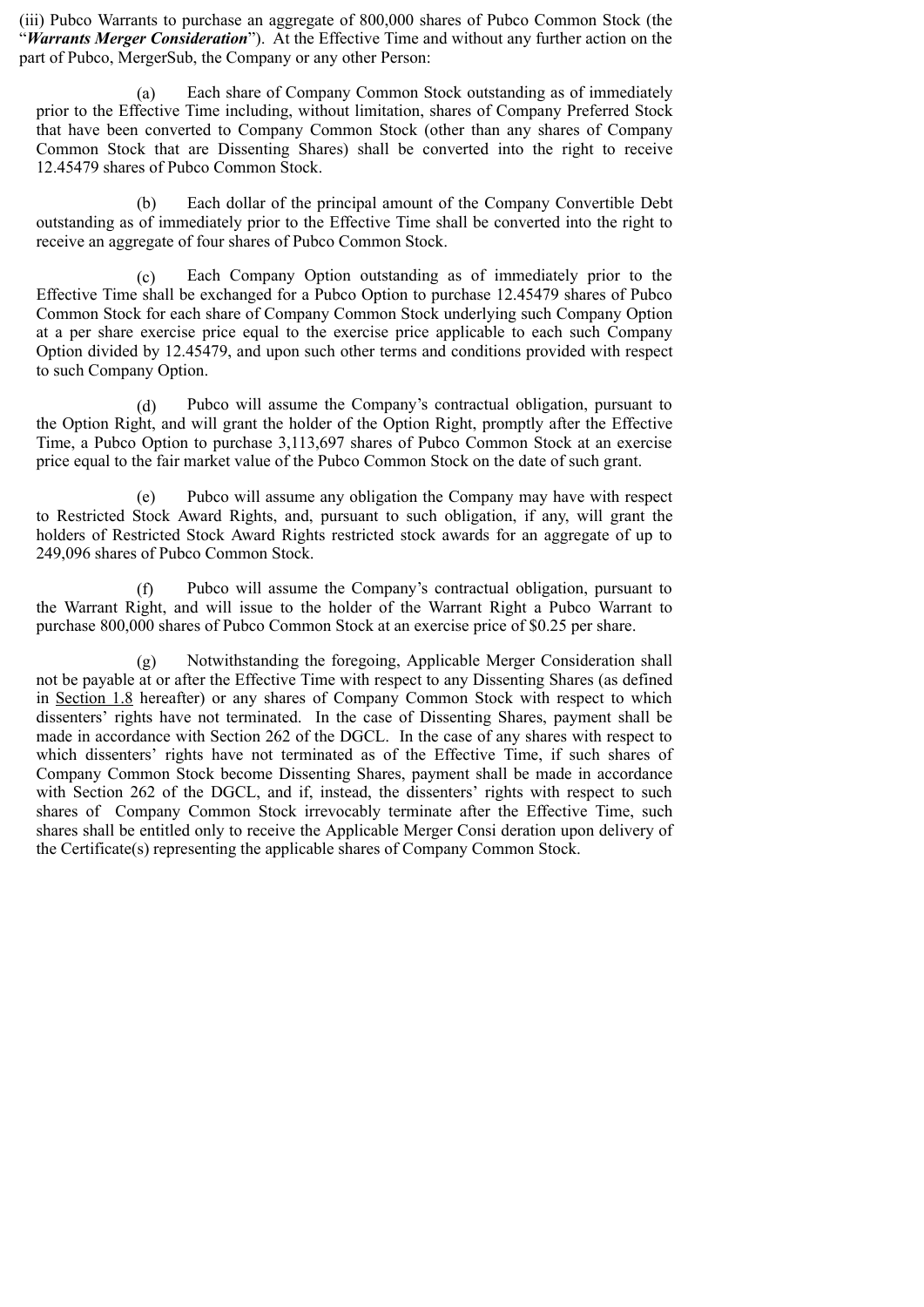**1.6 Closing of the Company's Transfer Books.** At the Effective Time, each of the holders of capital stock of the Company shall cease to have any rights as a stockholder of the Company (except as set forth in this Agreement with respect to the Applicable Merger Consideration), and the stock transfer books of the Company shall be closed with respect to all shares of capital stock of the Company outstanding immediately prior to the Effective Time. No further transfer of any such shares of capital stock of the Company shall be made on such stock transfer books after the Effective Time. If, after the Effective Time, a valid certificate previously representing any shares of capital stock of the Company (each, a *"Company Stock Certificate"*) or a valid instrument previously representing any (i) Company Convertible Debt (each, a *"Company Convertibl e Debt Certificate"*) or (ii) Company Option (a *"Company Option Certificate"*) is presented to Pubco, such Company Stock Certificate, Company Convertible Debt Certificate or Company Option Certificate shall be cancelled and exchanged as provided in Section 1.7.

## **1.7 Exchange of Certificates; Delivery of Applicable Merger Consideration; Legends.**

(a) At the Closing: (i) the holders of Company Securities will provide to Pubco (1) completed and executed letters of transmittal in customary form for use in effecting the surrender of all Company Securities in exchange for the Applicable Merger Consideration, and (2) all Company Stock Certificates, Company Convertible Debt Certificates and Company Option Certificates; and (ii) Pubco will provide to each holder of Company Securities (A) a certificate representing that number of shares of Pubco Common Stock representing such holder's portion of the Stock Merger Consideration (as determined in accordance with Section 1.5) less such number of shares of Pubco Common Stock to be deposited, in escrow, pursuant to the indemnification provisions of subsection 11.3(b) hereafter and (B) a Pubco Option to purchase that number of shares of Pubco Common Stock representing such holder's portion of the Options Merger Consideration (as determined in accordance with Section 1.5). In lieu of any fractional shares of Pubco Common Stock that any holder of Company Securities would otherwise be entitled to receive, such holder shall be paid cash in an amount equal to the product of (1) the number of fractional shares of Pubco Common Stock which such holder would otherwise be entitled to receive, multiplied by (2) \$0.25. In the event that any Pubco Options issued as part of the Options Merger Consideration would result in the right of the applicable holder to purchase any fractional shares of Pubco Common Stock, the number of shares of Pubco Common Stock underlying the Pubco Option shall be rounded up to the next whole share. All Company Stock Certificates, Company Convertible Debt Certificates and Company Option Certificates shall be canceled after such delivery. Until surrendered as contemplated by this Section 1.7, each Company Stock C ertificate (other than any Company Stock Certificate representing Dissenting Shares), Company Convertible Debt Certificate and Company Option Certificate shall be deemed, from and after the Effective Time, to represent only the right to receive the Applicable Merger Consideration in accordance with this Agreement.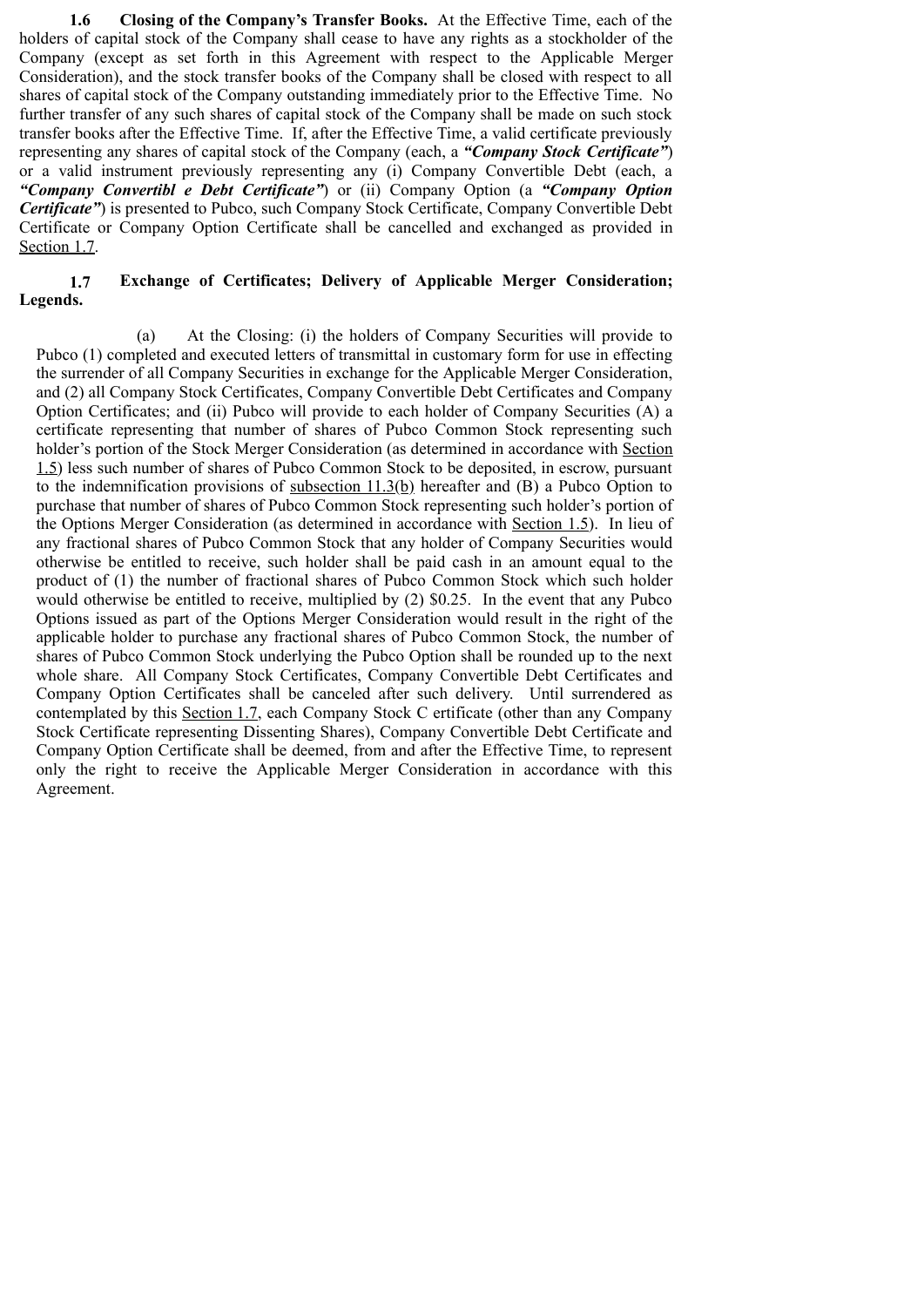(b) At the Closing, the holder of the Warrant Right will provide to Pubco all documentation evidencing its rights to the Warrant Right and Pubco will provide to such holder of the Warrant Right a Pubco Warrant to purchase 800,000 shares of Pubco Common Stock.

(c) Notwithstanding anything contained herein to the contrary, Pubco and the Company acknowledge and agree that immediately prior to the Effective Date certain shares of Company Common Stock that are reported as issued and outstanding represent the issuance of restricted stock awards pursuant to the Company's 2005 Stock Plan which will not yet have vested under the terms of the applicable award grants. Any shares of Pubco Common Stock issued as Stock Merger Consideration in respect of such shares of Company Common Stock shall be subject to the same vesting provisions as provided with respect to the applicable award grants and Pubco will provide its transfer agent with all necessary instructions for the issuance of certificates for such shares of Pubco Common Stock to the applicable stockholders when the applicable vesting requirements have been satisfied.

(d) Pubco shall be entitled to deduct and withhold from the Applicable Merger Consideration payable or otherwise deliverable to any holder of Company Securities, the Option Right, any Restricted Stock Award Rights and/or the Warrant Right pursuant to this Agreement such amounts as Pubco is required to deduct or withhold therefrom under the Code or under any provision of state, local or foreign tax law. To the extent such amounts are so deducted or withheld, such amounts shall be treated for all purposes under this Agreement as having been paid to the holder of Company Securities and/or the Warrant Right to whom such amounts would otherwise have been paid.

(e) The Pubco Common Stock, Pubco Options and Pubco Warrants to be issued pursuant to this Section 1 shall not have been registered and shall be characterized as "restricted securities" under the federal securities laws, and under such laws such shares may be resold without registration under the Securities Act only in certain limited circumstances. Each certificate evidencing Pubco Common Stock, Pubco Options and Pubco Warrants to be issued pursuant to this Section 1 shall bear the following legend:

THE SECURITIES REPRESENTED BY THIS CERTIFICATE HAVE BEEN ACQUIRED FOR INVESTMENT AND HAVE NOT BEEN REGISTERED UNDER THE SECURITIES ACT OF 1933, AS AMENDED (THE "SECURITIES ACT"). SUCH SECURITIES MAY NOT BE SOLD OR OTHERWISE TRANSFERRED IN THE ABSENCE OF SUCH REGISTRATION WITHOUT AN EXEMPTION UNDER THE SECURITIES ACT OR AN OPINION OF THE COMPANY'S LEGAL COUNSEL THAT SUCH REGISTRATION IS NOT REQUIRED.

**1.8 Dissenters' Rights.** Notwithstanding anything in this Agreement to the contrary, shares of capital stock of the Company held by a holder who, pursuant to Section 262 of the DGCL or any successor provision, has the right to dissent to the Merger and demand payment for such shares, and who properly dissents and demands payment for the fair value of such shares of capital stock of the Company (*"Dissenting Shares"*) in accordance with the DGCL, shall not be converted into the right to receive the Applicable Merger Consideration as set forth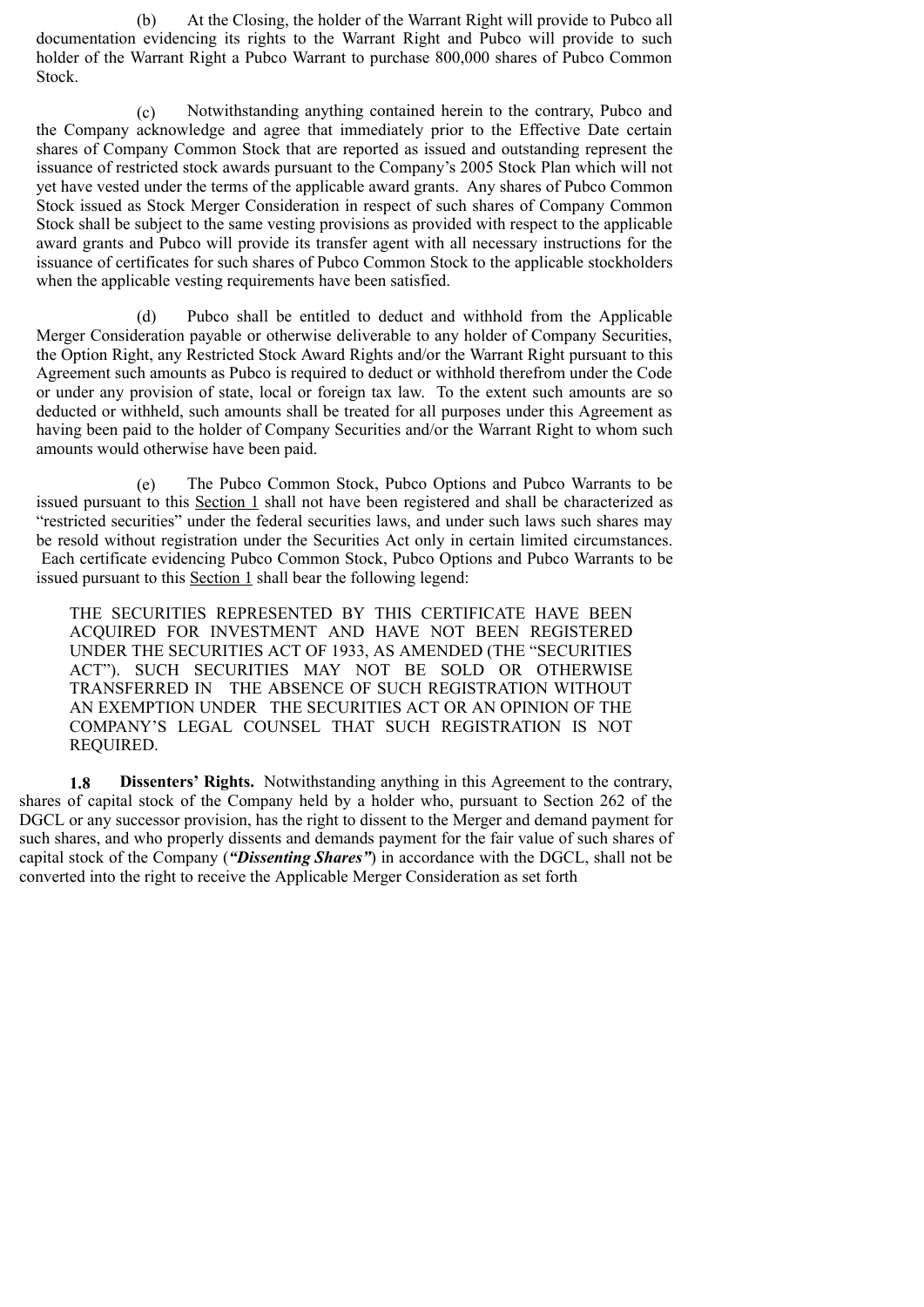in Section 1.5, unless such holder withdraws, fails to perfect or otherwise loses such holder's right to such payment, if any. If, after the Effective Time, such holder withdraws, fails to perfect or loses any such right to payment, such holder's Dissenting Shares shall be treated as having been converted as of the Effective Time into the right to receive the Applicable Merger Consideration. At the Effective Time, any holder of Dissenting Shares shall cease to have any rights with respect thereto, except the rights provided in Section 262 of the DGCL or any successor provision and as provided in the immediately preceding sentence. The Company shall give prompt notice to Pubco of any demands received by the Company for appraisal of shares of capital stock of the Company and the opportunity to participate in all negotiations and proceedings with respect to a ny such demand. Except to the extent otherwise required by the DGCL, the Company shall not make any payment or settlement offer prior to the Effective Time with respect to any such demand unless Pubco shall have consented in writing to such payment or settlement offer.

**1.9 Tax Consequences.** For federal income tax purposes, the Merger is intended to constitute a reorganization within the meaning of Section 368 of the Code, and the Parties shall report the transactions contemplated by the Transaction Documents consistent with such intent and shall take no position in any Tax filing or Legal Proceeding inconsistent therewith. The Parties to this Agreement hereby adopt this Agreement as a "plan of reorganization" within the meaning of Sections 1.368-2(g) and 1.368-3(a) of the United States Treasury Regulations. None of Pubco, MergerSub, the Surviving Corporation or the Company has taken or failed to take, and after the Effective Time, Pubco and the Surviving Corporation shall not take or fail to take, any action which reasonably could be expected to cause the Merger to fail to qualify as a reorganization within the meaning of Secti on 368(a) of the Code.

**1.10 Further Action.** If, at any time after the Closing Date, any further action is determined by the Surviving Corporation to be necessary or desirable to carry out the transactions contemplated by the Transaction Documents or to vest the Surviving Corporation with full right, title and possession of and to all rights and property of the Company, the officers and directors of the Surviving Corporation shall be fully authorized (in the name of the Company or otherwise) to take such action.

**2. REPRESENTATIONS AND WARRANTIES OF THE COMPANY.** Except as set forth on the Company Disclosure Schedule, the Company hereby represents, warrants and covenants as of the date hereof, to and for the benefit of Pubco, MergerSub and the Surviving Corporation, as follows:

**2.1 Due Organization; No Subsidiaries; Etc.** The Company is a corporation duly organized, validly existing and in good standing under the laws of the State of Delaware and has all necessary power and authority: (i) to conduct its business in the manner in which its business is currently being conducted; (ii) to own and use its assets in the manner in which its assets are currently owned and used; and (iii) to perform its obligations under all Company Contracts. The Company, together with its predecessors, has not conducted any business under or otherwise used, for any purpose or in any jurisdiction, any fictitious name, assumed name, trade name or other name, other than the name "VirnetX, Inc." The Company is not and has not been required to be qualified, authorized, registered or licensed to do business as a foreign corporation in any jurisdiction other than any jurisdictions set forth in Schedule 2.1 of the Company Disclosure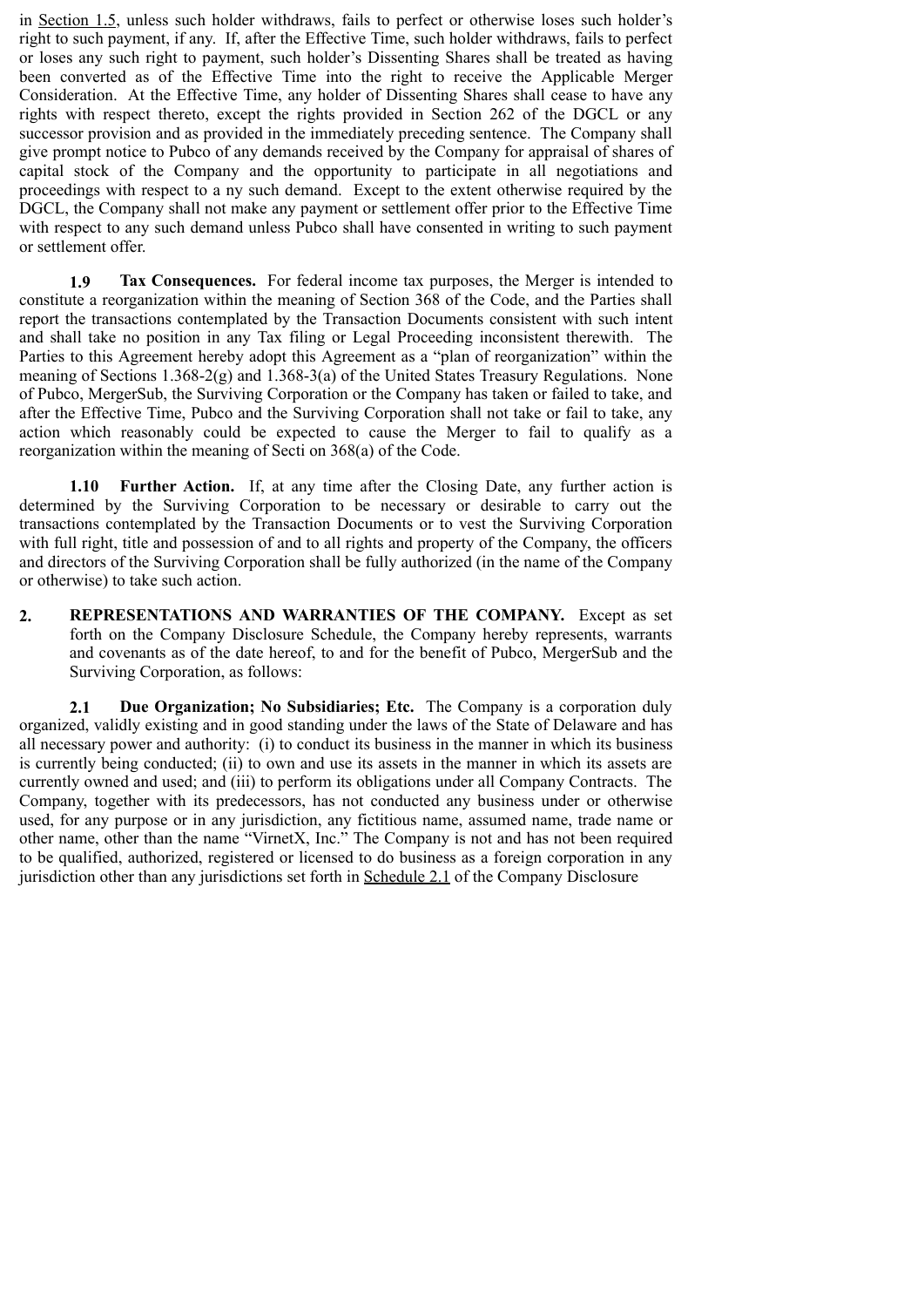Schedule. The Company has no Subsidiaries, does not own any controlling interest in any Entity and has never owned, beneficially or otherwise, any shares or other securities of, or any direct or indirect equity or other financial interest in, any Entity. The Company has not agreed and is not obligated to make any future investment in or capital contribution to any Entity. Neither the Company nor any of the stockholders of the Company has ever approved, or commenced any Legal Proceeding or made any election, in either case, contemplating the dissolution or liquidation of the Company's business or affairs.

**2.2 Certificate of Incorporation and Bylaws; Records.** The Company has delivered to Pubco accurate and complete (through the date hereof) copies of: (i) the certificate of incorporation and bylaws, including all amendments thereto, of the Company; (ii) the stock records of the Company; and (iii) the minutes and other records of the meetings and other proceedings (including any actions taken by written consent or otherwise without a meeting) of the holders of Company Securities, the board of directors of the Company and all committees of the board of directors of the Company (the items described in the foregoing clauses "(i)", "(ii)" and "(iii)" of this Section 2.2 being collectively referred to herein as the *"Company Documents*"). There have been no formal meetings held of, or corporate actions taken by, the st ockholders of the Company, the board of directors of the Company or any committee of the board of directors of the Company that are not fully reflected in the Company Documents. There has not been any violation of any of the Company Documents, and at no time has the Company taken any action that is inconsistent in any material respect with the Company Documents. The books of account, stock records, minute books and other records of the Company are accurate, up-to-date and complete in all material respects, and have been maintained in accordance with Legal Requirements and prudent business practices.

#### **2.3 Capitalization, Etc.**

(a) The authorized capital stock of the Company consists of: (i) 60,000,000 shares of Company Common Stock, of which 4,255,000 shares are outstanding and (ii) 12,285,715 shares of Company Preferred Stock, of which 2,000,000 shares have been designated as Series A Preferred Stock and of which 1,404,000 shares are issued and outstanding. All of the outstanding shares of the Company capital stock have been duly authorized and validly issued and are fully paid and nonassessable. All of the outstanding shares of capital stock of the Company and all of the outstanding subscriptions, options, calls, warrants or rights (whether or not currently exercisable) to acquire any shares of capital stock or other securities of the Company have been issued in compliance with all applicable federal and state securities laws and other applicable Legal Requirements and all requiremen ts set forth in the Company Documents and Company Contracts. No shares of capital stock of the Company are subject to a repurchase option in favor of the Company, and the Company has never repurchased, redeemed or otherwise reacquired any shares of the Company capital stock or other securities of the Company.

(b) Except as set forth on Schedule  $2.3(b)$  of the Company Disclosure Schedule, there are no: (i) outstanding subscriptions, options, calls, warrants or rights (whether or not currently exercisable) to acquire any shares of capital stock of the Company or other securities of the Company; (ii) outstanding securities, notes, instruments or obligations that are or may become convertible into or exchangeable for any shares of capital stock of the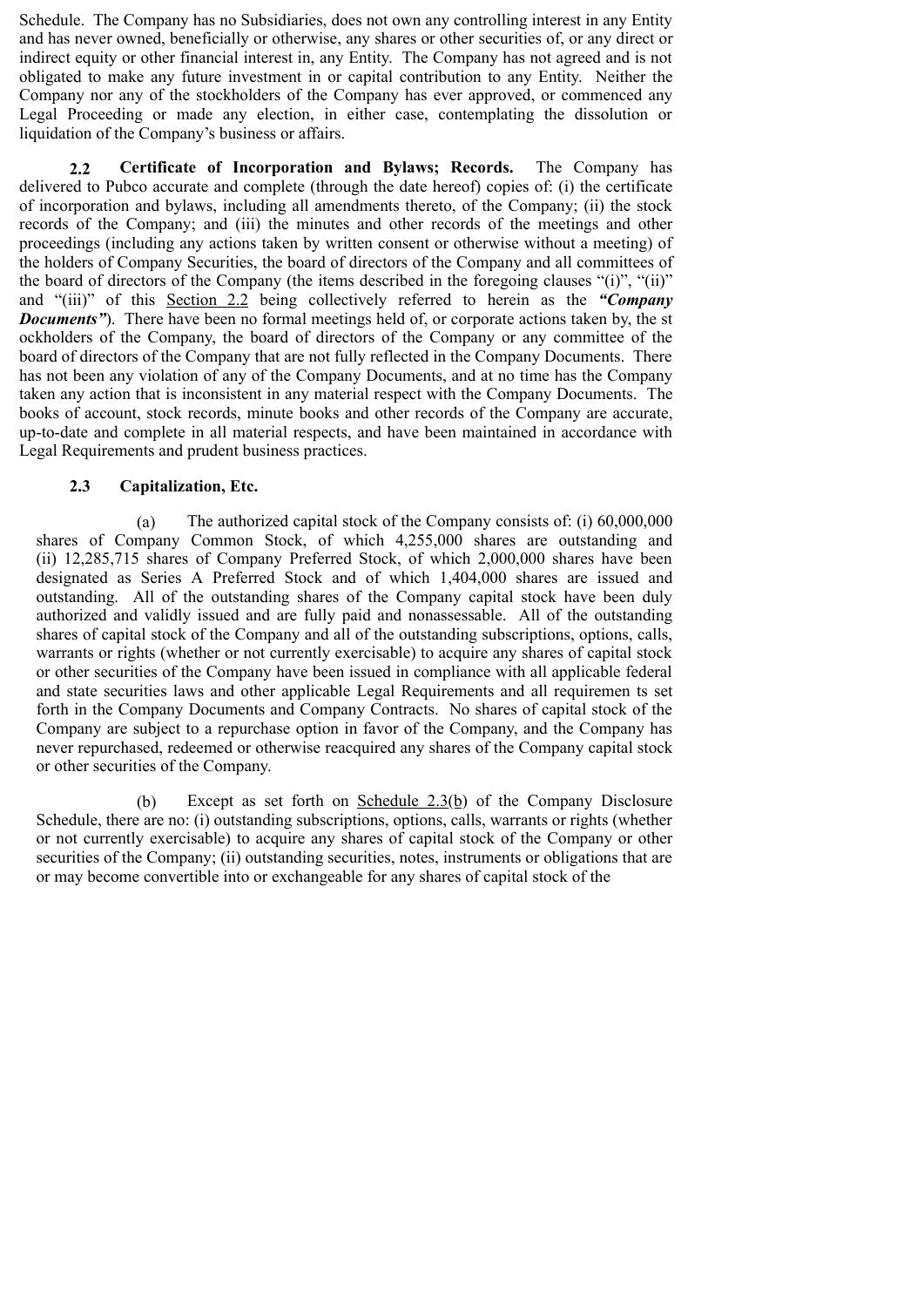Company or other securities of the Company; (iii) outstanding or authorized stock appreciation, phantom stock or similar rights with respect to the capital stock of the Company; (iv) Company Contracts (other than this Agreement) under which the Company is or may become obligated to sell, transfer, exchange or issue any shares of capital stock of the Company or any other securities of the Company; (v) agreements, voting trusts, proxies or understandings with respect to the voting, or registration under the Securities Act, or any shares of the Company; or (vi) conditions or circumstances that may give rise to or provide a basis for the assertion of a claim by any Person to the effect that such Person is entitled to acquire or receive any shares of the Company Common Stock or any shares of the capital stock or other securities of the Company.

(c) Schedule  $2.3(c)$  of the Company Disclosure Schedule sets forth a complete and accurate list of all of the stock option plans and other stock or equity-related plans of the Company.

**2.4 Company Financial Statements.** The Company has furnished to Pubco and MergerSub (or will furnish to them when available, but in any event prior to the Closing Date) a complete and correct copy of the Company's audited financial statements for the years ended December 31, 2006 and 2005 (collectively, the *"Company Financial Statements"*). The Company Financial Statements are complete and correct, are consistent with the books and records of the Company and present fairly the assets, liabilities, financial condition and results of operations of the Company, as at the dates and for the periods indicated, have been prepared in accordance with GAAP, and have been prepared in good faith by the Company's management from the books and records of the Company. The Company Financial Statements for the years ended December 31, 2006 and December 31, 2005 h ave been audited by Burr, Pilger & Mayer LLP and are accompanied by such firm's audit report. The books and records of the Company are true, accurate and complete in all material respects.

#### **2.5 Equipment; Leasehold.**

(a) Schedule 2.5(a) of the Company Disclosure Schedule sets forth a true and complete list of all inventory, machinery, equipment, furniture, office equipment, supplies, materials, vehicles and other material items of tangible personal property of every kind owned by the Company and used in connection with its business (the **"***Company Personal Property"*). The Company has good and marketable title to the Company Personal Property, and the Company Personal Property is owned free and clear of all security interests, pledges, liens, restrictions and encumbrances of every kind and nature. All of the Company Personal Property and other tangible assets owned by or leased to the Company are adequate for the conduct of the Company's business in the manner in which such business is currently being conducted.

(b) Schedule 2.5(b) of the Company Disclosure Schedule sets forth a true and complete list of all real property or interests in real property owned by the Company (the *"Company Owned Real Property"*). The Company has good and marketable title to the Company Owned Real Property and the Company Owned Real Property is owned free and clear of all security interests, pledges, liens, restrictions and encumbrances of every kind and nature.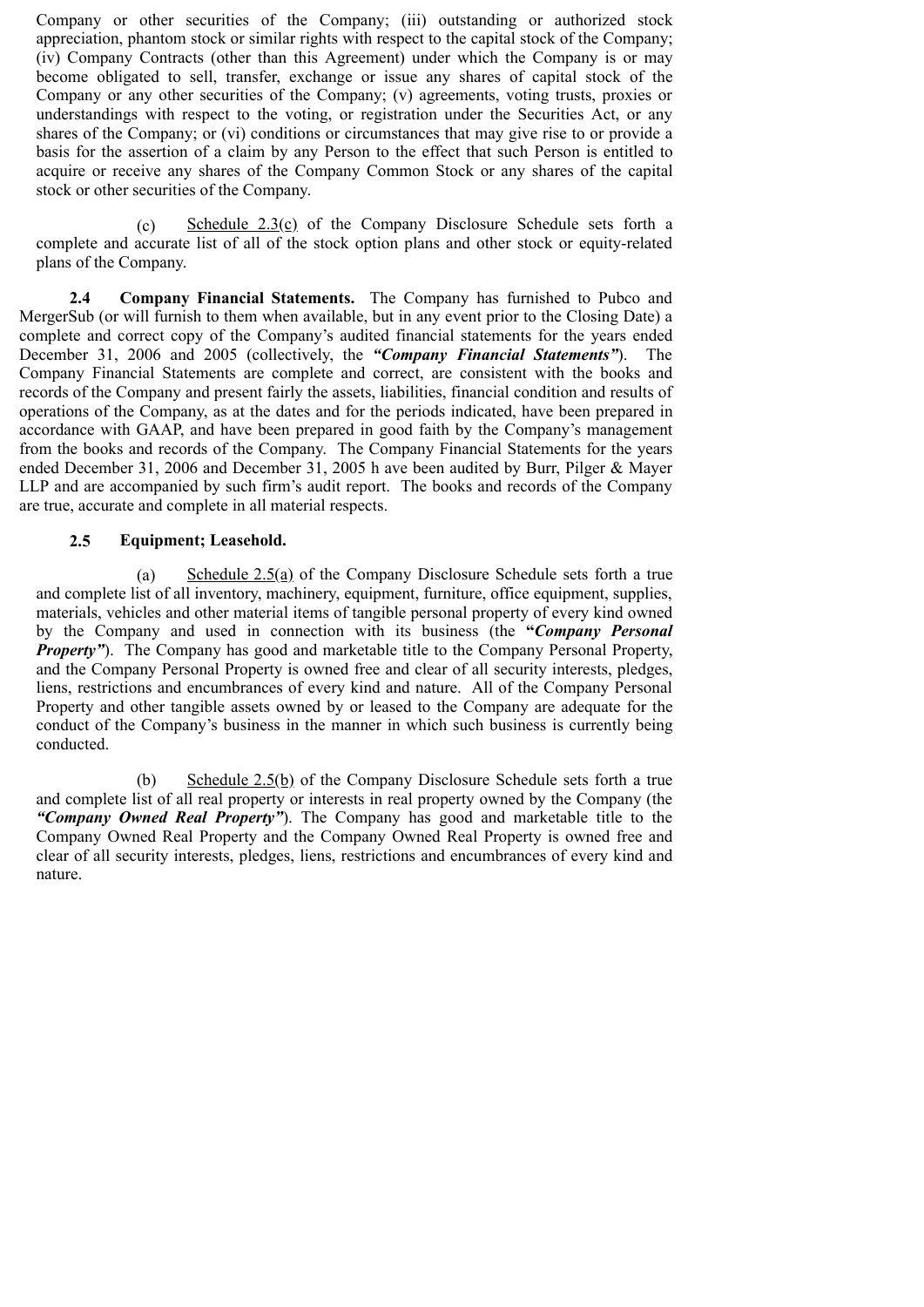(c) Schedule  $2.5(c)$  of the Company Disclosure Schedule sets for a true and complete list of all real property or interests in real property leased by the Company (the *"Company Leased Real Property"* and together with the Company Owned Real Property, the *"Company Real Property"*). The Company has delivered to Pubco and MergerSub accurate and complete copies of all leases and agreements pertaining to the Company Leased Real Property.

## **2.6 Intellectual Property.**

(a) Schedule 2.6(a) of the Company Disclosure Schedule accurately identifies: (i) each item of Registered IP in which the Company has or purports to have an ownership interest of any nature (whether exclusively, jointly with another Person, or otherwise); (ii) the jurisdiction in which such item of Registered IP has been registered or filed and the applicable registration or serial number; and (iii) any other Person that has an ownership interest in such item of Registered IP and the nature of such ownership interest. The Company has provided to Pubco complete and accurate copies of all applications and correspondence with any Governmental Body related to each such item of Registered IP.

(b) Schedule 2.6(b) of the Company Disclosure Schedule accurately identifies: (i) all Intellectual Property Rights or Intellectual Property licensed to the Company (other than any non-customized software that is so licensed solely in executable or object code form pursuant to a non-exclusive, internal-use software license or is generally publicly available on standard terms for less than \$1,000); and (ii) the corresponding Company Contract or Company Contracts pursuant to which such Intellectual Property Rights or Intellectual Property is or are licensed to the Company. Neither the Merger nor any of the other transactions contemplated by the Transaction Documents will materially adversely alter or impair the Surviving Corporation's Intellectual Property Rights or Intellectual Property licensed to the Company.

(c) Schedule  $2.6(c)$  of the Company Disclosure Schedule accurately identifies each Company Contract pursuant to which any Person has been granted any license under, or otherwise has received or acquired any right (whether or not currently exercisable) or interest in, any of the Company IP. The Company is not bound by, and no Company IP is subject to, any Company Contract containing any covenant or other provision that in any way limits or restricts the ability of the Company to use, exploit, assert, or enforce any Company IP anywhere in the world.

(d) Except as otherwise set forth in Schedule  $2.6(d)$ , the Company exclusively owns all right, title, and interest to and in the Company IP, free and clear of any Encumbrances.

(e) Except as otherwise set forth in Schedule  $2.6(e)$ , to the Company's Knowledge, no Person has infringed, misappropriated or otherwise violated or is currently infringing, misappropriating or otherwise violating any Company IP.

(f) To the Company's Knowledge, none of the Company IP owned or licensed by the Company currently infringes, misappropriates or otherwise violates or has ever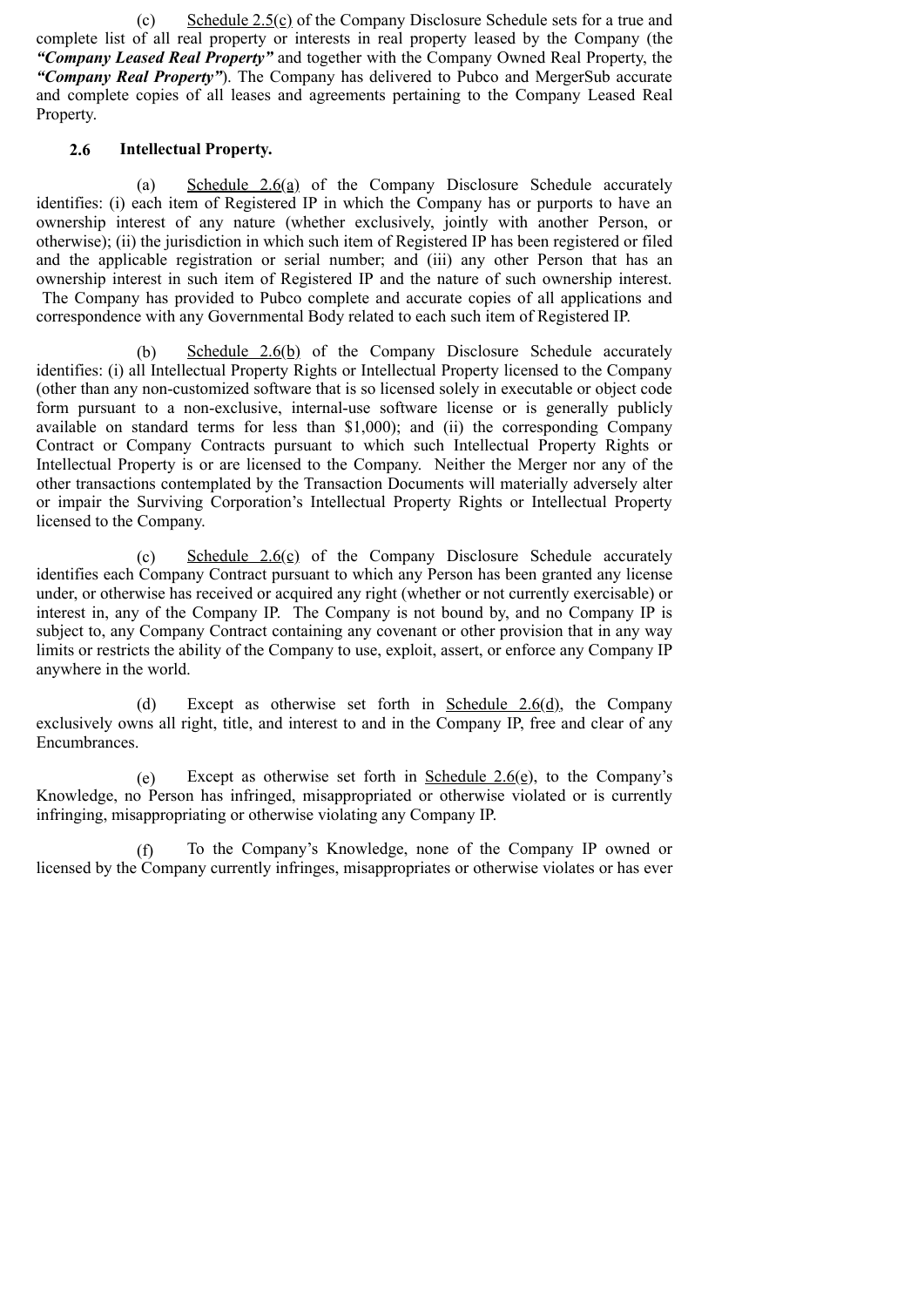infringed (directly, contributorily, by inducement or otherwise), misappropriated or otherwise violated any Intellectual Property Right of any other Person. Without limiting the generality of the foregoing:

(i) No infringement, misappropriation or similar claim or Legal Proceeding is pending against the Company or, to the Company's Knowledge, has been threatened against the Company; and

(ii) The Company is not bound by any Contract to indemnify, defend, hold harmless or reimburse any other Person with respect to any Intellectual Property infringement, misappropriation or any similar claim, and the Company has never assumed, or agreed to discharge or otherwise take responsibility for, any existing or potential liability of another Person for the infringement, misappropriation or violation of any Intellectual Property Right.

**2.7 Contracts.** Schedule 2.7 of the Company Disclosure Schedule identifies each Company Contract and provides an accurate description of the terms of each Company Contract that is not in written form. The Company has delivered to Pubco accurate and complete copies of all written Company Contracts. Each material Company Contract is valid, binding and enforceable by the Company in accordance with its terms subject to: (i) laws of general application relating to bankruptcy, insolvency and the relief of debtors; and (ii) rules of law governing specific performance, injunctive relief and other equitable remedies. The Company has not violated or breached, or committed any default under, any material Company Contract, and, to the Company's Knowledge, no other Person has violated or breached, or committed any default under, any material Company Contract. Schedule 2.7 of the Company Disclosure Schedule provides an accurate and complete list of all Consents required under any material Company Contract to consummate the transactions contemplated by the Transaction Documents.

**2.8 Finder's Fee.** Except as set forth on Schedule 2.8 of the Company Disclosure Schedule, no broker, finder or investment banker is entitled to any brokerage, finder's or other fee or commission in connection with the Merger or any of the other transactions contemplated by the Transaction Documents based upon any arrangements or agreements made by or on behalf of the Company.

**2.9 Compliance with Legal Requirements.** The Company is, and has at all times been, in compliance with all applicable Legal Requirements, except to the extent that failure to comply would not be likely to have a Material Adverse Effect on the Company. The Company has never received any notice or other communication from any Person regarding any actual or possible violation of, or failure to comply with, any Legal Requirement. The Company has obtained all material permits, certificates and licenses required by any Legal Requirement for the conduct of its business and the ownership of its assets. The Company is not in violation of any such permit, certificate or license, and no Legal Proceedings are pending or, to the Knowledge of the Company, threatened to revoke or limit any such permit, certificate or license.

**2.10 Legal Proceedings.** Except as set forth in Schedule 2.10, there is no pending Legal Proceeding, and to the Company's Knowledge, no Person has threatened to commence any Legal Proceeding, that (i) involves or affects the Company or any of the assets owned or used by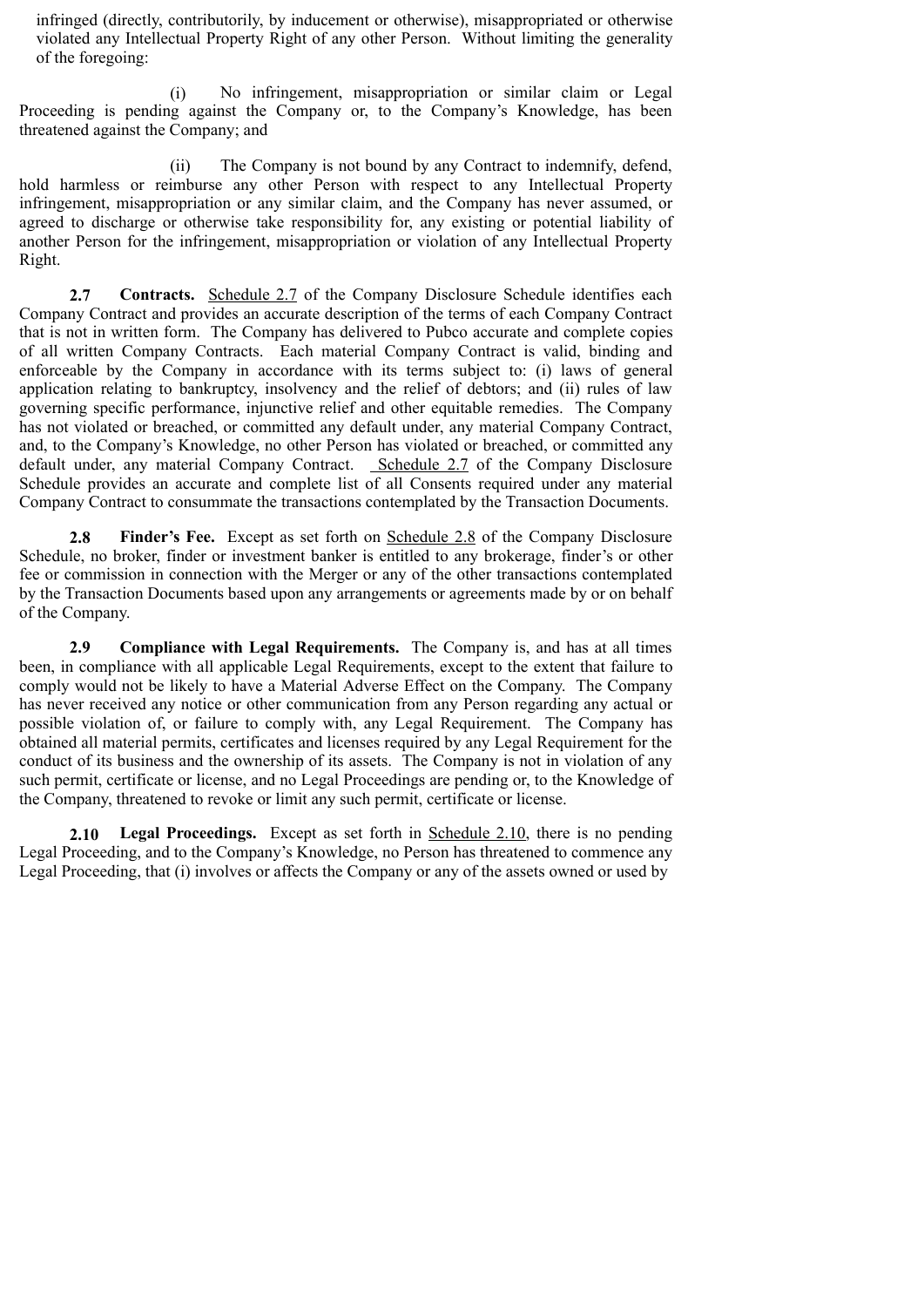the Company, or (ii) that challenges the Merger or any of the other transactions contemplated by the Transaction Documents. No Legal Proceeding has ever been commenced that involves or affects the Company or the assets owned by the Company. There is no Order in which the Company is named or to which any of the assets of the Company is subject.

**2.11 No Undisclosed Liabilities.** The Company has no Liabilities, except for (i) Liabilities reflected on the Company Financial Statements, (ii) accounts payable incurred in the ordinary course of business since the date of the last balance sheet reflected in the Company Financial Statements, none of which are material in nature or exceed \$150,000, in the aggregate, (iii) Liabilities under the Company Contracts, (iv) Liabilities incurred in connection with the negotiation of the Transaction Documents and the transactions contemplated thereby, and (v) Liabilities incurred in connection with the issuance of the Company Convertible Debt.

**2.12 Absence of Certain Changes.** Since the date of the Company Financial Statements, the Company has conducted its business as ordinarily conducted consistent with past practice and there has not occurred any change, event or condition (whether or not covered by insurance) that has resulted in, or would reasonably be expected to result in any Material Adverse Effect on the Company.

**2.13 Tax Matters.** All Tax Returns required to be filed by or on behalf of the Company with any Governmental Body before the Closing Date (the *"Company Returns"*): (i) have been or will be filed on or before the applicable due date (including any extensions of such due date); (ii) have been, or will be when filed, accurately and completely prepared in all material respects in compliance with all applicable Legal Requirements; and (iii) have been provided or made available to Pubco and MergerSub. All Taxes owed by the Company have been paid when due, whether or not such amounts are shown on any Company Returns. The Company Financial Statements fully accrue all actual and contingent Liabilities for unpaid Taxes with respect to all periods through the date thereof and the Company has made adequate provision for unpaid Taxes after that date in its boo ks and records. No Company Return has ever been examined or audited by any Governmental Body. No claim or Legal Proceeding is pending or has been threatened against or with respect to the Company in respect of any Tax. There are no unsatisfied Liabilities for Taxes, including Liabilities for interest, additions to tax

and penalties thereon and related expenses, with respect to which any notice of deficiency or similar document has been received by the Company (other than Liabilities for Taxes asserted under any such notice of deficiency or similar document which are being contested in good faith by the Company and with respect to which adequate reserves for payment have been established). There are no liens for Taxes upon any of the assets of the Company except liens for current Taxes not yet due and payable.

#### **2.14 Employee and Labor Matters.**

(a) Except as set forth on Schedule 2.14(a) of the Company Disclosure Schedule, the Company has compensated all individuals for, or otherwise cancelled or satisfied all of its obligations with respect to, all accrued vacation, deferred compensation and other similar benefits through December 31, 2006. Since January 1, 2007, the Company has not increased the salary or benefits level of any of its employees.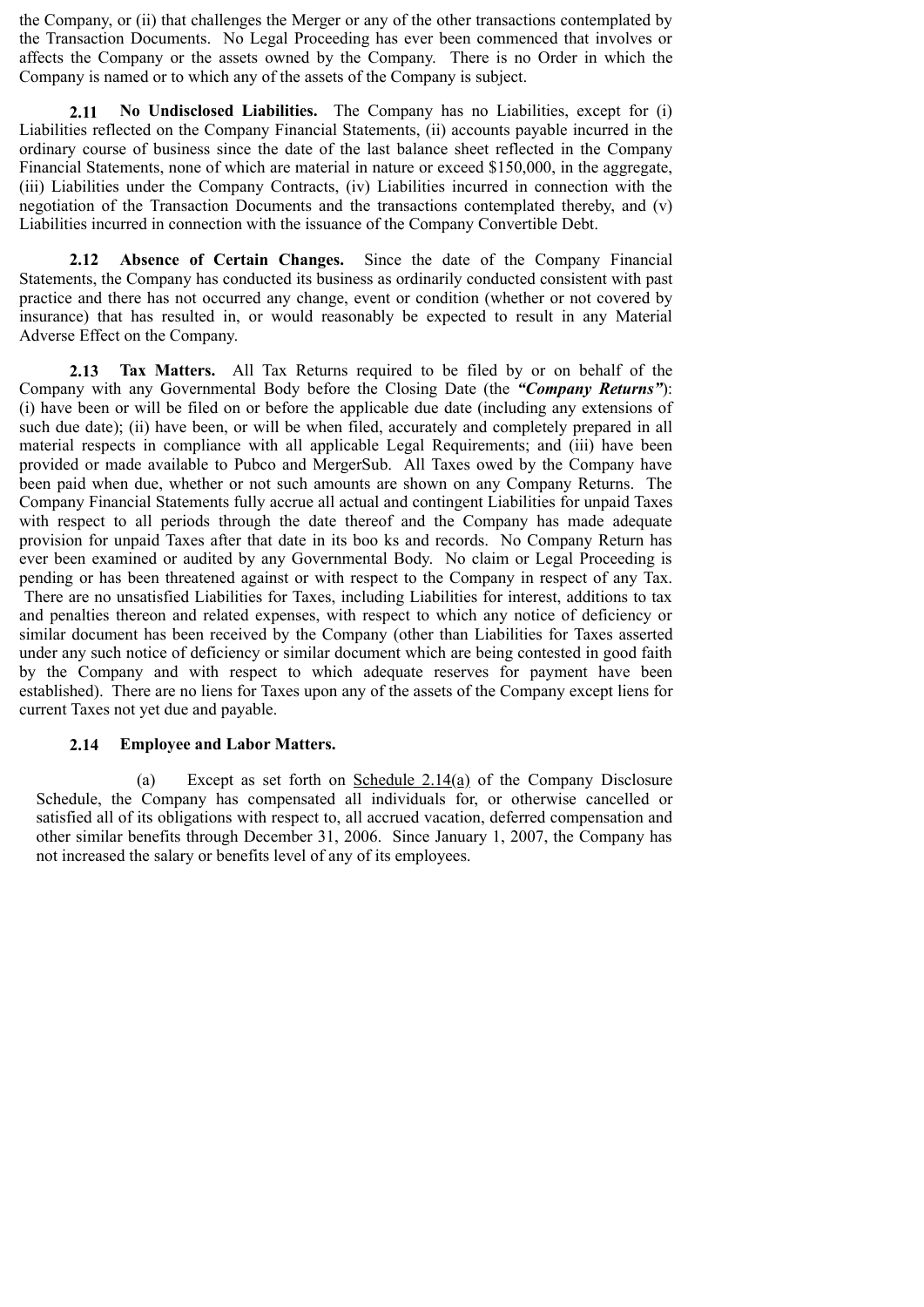(b) Except as set forth on Schedule  $2.14(b)$  of the Company Disclosure Schedule, there are no Plans, as defined below, contributed to, maintained or sponsored by the Company, to which the Company is obligated to contribute or with respect to which the Company has any liability or potential liability, whether direct or indirect. For purposes of this Agreement, the term *"Plans"* shall mean: (a) employee benefit plans as defined in Section 3(3) of the Employee Retirement Income Security Act of 1974, as amended (*"ERISA"*), whether or not funded and whether or not terminated, (b) employment agreements, and (c) personnel policies or fringe benefit plans, policies, programs and arrangements, whether or not subject to ERISA, whether or not funded, and whether or not terminated, including without limitation, stock bonus, deferred c ompensation, pension, severance, bonus, vacation, travel, incentive, and health, disability and welfare plans.

**2.15 Authority; Binding Nature of Agreement.** The Company has all necessary corporate power and authority to enter into and to perform its obligations under the Transaction Documents, and the execution, delivery and performance by the Company of the Transaction Documents have been duly authorized by all necessary action on the part of the Company, its board of directors and its stockholders. Each of the Transaction Documents to which the Company is a party constitutes the valid and binding obligation of the Company, enforceable against the Company in accordance with its terms, subject to: (i) laws of general application relating to bankruptcy, insolvency and the relief of debtors; and (ii) rules of law governing specific performance, injunctive relief and other equitable remedies.

**2.16 Non-Contravention.** Neither the execution, delivery or performance of the Transaction Documents, nor the consummation of any of the transactions contemplated thereby, will directly or indirectly (with or without notice or lapse of time): (i) result in a violation of any of the provisions of the Company Documents; (ii) to the Company's Knowledge, result in a violation of, or give any Governmental Body or other Person the right to challenge any of the transactions contemplated by the Transaction Documents or to exercise any remedy or obtain any relief under any, Legal Requirement or any Order to which the Company, or any of the assets owned, used or controlled by the Company, is subject; or (iii) result in a violation or breach of, or result in a default under, with or without notice or lapse of time, any provision of any material Company Contract.

**2.17 Environmental Protection.** No substances that are defined by Legal Requirements concerning the environment as toxic materials, hazardous wastes or hazardous substances (including without limitation any asbestos, oils, petroleum-derived compound or pesticides) (collectively, **"***Hazardous Materials***"**) are or, to the Knowledge of the Company, have been located in, on or about the Company Real Property. To the Knowledge of the Company, the Company Real Property has not been used for the storage, manufacture or disposal of Hazardous Materials, and the Company has not used, or provided permission to others to use, the Company Real Property for the storage, manufacture or disposal of Hazardous Materials. Specifically, but without limitation, to the Knowledge of the Company, there are and have been no storage tanks located on the Company Real Property. To the Knowledge of the Company, no Hazardous Materials have been transported off site from the Company Real Property.

**2.18 Insurance.** The Company has provided Pubco with a brief description of all insurance policies maintained by the Company with respect to its business, its assets, the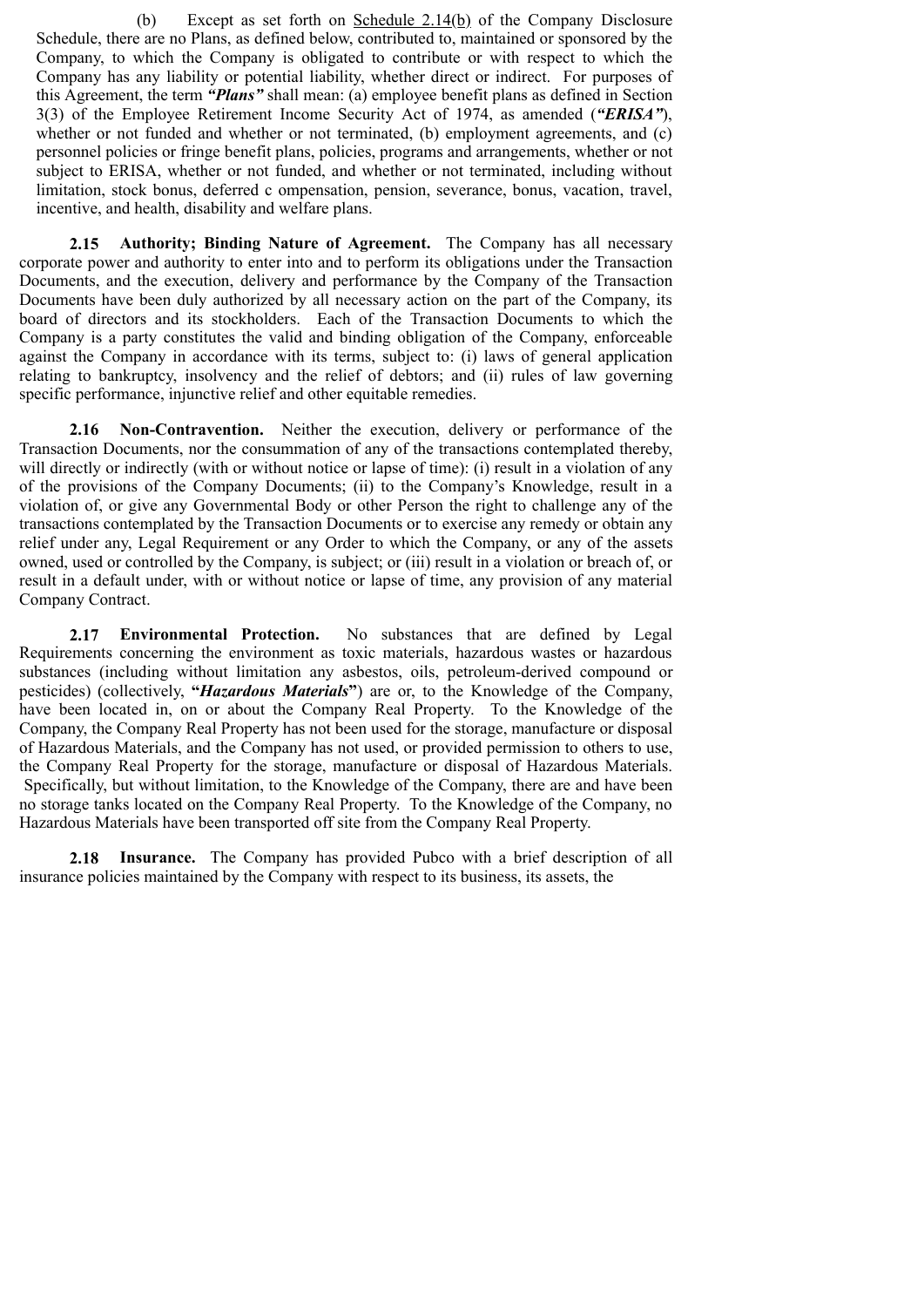Company Personal Property and the Company Real Property. Such policies are valid, binding and enforceable in accordance with their terms, are in full force and effect, and all premiums due thereon have been paid.

**2.19 Related Party Transactions.** Except as set forth on Schedule 2.19 of the Company Disclosure Schedule, the Company Contracts do not include any agreement with or any other commitment to (a) any officer or director of the Company; (b) any individual related by blood or marriage to any such officer or director; (c) any Entity in which the Company or any such officer, director or related person has an equity or participating interest or (d) any other Affiliate of the Company.

**2.20 Officer and Director Information**. During the past five (5) years, neither the Company, nor any of its officers or directors, nor any person intended upon consummation of the Merger to be nominated by the Company to become an officer or director of the Surviving Corporation or Pubco or any successor entity or subsidiary, has been the subject of:

(a) a petition under the Federal bankruptcy laws or any other insolvency or moratorium law or a petition seeking to appoint a receiver, fiscal agent or similar officer for the business or property of the Company or such person, or any partnership in which the Company or any such person was a general partner at or within two (2) years before the time of such filing, or any corporation or business association of which any such person was an executive officer at or within two years before the time of such filing;

(b) a conviction in a criminal proceeding or a named subject of a pending criminal proceeding (excluding traffic violations which do not relate to driving while intoxicated or driving under the influence of an intoxicating substance);

(c) any order, judgment or decree, not subsequently reversed, suspended or vacated, of any court of competent jurisdiction, permanently or temporarily enjoining the Company or any such person from, or otherwise limiting, the following activities:

(i) Acting as a futures commission merchant, introducing broker, commodity trading advisor, commodity pool operator, floor broker, leverage transaction merchant, any other person regulated by the United States Commodity Futures Trading Commission or an associated person of any of the foregoing, or as an investment adviser, underwriter, broker or dealer in securities, or as an affiliated person, director or employee of any investment company, bank, savings and loan association or insurance company, or engaging in or continuing any conduct or practice in connection with such activity;

(ii) Engaging in any type of business practice; or

(iii) Engaging in any activity in connection with the purchase or sale of any security or commodity or in connection with any violation of Federal, state or other securities laws or commodities laws;

(d) any order, judgment or decree, not subsequently reversed, suspended or vacated, of any Federal, state or local authority barring, suspending or otherwise limiting for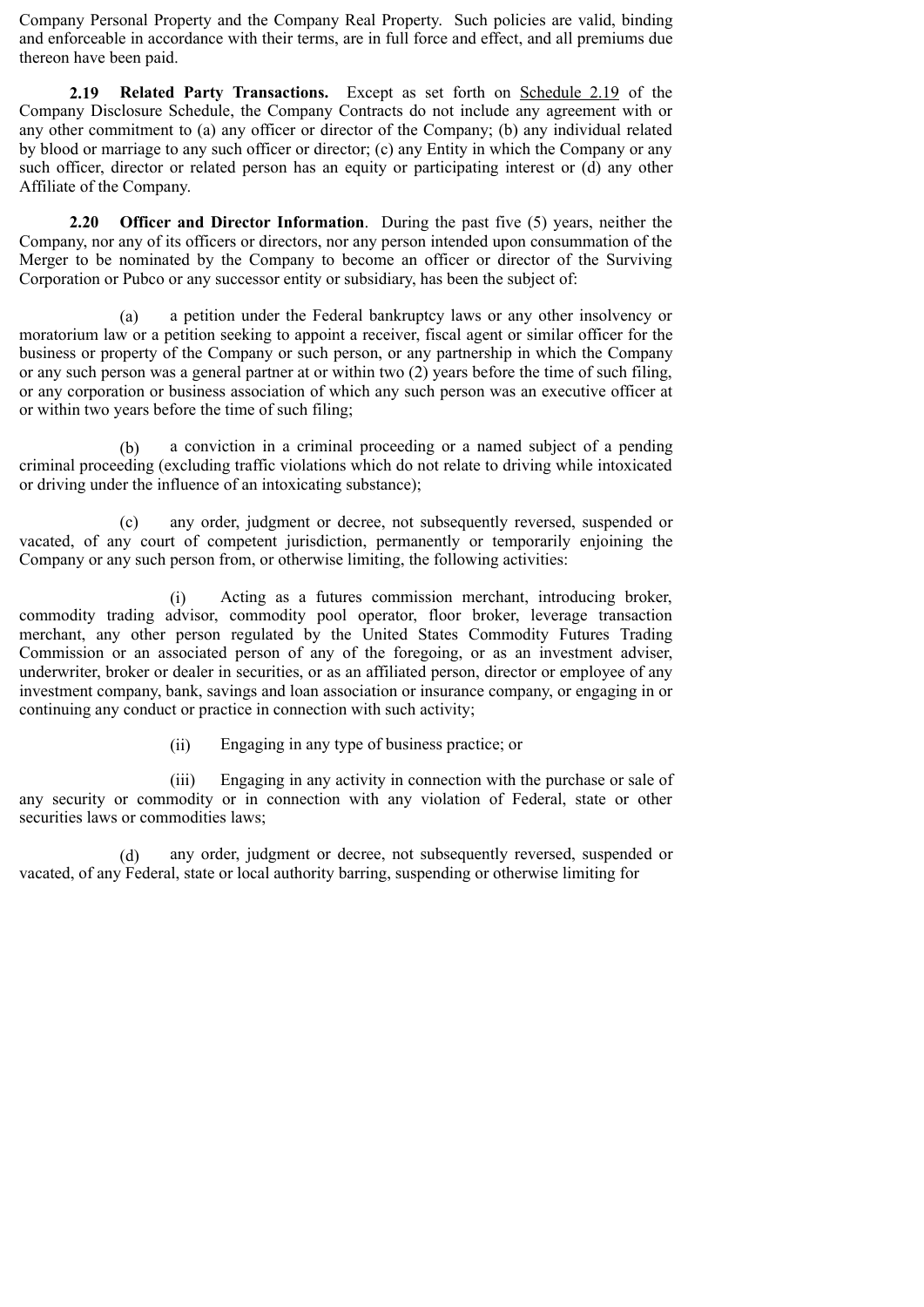more than 60 days the right of the Company or any such person to engage in any activity described in the preceding sub-paragraph, or to be associated with persons engaged in any such activity;

(e) a finding by a court of competent jurisdiction in a civil action or by the Commission to have violated any securities law, regulation or decree and the judgment in such civil action or finding by the Commission has not been subsequently reversed, suspended or vacated; or

(f) a finding by a court of competent jurisdiction in a civil action or by the United States Commodity Futures Trading Commission to have violated any federal commodities law, and the judgment in such civil action or finding has not been subsequently reversed, suspended or vacated.

**2.21 Dissenting Shares.** No holder of shares of the Company's capital stock who, pursuant to the DGCL or any successor provision, has the right to dissent to the Merger and demand payment for such shares, has dissented and demanded payment for the fair value of such shares of the Company's capital stock in accordance with the DGCL in connection with the Merger, including any such holder that subsequently has withdrawn, failed to perfect or otherwise lost such holder's right to such payment.

**2.22 Disclosure.** The Company has not made any representation, warranty, covenant or statement in this Agreement, or in any of the schedules or exhibits attached to this Agreement, that contains any untrue statement of a material fact or, to the reasonable knowledge of the Company, omitted to state any material fact necessary in order to make the statements made herein and therein, in the light of the circumstances under which they were made, not misleading.

**3. REPRESENTATIONS AND WARRANTIES OF PUBCO AND MERGERSUB.** Except as set forth on the Pubco Disclosure Schedule, each of Pubco and MergerSub, jointly and severally, hereby represents, warrants and covenants on and as of the date hereof, to and for the benefit of the Company and the Surviving Corporation, as follows:

**3.1 Due Organization; No Subsidiaries; Etc.** Pubco is a corporation duly organized, validly existing and in good standing under the laws of the State of Delaware**.** MergerSub is a corporation duly organized, validly existing and in good standing under the laws of the State of Delaware. Each of Pubco and MergerSub has all necessary power and authority: (i) to conduct its business in the manner in which its business is currently being conducted and proposed to be conducted after the Merger; (ii) to own and use its assets in the manner in which its assets are currently owned and used and as proposed after the Merger; and (iii) to perform its obligations under all Pubco Contracts. Except as set forth in Schedule 3.1 of the Pubco Disclosure Schedule, Pubco, together with its predecessors, has not conducted any business under or otherwise used, for a ny purpose or in any jurisdiction, any fictitious name, assumed name, trade name or other name, other than the name "PASW, Inc." Neither Pubco nor Merger Sub is and has not been required to be qualified, authorized, registered or licensed to do business as a foreign corporation in any jurisdiction other than any jurisdictions set forth in Schedule 3.1 of the Pubco Disclosure Schedule. Except for Merger Sub and as otherwise set forth in Schedule 3.1 of the Pubco Disclosure Schedule, Pubco has no Subsidiaries, does not own any controlling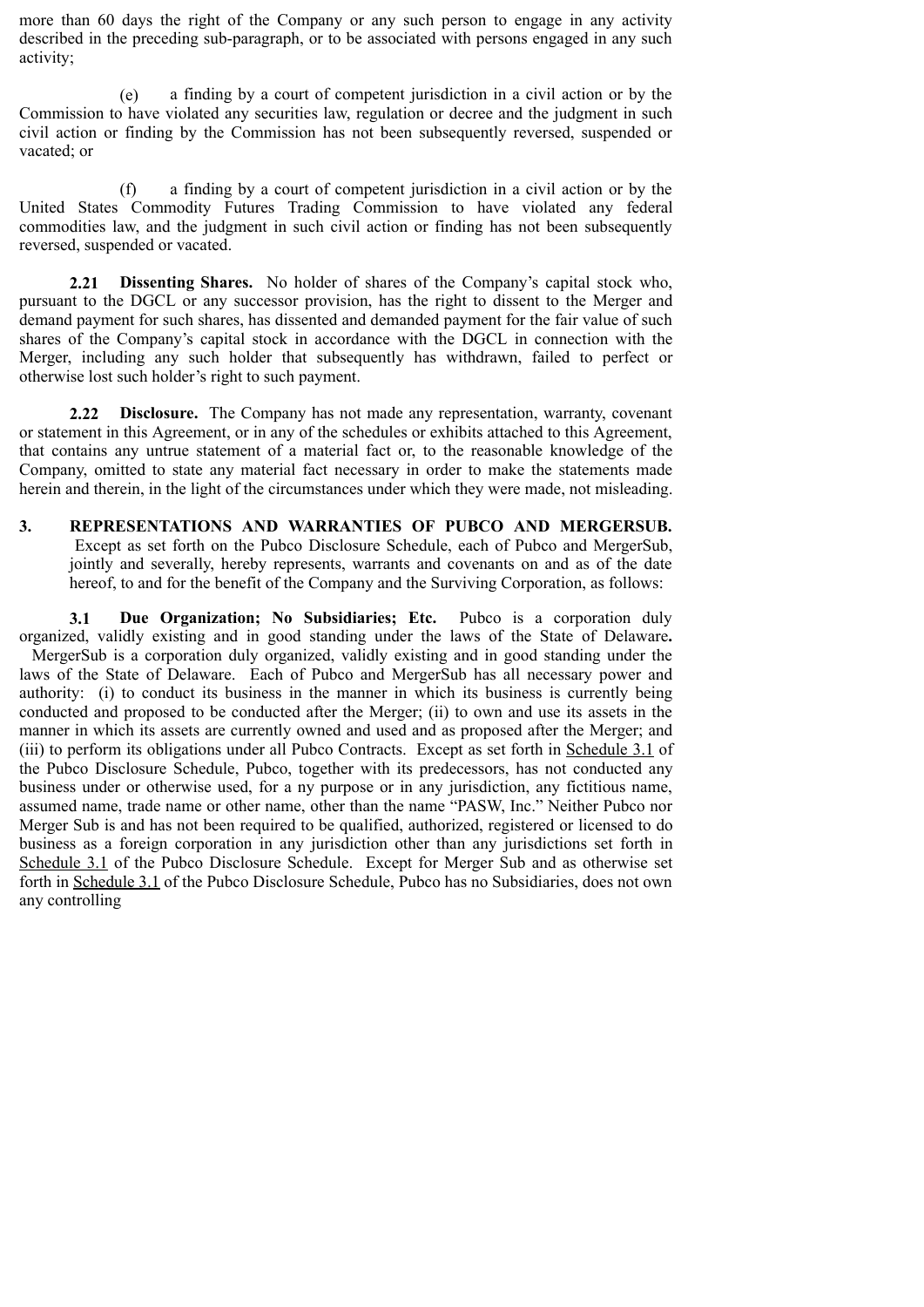interest in any Entity and has never owned, beneficially or otherwise, any shares or other securities of, or any direct or indirect equity or other financial interest in, any Entity. Neither Pubco nor Merger Sub has agreed and is not obligated to make any future investment in or capital contribution to any Entity. Neither Pubco nor any of the stockholders of Pubco has ever approved, or commenced any Legal Proceeding or made any election contemplating, the dissolution or liquidation of the Company's business or affairs.

#### **3.2 Certificate of Incorporation and Bylaws; Records.**

(a) Pubco has delivered to the Company accurate and complete (through the date hereof) copies of: (i) the certificate of incorporation and bylaws, including all amendments thereto, of Pubco; (ii) the stock records of Pubco; and (iii) the minutes and other records of the meetings and other proceedings (including any actions taken by written consent or otherwise without a meeting) of the holders of Pubco Common Stock, the board of directors of Pubco and all committees of the board of directors of Pubco (the items described in the foregoing clauses "(i)", "(ii)" and "(iii)" of this subsection  $3.2(a)$  being collectively referred to herein as the *"Pubco Documents"*). There have been no formal meetings held of, or corporate actions taken by, the stockholders of Pubco, the board of directors of Pubco or any committee of the board of directors of Pubco that are not fully reflected in the Pubco Documents. There has not been any violation of any of the Pubco Documents, and at no time has Pubco taken any action that is inconsistent in any material respect with the Pubco Documents. The books of account, stock records, minute books and other records of Pubco are accurate, up-to-date and complete in all material respects, and have been maintained in accordance with Legal Requirements and prudent business practices.

(b) MergerSub has delivered to the Company accurate and complete (through the date hereof) copies of: (i) the certificate of incorporation and bylaws, including all amendments thereto, of MergerSub; (ii) the stock records of MergerSub; and (iii) the minutes and other records of the meetings and other proceedings (including any actions taken by written consent or otherwise without a meeting) of the holders of MergerSub Common Stock, the board of directors of MergerSub and all committees of the board of directors of MergerSub (the items described in the foregoing clauses "(i)", "(ii)" and "(iii)" of this subsection 3.2(b) being collectively referred to herein as the *"MergerSub Documents"*). There have been no formal meetings held of, or corporate actions taken by, the stockholders of Merg erSub, the board of directors of MergerSub or any committee of the board of directors of MergerSub that are not fully reflected in the MergerSub Documents. There has not been any violation of any of the MergerSub Documents, and at no time has MergerSub taken any action that is inconsistent in any material respect with the MergerSub Documents. The books of account, stock records, minute books and other records of MergerSub are accurate, up-todate and complete in all material respects, and have been maintained in accordance with Legal Requirements and prudent business practices.

#### **3.3 Capitalization, Etc.**

(a) The authorized capital stock of Pubco consists of: (i) 200,000,000 shares of Pubco Common Stock, of which 4,997,400 shares are issued outstanding immediately prior to the Closing Date; and (ii) 10,000,000 shares of Pubco Preferred Stock, of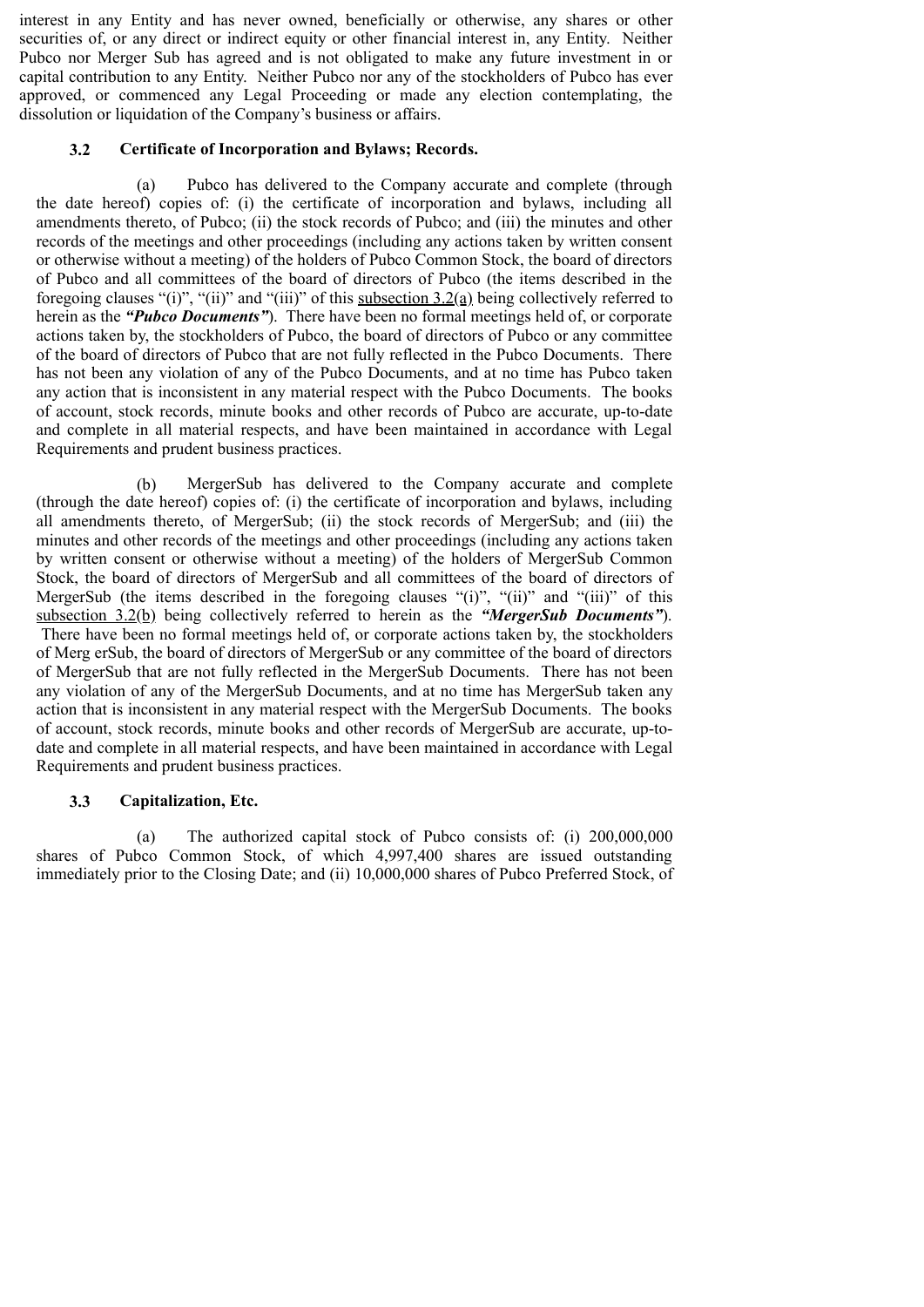which no shares are issued and outstanding. The authorized capital stock of MergerSub consists of 1,000 shares of MergerSub Common Stock, of which 100 shares are issued and outstanding, all of which are owned by Pubco. All of the outstanding shares of Pubco capital stock and MergerSub capital stock have been duly authorized and validly issued and are fully paid and nonassessable. All of the outstanding shares of Pubco capital stock and MergerSub capital stock have been issued in compliance with all applicable federal and state securities laws and other applicable Legal Requirements and all requirements set forth in the Pubco Documents, Pubco Contracts and MergerSub Documents, respectively, and are owned, beneficially and of record, by those stockholders set forth on the most recent stockholders list held by Pubco's transfer agent. No shares of Pubco capital stock and MergerSub capital stock are subject to a repurchase option in favor of Pubco and MergerSub, respectively. Neither Pubco nor MergerSub has ever repurchased, redeemed or otherwise reacquired any of its shares of capital stock or other securities.

(b) Except as set forth in Schedule 3.3(b) of the Pubco Disclosure Schedule, for each of Pubco and MergerSub, there are no: (i) outstanding subscriptions, options, calls, warrants or rights (whether or not currently exercisable) to acquire any shares of capital stock or other securities; (ii) outstanding securities, notes, instruments or obligations that are or may become convertible into or exchangeable for any shares of capital stock or other securities; (iii) outstanding or authorized stock appreciation, phantom stock or similar rights with respect to the capital stock; (iv) Contracts (other than this Agreement) under which the company is or may become obligated to sell, transfer, exchange or issue any shares of capital stock or any other securities; (v) agreements, voting trusts, proxies or understandings with respect to the voting, or registration under the Securities Act, of any shares of capital stock; or (vi) conditions or circumstances that may give rise to or provide a basis for the assertion of a claim by any Person to the effect that such Person is entitled to acquire or receive any shares of capital stock or other securities.

(c) Schedule 3.3(c) of the Pubco Disclosure Schedule sets forth a complete and accurate list of all of the stock option plans and other stock or equity-related plans of the Pubco and MergerSub.

**3.4 SEC Reports; Pubco Financial Statements.** Pubco has filed all reports required to be filed by it under the Securities Act and the Exchange Act, including pursuant to Section 13(a) or 15(d) thereof, for the three (3) years preceding the date hereof (the foregoing materials being collectively referred to herein as the "*SEC Reports*" and, together with this Agreement and the Schedules to this Agreement, the "*Disclosure Materials*") on a timely basis or has received a valid extension of such time of filing and has filed any such SEC Reports prior to the expiration of any such extension. Except for such documents available on the SEC's EDGAR database, Pubco has delivered to the Company a copy of all SEC Reports filed within the ten (10) days preceding the date hereof. As of their respective dates, the SEC Reports complied in all material respects with the requirements of the Securities Act and the Exchange Act and the rules and regulations of the SEC promulgated thereunder. The financial statements of Pubco included in the SEC Reports (the "*Pubco Financial Statements*") comply in all material respects with applicable accounting requirements and the rules and regulations of the Commission with respect thereto as in effect at the time of filing. The Pubco Financial Statements have been prepared in accordance with GAAP, except as may be otherwise specified in the Pubco Financial Statements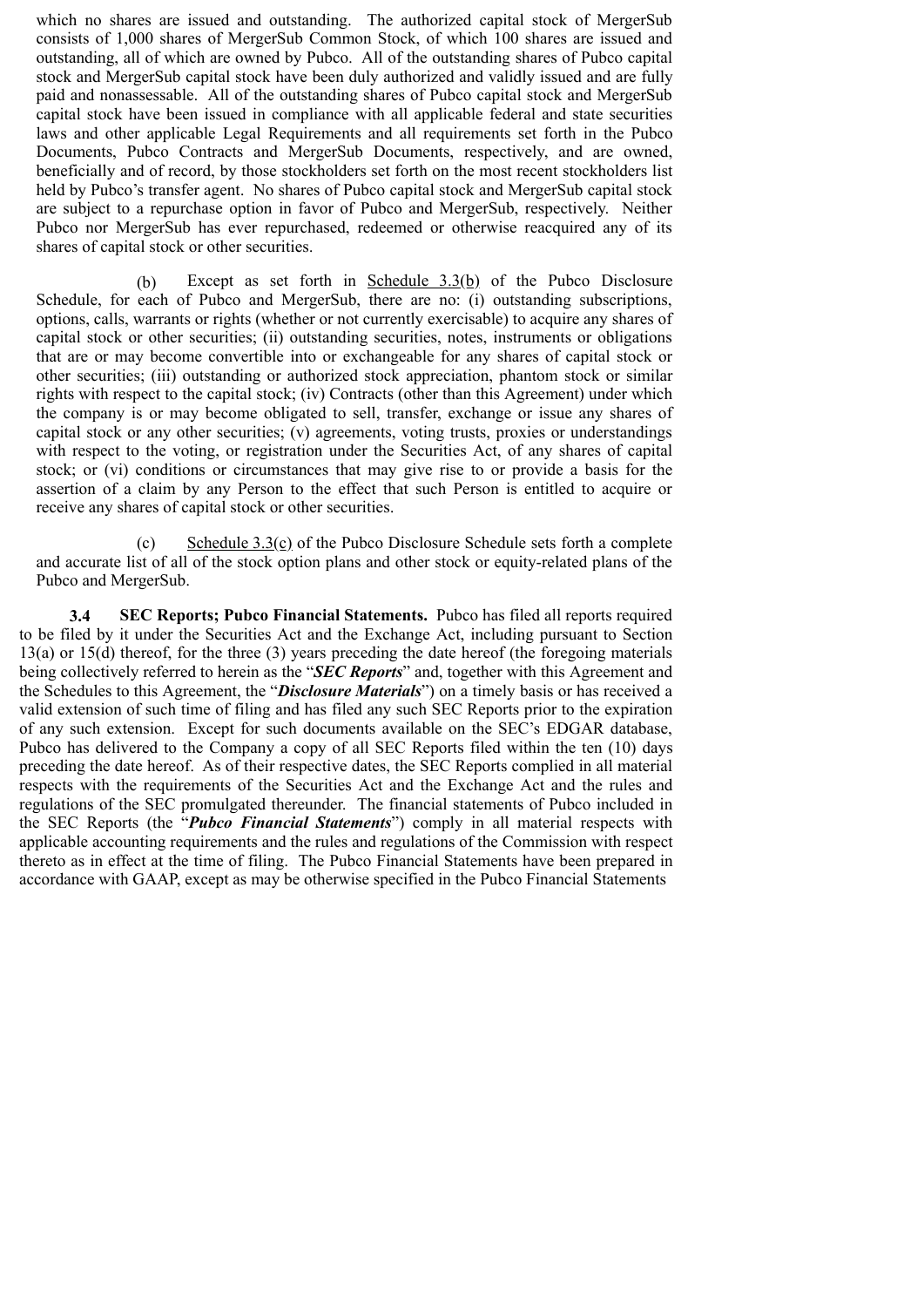or the notes thereto, and fairly present in all material respects the assets, liabilities, financial position and results of operations of Pubco as of and for the dates thereof and the results of operations and cash flows for the periods then ended, subject, in the case of unaudited statements, to normal, immaterial, year-end audit adjustments. The Pubco Financial Statements for the years ended December 31, 2006 and 2005 have been audited by Farber Hass Hurley & McEwen, LLP, a public accounting firm as required by the Exchange Act, and are accompanied by such firms' audit reports. The books and records of Pubco are true, accurate and complete in all material respects. All material agreements to which Pubco is a party or to which the property or assets of Pubco are subject are included as part of or specifically identified in the SEC Reports. To the Knowledge of Pu bco, each individual or entity required to file reports concerning equity ownership of Pubco under Section 13 or Section 16 of the Exchange Act has filed all such required reports, and each such report complied with the requirements of the Exchange Act and is accurate in all material respects.

#### **3.5 Equipment; Leasehold.**

(a) Schedule 3.5(a) of the Pubco Disclosure Schedule sets forth a true and complete list of all inventory, machinery, equipment, furniture, office equipment, supplies, materials, vehicles and other material items of tangible personal property of every kind owned by Pubco and Merge Sub and used in connection with each of their businesses (the **"***Pubco Personal Property"*). Pubco and MergerSub each have good and marketable title to the Pubco Personal Property, as applicable, and the Pubco Personal Property is owned free and clear of all security interests, pledges, liens, restrictions and encumbrances of every kind and nature. All of the Pubco Personal Property and other tangible assets owned by or leased to Pubco and/or MergerSub are in good condition and repair (ordinary wear and tear excepted) and are adequate for the conduct of each of their businesses in the manner in which such business is currently being conducted and proposed to be conducted immediately after the Merger.

(b) Schedule  $3.5(b)$  of the Pubco Disclosure Schedule sets forth a true and complete list of all real property or interests in real property owned by Pubco and/or MergerSub (the *"Pubco Owned Real Property"*). Either Pubco or MergerSub, as the case may be, has good and marketable title to the Pubco Owned Real Property and the Pubco Owned Real Property is owned free and clear of all security interests, pledges, liens, restrictions and encumbrances of every kind and nature.

(c) Schedule 3.5(c) of the Pubco Disclosure Schedule sets forth a true and complete list of all real property or interests in real property leased by Pubco or MergerSub (the *"Pubco Leased Real Property"* and together with the Pubco Owned Real Property, the *"Pubco Real Property"*). The Company has delivered to the Company accurate and complete copies of all leases and agreements pertaining to the Pubco Leased Real Property.

#### **3.6 Intellectual Property.**

(a) Schedule 3.6(a) of the Pubco Disclosure Schedule accurately identifies: (i) each item of Registered IP in which Pubco or MergerSub has or purports to have an ownership interest of any nature (whether exclusively, jointly with another Person, or otherwise); (ii) the jurisdiction in which such item of Registered IP has been registered or filed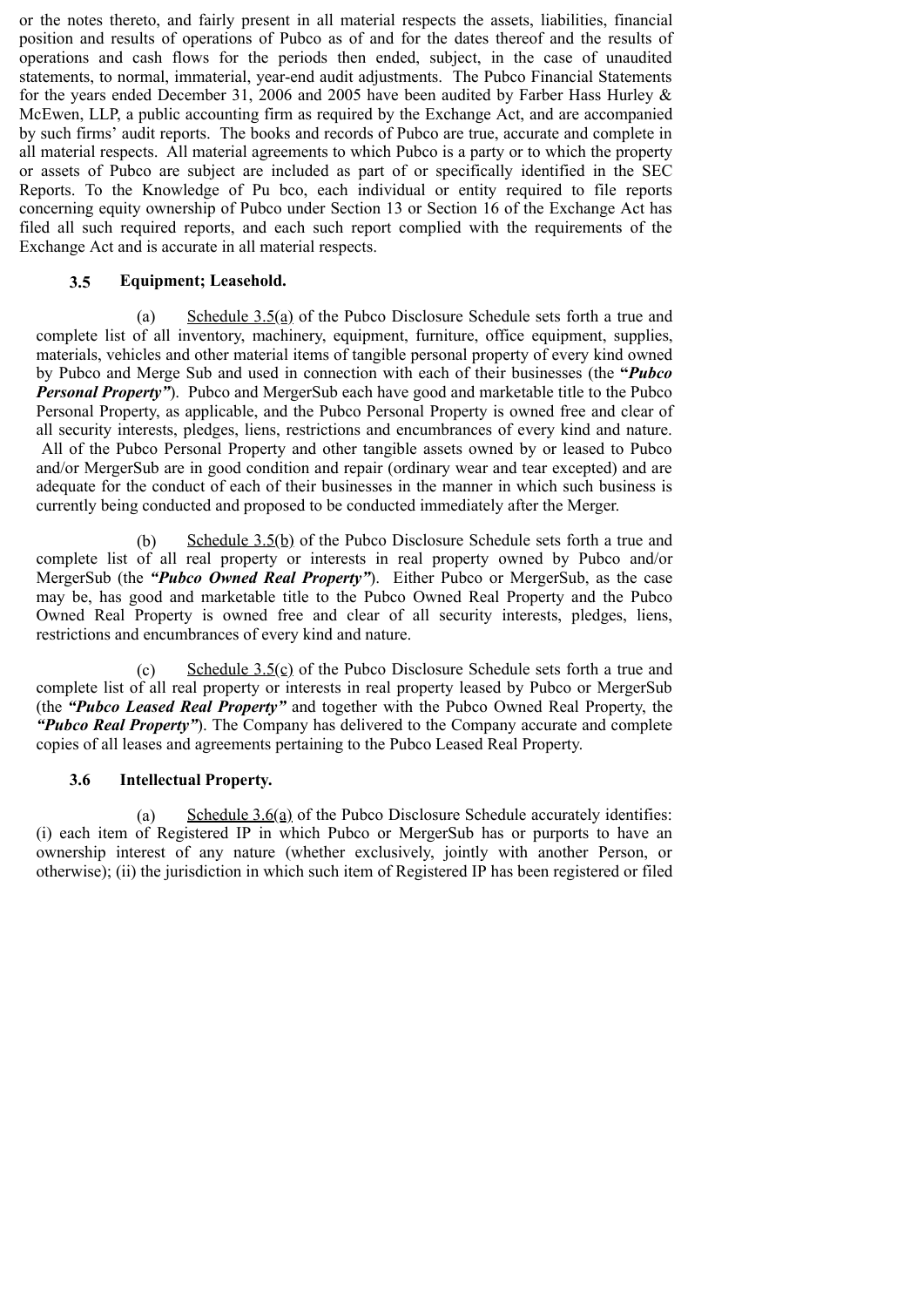and the applicable registration or serial number; and (iii) any other Person that has an ownership interest in such item of Registered IP and the nature of such ownership interest. Pubco has provided to the Company complete and accurate copies of all applications and correspondence with any Governmental Body related to each such item of Registered IP.

(b) Schedule 3.6(b) of the Pubco Disclosure Schedule accurately identifies: (i) all Intellectual Property Rights or Intellectual Property licensed to Pubco or MergerSub (other than any non-customized software that is so licensed solely in executable or object code form pursuant to a non-exclusive, internal-use software license or is generally publicly available on standard terms for less than \$1,000); and (ii) the corresponding Pubco Contract or Pubco Contracts pursuant to which such Intellectual Property Rights or Intellectual Property is or are licensed to Pubco or MergerSub. Neither the Merger nor any of the other transactions contemplated by the Transaction Documents will materially adversely alter or impair the Surviving Corporation's Intellectual Property Rights or Intellectual Property licensed to Pubco or MergerSub.

(c) Schedule 3.6(c) of the Pubco Disclosure Schedule accurately identifies each Pubco Contract pursuant to which any Person has been granted any license under, or otherwise has received or acquired any right (whether or not currently exercisable) or interest in, any of the Pubco IP. The Company is not bound by, and no Pubco IP is subject to, any Pubco Contract containing any covenant or other provision that in any way limits or restricts the ability of Pubco to use, exploit, assert, or enforce any Pubco IP anywhere in the world.

(i) Except as set forth on Schedule  $3.6(c)$ , Pubco or MergerSub exclusively owns all right, title, and interest to and in the Pubco IP, free and clear of any Encumbrances.

(d) (i) With respect to Pubco IP in the form of licenses from third parties of Intellectual Property and Intellectual Property Rights: (A) each item of Pubco IP that is Registered IP is in compliance with all Legal Requirements and is valid and in full force and effect; and (B) no application for any type of Registered IP filed by or on behalf of Pubco or MergerSub has been abandoned, allowed to lapse or rejected; and

(ii) With respect to all other Pubco IP, each item of Pubco IP that is Registered IP is and at all times has been maintained in compliance with all Legal Requirements and all filings, payments and other actions required to be made or taken to maintain such item of Registered IP in full force and effect have been made by the applicable deadline; and each such item of Registered IP is valid and in full force and effect. No application for any type of Registered IP filed by or on behalf of Pubco or MergerSub has been abandoned, allowed to lapse or rejected. No item of Pubco IP that is Registered IP is subject to any maintenance fees or Taxes or actions falling due within ninety (90) days after the Closing Date.

(e) To Pubco's Knowledge, no Person has infringed, misappropriated or otherwise violated or is currently infringing, misappropriating or otherwise violating any Pubco IP.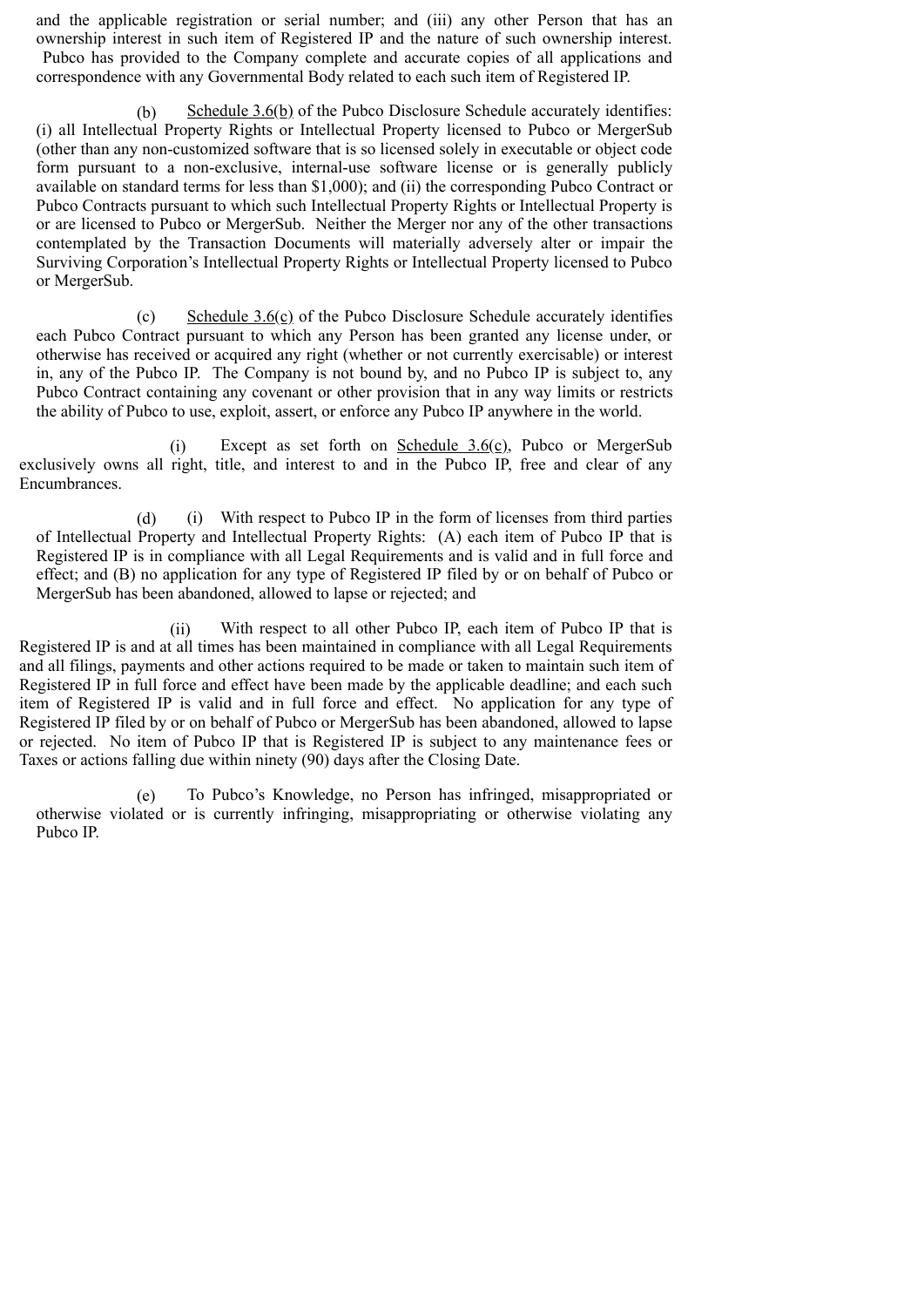(f) To Pubco's Knowledge, none of the Pubco IP owned or licensed by Pubco or MergerSub currently infringes, misappropriates or otherwise violates or has ever infringed (directly, contributorily, by inducement or otherwise), misappropriated or otherwise violated any Intellectual Property Right of any other Person. Without limiting the generality of the foregoing:

(i) No infringement, misappropriation or similar claim or Legal Proceeding is pending or, to Pubco's Knowledge, has been threatened against Pubco or MergerSub; and

(ii) Neither Pubco nor MergerSub is bound by any Contract to indemnify, defend, hold harmless or reimburse any other Person with respect to any Intellectual Property infringement, misappropriation or any similar claim, and neither Pubco nor MergerSub has ever assumed, or agreed to discharge or otherwise take responsibility for, any existing or potential liability of another Person for the infringement, misappropriation or violation of any Intellectual Property Right.

**3.7 Contracts.** Schedule 3.7 of the Pubco Disclosure Schedule identifies each Pubco Contract and provides an accurate description of the terms of each Pubco Contract that is not in written form. Pubco has delivered to the Company accurate and complete copies of all written Pubco Contracts. Each material Pubco Contract is valid, binding and enforceable by Pubco or MergerSub, as the case may be, in accordance with its terms subject to: (i) laws of general application relating to bankruptcy, insolvency and the relief of debtors; and (ii) rules of law governing specific performance, injunctive relief and other equitable remedies. Neither Pubco nor MergerSub has violated or breached, or committed any default under, any material Pubco Contract, and, to Pubco's Knowledge, no other Person has violated or breached, or committed any default under, any Pubco Contract . Schedule 3.7 of the Pubco Disclosure Schedule provides an accurate and complete list of all Consents required under any material Pubco Contract to consummate the transactions contemplated by the Transaction Documents.

**3.8 Finder's Fee.** Except as set forth on Schedule 3.8 of the Pubco Disclosure Schedule, no broker, finder or investment banker is entitled to any brokerage, finder's or other fee or commission in connection with the Merger or any of the other transactions contemplated by the Transaction Documents based upon any arrangements or agreements made by or on behalf of Pubco or MergerSub.

**3.9 Compliance with Legal Requirements.** Each of Pubco and MergerSub is, and has at all times been, in compliance with all applicable Legal Requirements. Neither Pubco nor MergerSub has ever received any notice or other communication from any Person regarding any actual or possible violation of, or failure to comply with, any Legal Requirement. Each of Pubco and MergerSub has obtained all material permits, certificates and licenses required by any Legal Requirement for the conduct of its business and the ownership of its assets. Neither Pubco nor MergerSub is in violation of any such permit, certificate or license, and no Legal Proceedings are pending or, to Pubco's or MergerSub's Knowledge, threatened to revoke or limit any such permit, certificate or license.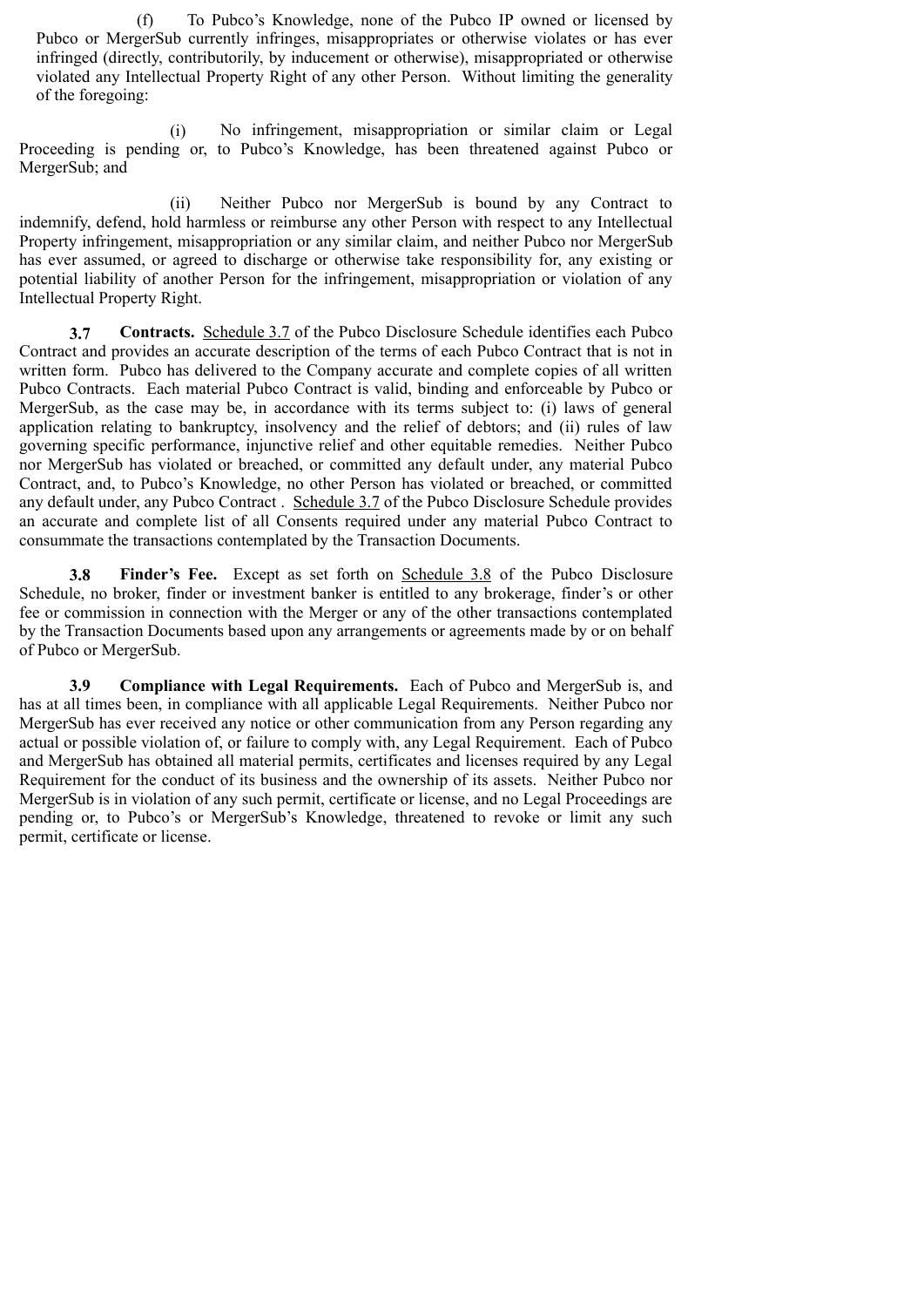**3.10 Legal Proceedings.** Except as set forth on Schedule 3.10, there is no pending Legal Proceeding, and to Pubco's Knowledge, no Person has threatened to commence any Legal Proceeding, that (i) involves or affects Pubco or MergerSub or any of the assets owned or used by either of them, or (ii) that challenges the Merger or any of the other transactions contemplated by the Transaction Documents. No Legal Proceeding has ever been commenced that involves or affects Pubco or MergerSub or the assets owned by either of them. There is no Order in which Pubco or MergerSub is named or to which any of their assets is subject.

**3.11 No Undisclosed Liabilities.** Neither Pubco nor MergerSub has any Liabilities, except for (i) Liabilities reflected on the Pubco Financial Statements, (ii) accounts payable incurred in the ordinary course of business since the date of the last balance sheet reflected in the Pubco Financial Statements, none of which are material in nature or exceed \$150,000, in the aggregate, (iii) Liabilities under the Pubco Contracts, and (iv) Liabilities incurred in connection with the negotiation of the Transaction Documents and the transactions contemplated thereby.

**3.12 Absence of Certain Changes.** Since the date of the Pubco Financial Statements, Pubco has conducted its business as ordinarily conducted consistent with past practice and there has not occurred any change, event or condition (whether or not covered by insurance) that has resulted in, or would reasonably be expected to result in any Material Adverse Effect on Pubco and MergerSub.

**3.13 Tax Matters.** All Tax Returns required to be filed by or on behalf of Pubco and MergerSub with any Governmental Body before the Closing Date (the *"Pubco Returns"*): (i) have been or will be filed on or before the applicable due date (including any extensions of such due date); (ii) have been, or will be when filed, accurately and completely prepared in all material respects in compliance with all applicable Legal Requirements; and (iii) have been provided or made available to the Company. All Taxes owed by Pubco and MergerSub have been paid when due, whether or not such amounts are shown on any Pubco Returns. The Pubco Financial Statements fully accrue all actual and contingent Liabilities for unpaid Taxes with respect to all periods through the date thereof, and Pubco and MergerSub each have made adequate provision for unpaid Taxes after tha t date in its books and records. No Pubco Return has ever been examined or audited by any Governmental Body. No claim or Legal Proceeding is pending or has been threatened against or with respect to Pubco in respect of any Tax. There are no unsatisfied Liabilities for Taxes, including Liabilities for interest, additions to tax and penalties thereon and related expenses, with respect to which any notice of deficiency or similar document has been received by Pubco or MergerSub (other than Liabilities for Taxes asserted under any such notice of deficiency or similar document which are being contested in good faith by Pubco or MergerSub and with respect to which adequate reserves for payment have been established). There are no liens for Taxes upon any of the assets of Pubco or MergerSub except liens for current Taxes not yet due and payable.

#### **3.14 Employee and Labor Matters.**

(a) Except as set forth on <u>Schedule  $3.14(a)$ </u> of the Pubco Disclosure Schedule, Pubco and MergerSub have compensated all individuals for, or otherwise cancelled or satisfied all of its obligations with respect to, all accrued vacation, deferred compensation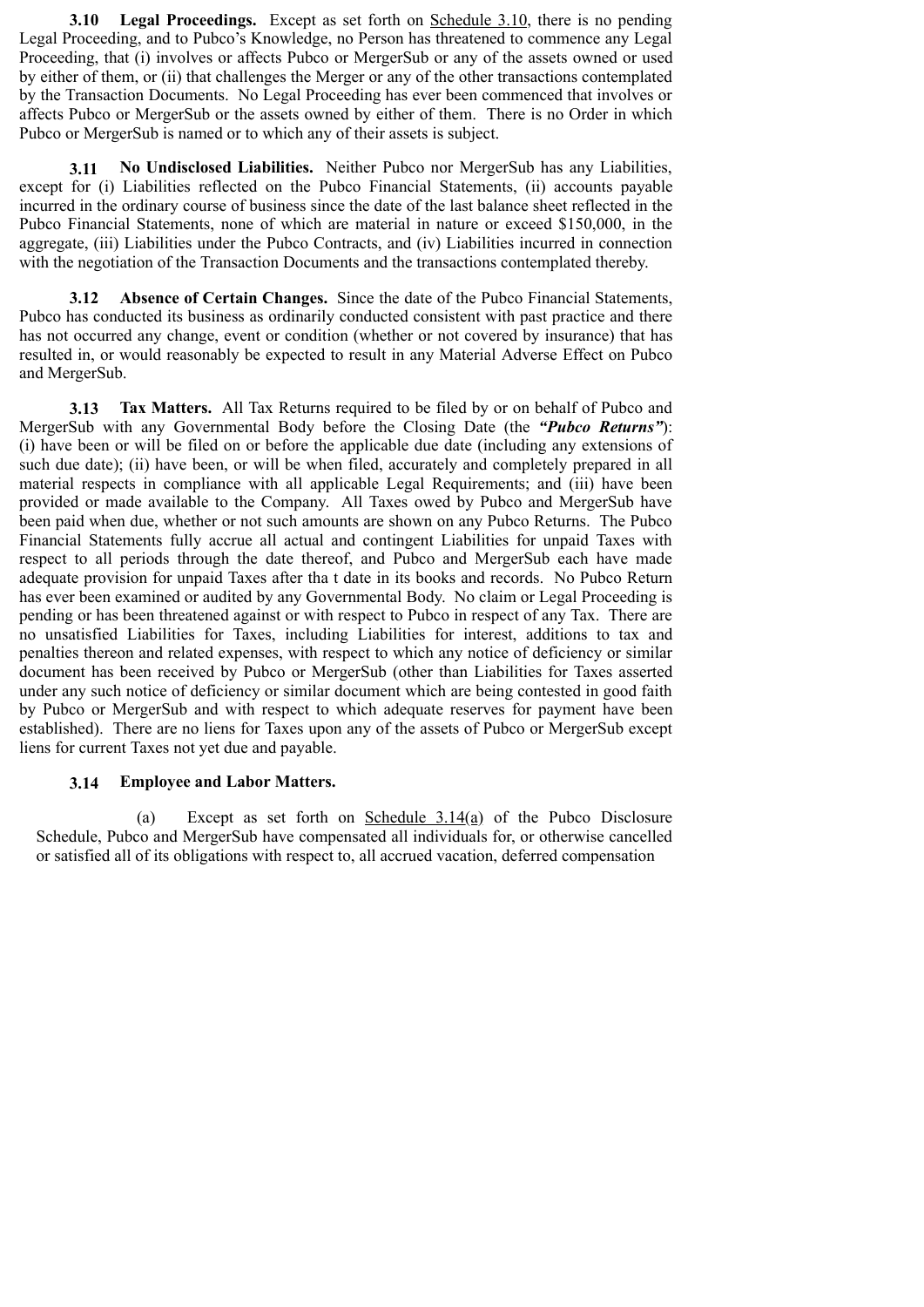and other similar benefits through December 31, 2006. Since January 1, 2007, neither Pubco nor MergerSub has increased the salary or benefits level of any of its employees.

(b) Except as set forth on Schedule 3.14(b) of the Pubco Disclosure Schedule, there are no Plans contributed to, maintained or sponsored by Pubco or MergerSub, to which Pubco or MergerSub is obligated to contribute or with respect to which Pubco or MergerSub has any liability or potential liability, whether direct or indirect.

**3.15 Authority; Binding Nature of Agreement.** Each of Pubco and MergerSub has all necessary corporate power and authority to enter into and to perform its obligations under the Transaction Documents, and the execution, delivery and performance by Pubco and MergerSub of the Transaction Documents have been duly authorized by all necessary action on the part of Pubco, MergerSub and their respective board of directors and, in the case of the MergerSub, the sole stockholder, Pubco. For each of Pubco and MergerSub, the Transaction Documents to which each is a party constitutes the legal, valid and binding obligation of it, enforceable against it in accordance with its terms, subject to: (i) laws of general application relating to bankruptcy, insolvency and the relief of debtors; and (ii) rules of law governing specific performance, injunctive relief and other equitable remedies.

**3.16 Non-Contravention.** Neither the execution, delivery or performance of the Transaction Documents, nor the consummation of any of the transactions contemplated thereby, will directly or indirectly (with or without notice or lapse of time): (i) result in a violation of any of the provisions of the Pubco Documents or MergerSub Documents; (ii) to Pubco's or MergerSub's Knowledge, result in a violation of, or give any Governmental Body or other Person the right to challenge any of the transactions contemplated by the Transaction Documents or to exercise any remedy or obtain any relief under any, Legal Requirement or any Order to which Pubco or MergerSub, or any of the assets owned, used or controlled by Pubco or MergerSub, is subject; or (iii) result in a violation or breach of, or result in a default under, with or without notice or lapse of time, any provision of any material Pubco Contract.

**3.17 Environmental Protection.** No substances that are defined by Legal Requirements concerning the environment as toxic materials, hazardous wastes or hazardous substances (including without limitation any asbestos, oils, petroleum-derived compound or pesticides) (collectively, **"***Hazardous Materials***"**) are or, to the Knowledge of Pubco, have been located in, on or about the Pubco Real Property. To the Knowledge of Pubco, the Pubco Real Property has not been used for the storage, manufacture or disposal of Hazardous Materials, and neither Pubco nor MergerSub has used, or provided permission to others to use, the Pubco Real Property for the storage, manufacture or disposal of Hazardous Materials. Specifically, but without limitation, to the Knowledge of Pubco, there are and have been no storage tanks located on the Pubco Real Property. To the Knowledge of Pubco, no Hazardous Materials have been transported off site from the Pubco Real Property.

**3.18 Insurance.** Pubco has provided the Company with a brief description of all insurance policies maintained by Pubco and MergerSub with respect to their businesses, their assets, the Pubco Personal Property and the Pubco Real Property. Such policies are valid, binding and enforceable in accordance with their terms, are in full force and effect, and all premiums due thereon have been paid.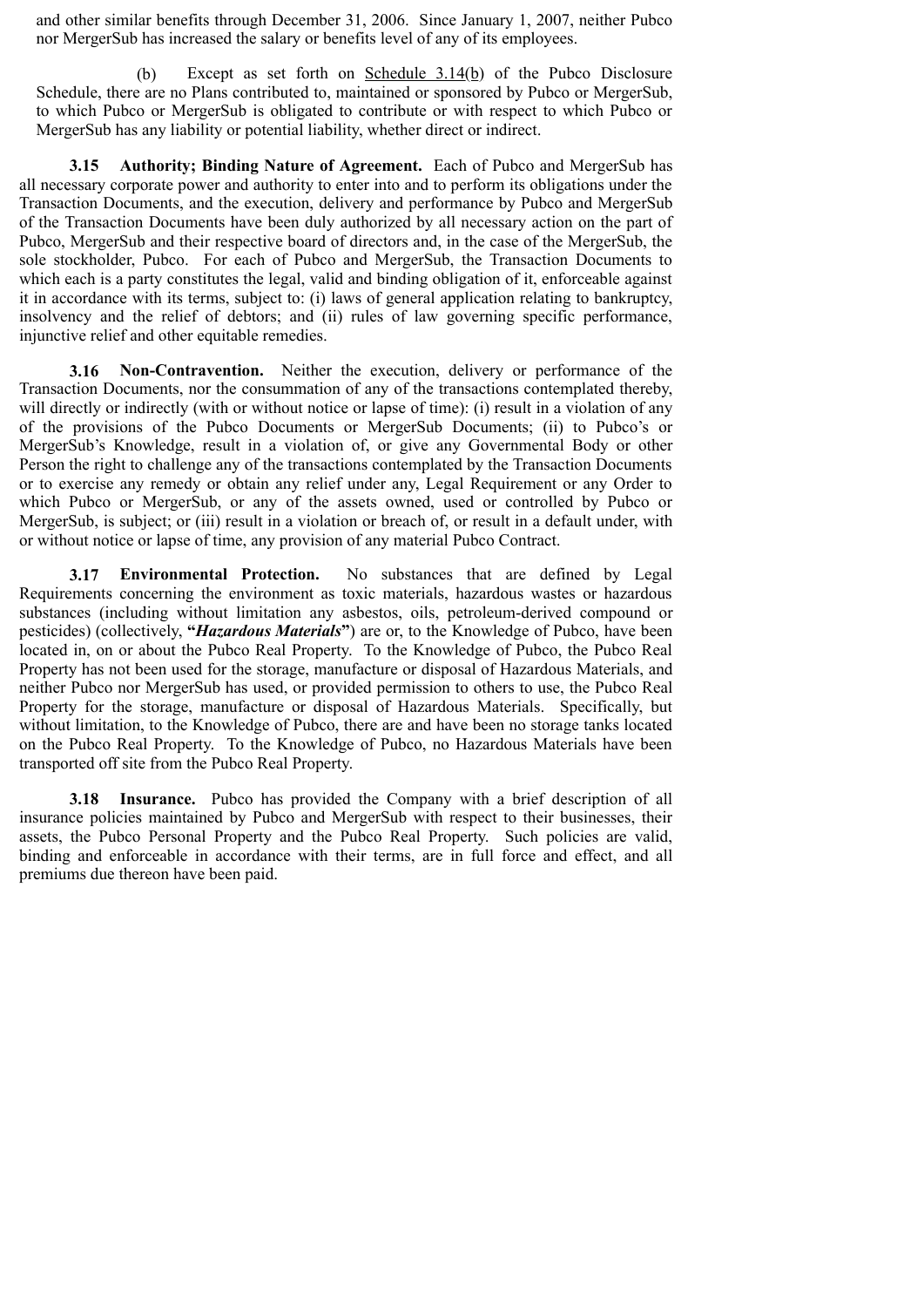**3.19 Related Party Transactions.** Except as set forth on Schedule 3.19 of the Pubco Disclosure Schedule, the Pubco Contracts do not include any agreement with or any other commitment to (a) any officer or director of Pubco; (b) any individual related by blood or marriage to any such officer or director; or (c) any Entity in which Pubco or any such officer, director or related person has an equity or participating interest.

**3.20 Officer, Director and Promoter's Information**. During the past five (5) years, neither the Company, nor any of its officers, directors or promoters (as such term is used in Item 404 of Regulation S-B promulgated under the Securities Act) has been the subject of:

(a) a petition under the Federal bankruptcy laws or any other insolvency or moratorium law or a petition seeking to appoint a receiver, fiscal agent or similar officer for the business or property of the Company or such person, or any partnership in which the Company or any such person was a general partner at or within two years before the time of such filing, or any corporation or business association of which any such person was an executive officer at or within two years before the time of such filing;

(b) a conviction in a criminal proceeding or a named subject of a pending criminal proceeding (excluding traffic violations which do not relate to driving while intoxicated or driving under the influence of an intoxicating substance);

(c) any order, judgment or decree, not subsequently reversed, suspended or vacated, of any court of competent jurisdiction, permanently or temporarily enjoining the Company or any such person from, or otherwise limiting, the following activities:

(i) Acting as a futures commission merchant, introducing broker, commodity trading advisor, commodity pool operator, floor broker, leverage transaction merchant, any other person regulated by the United States Commodity Futures Trading Commission or an associated person of any of the foregoing, or as an investment adviser, underwriter, broker or dealer in securities, or as an affiliated person, director or employee of any investment company, bank, savings and loan association or insurance company, or engaging in or continuing any conduct or practice in connection with such activity;

(ii) Engaging in any type of business practice; or

(iii) Engaging in any activity in connection with the purchase or sale of any security or commodity or in connection with any violation of Federal, state or other securities laws or commodities laws;

(d) any order, judgment or decree, not subsequently reversed, suspended or vacated, of any Federal, state or local authority barring, suspending or otherwise limiting for more than 60 days the right of the Company or any such person to engage in any activity described in the preceding sub-paragraph, or to be associated with persons engaged in any such activity;

(e) a finding by a court of competent jurisdiction in a civil action or by the Commission to have violated any securities law, regulation or decree and the judgment in such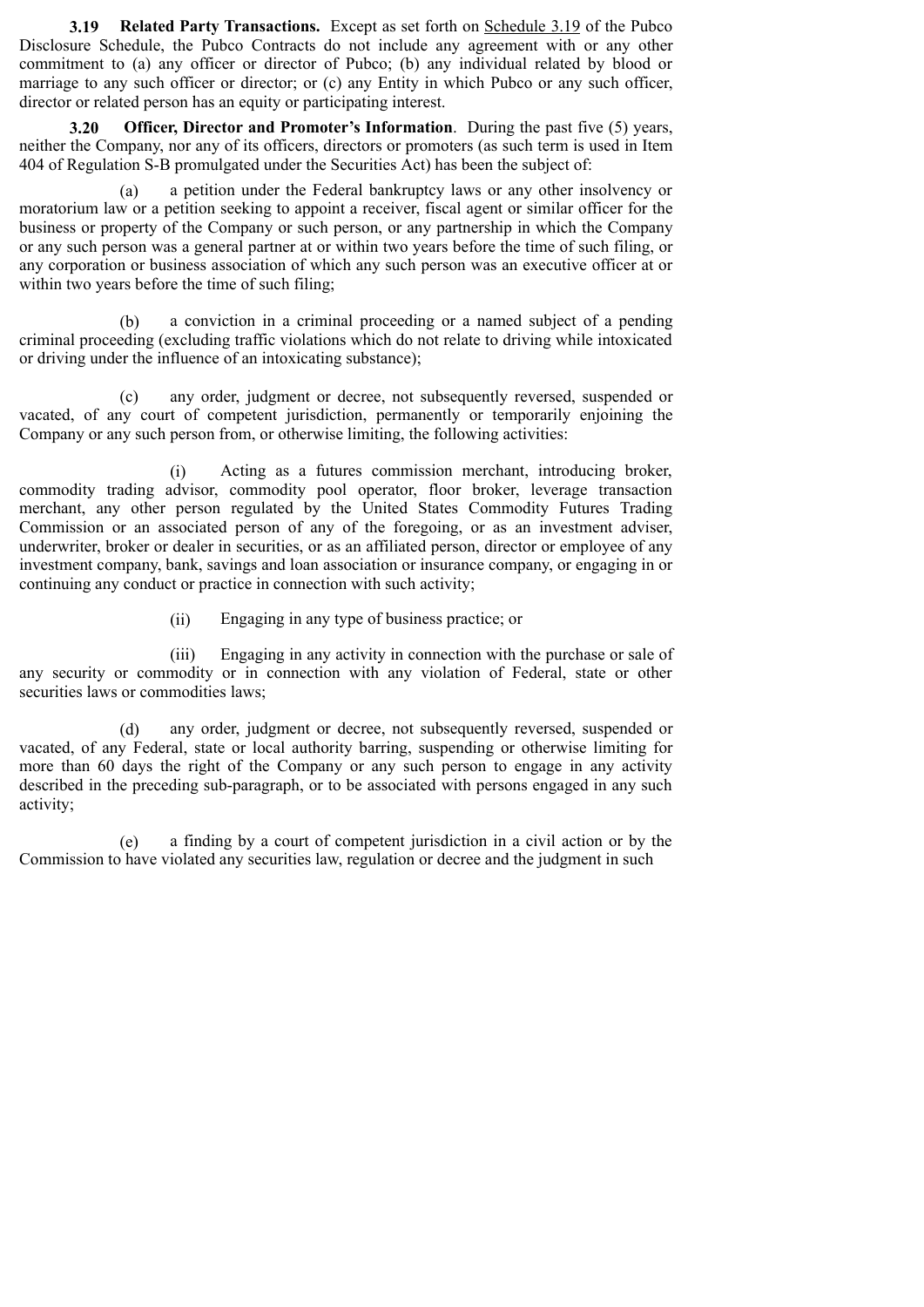civil action or finding by the Commission has not been subsequently reversed, suspended or vacated; or

(f) a finding by a court of competent jurisdiction in a civil action or by the United States Commodity Futures Trading Commission to have violated any federal commodities law, and the judgment in such civil action or finding has not been subsequently reversed, suspended or vacated.

**3.21 Disclosure.** Pubco has not made any representation, warranty, covenant or statement in the Disclosure Materials or in any other Transaction Document that contains any untrue statement of a material fact or, to the reasonable knowledge of Pubco, omitted to state any material fact necessary in order to make the statements made herein and therein, in the light of the circumstances under which they were made, not misleading.

## **4. ADDITIONAL COVENANTS OF THE PARTIES.**

**4.1 Lock-Up Agreements.** Effective as of the Effective Time, each of the holders of Company Common Stock, immediately prior to the Closing, shall have entered into a lock-up agreement in the form attached hereto as Exhibit C (collectively, the *"Lock-Up Agreements"*), pursuant to which each such stockholder of the Company is prohibited from publicly selling any of his shares of Pubco Common Stock prior to the date that is one (1) year after the Closing Date, subject to certain extensions, as more specifically provided in the Lock-Up Agreements.

**4.2 Registration Rights.** Effective as of the Effective Time, Pubco shall have entered into registration rights agreement, in the form attached hereto as **Exhibit D** (the *"Registration Rights Agreement"*), pursuant to which Pubco shall provide for certain registration rights to be provided to (i) the holders of the San Gabriel Convertible Debt, (ii) the holders of the Bridge Convertible Debt and (iii) the holders of all of the Company Securities other than the Company Convertible Debt, with respect to their Registrable Securities. All Registrable Securities shall be entitled to "piggyback" registration rights commencing on the Closing Date and the holders of a majority in interest of the Registrable Securities of each group described in clauses (i), (ii) and (iii) of the sentence immediately preceding, also shall have the right to demand the filin g of one registration statement, as more specifically provided in the Registration Rights Agreement. The Registration Rights Agreement also shall provide that in the event that all of the Registrable Securities cannot be included for resale in a prospectus included in any registration statement, the holders of the San Gabriel Convertible Debt shall be the last group to have the number of Registrable Securities reduced.

**4.3 Board of Directors of Pubco.** The board of directors of Pubco, after the Effective Time, shall consist of the five (5) members of the board of directors of the Surviving Corporation, all of whom are set forth on Exhibit B attached hereto. In order to effect the appointment of such directors, all but one of Pubco's directors shall resign at the Effective Time, and the sole remaining director shall elect the five (5) individuals listed on Exhibit B to Pubco's Board of Directors, immediately prior to his resignation. Pubco's board of directors, after the Effective Time, shall include at least three (3) independent directors.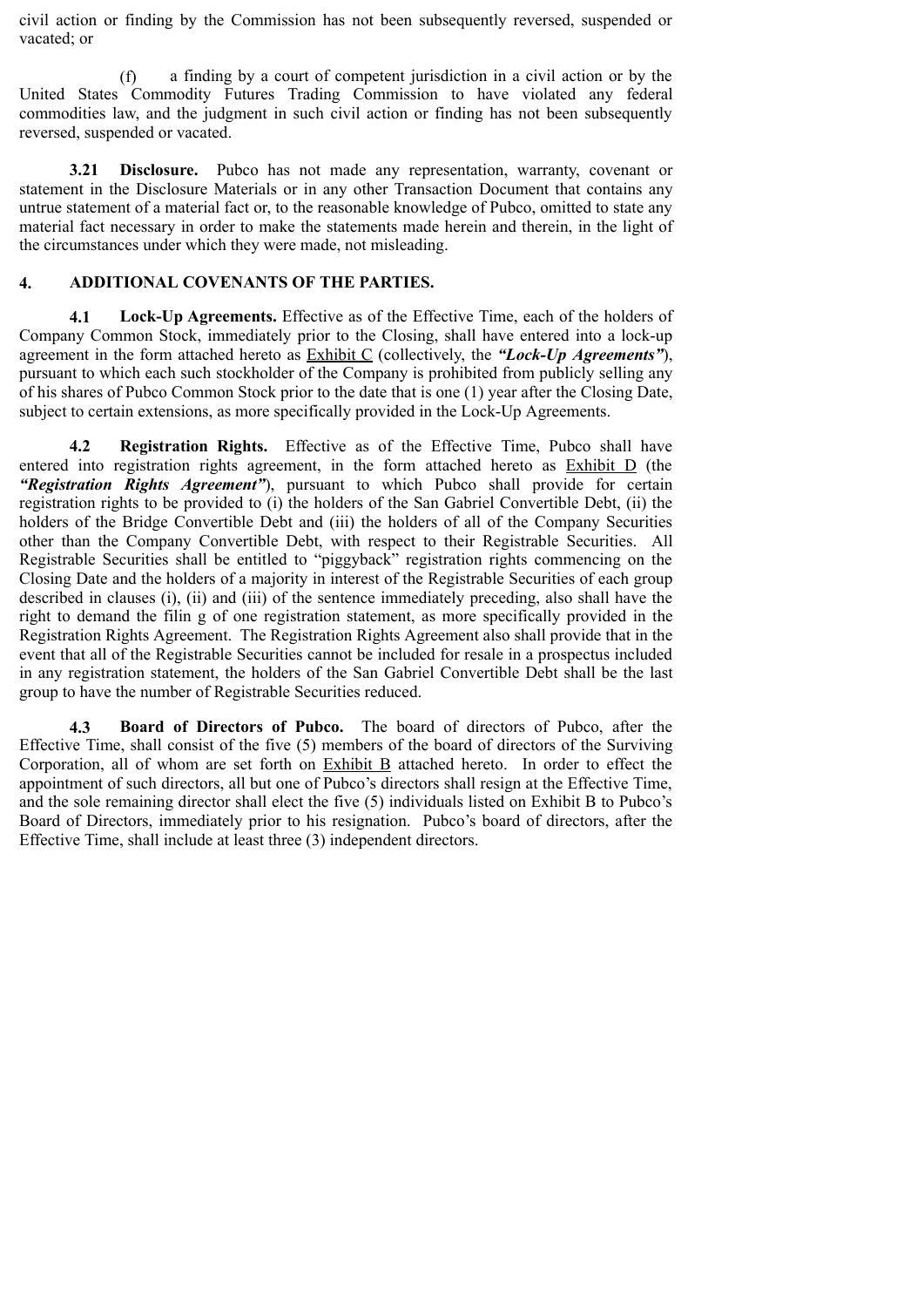**4.4 Financing after the Closing of the Merger.** After the Closing of the Merger, Pubco agrees to use reasonable efforts to raise equity financing, in an aggregate amount up to \$12,000,000 (the "*Financing*"), in a firm commitment underwritten public offering, in which it is anticipated that Gilford Securities, Incorporated ("*Gilford*") or its designee will be engaged as the lead underwriter. The Financing will be on such terms as agreed to by Pubco and the holders of the San Gabriel Convertible Debt.

**4.5 Recapitalization of Pubco Common Stock.** After the Closing of the Merger, Pubco agrees to use reasonable efforts to recapitalize the issued and outstanding shares of Pubco Common Stock by effecting a 1-for-3 reverse split of the Pubco Common Stock, the result of which would reduce the number of issued and outstanding shares of Pubco Common Stock after the Merger from 93,479,048 shares to 31,159,682 shares of Pubco Common Stock. Pursuant to the provisions of the Pubco Options and the Pubco Warrants, the aggregate number of shares of Pubco Common Stock exercisable thereunder would be reduced to one-third of the number of shares available immediately prior to such recapitalization and the applicable exercise prices would be increased to 300% of the exercise prices immediately prior to such recapitalization. Such recapitalization would be subject to the approval of P ubco's Board of Directors, each director exercising his fiduciary duties to Pubco's stockholders, and the approval of stockholders holding a majority of the issued and outstanding shares of Pubco Common Stock.

**4.6 Adoption of Anti-Takeover Provisions.** After the Closing of the Merger, Pubco agrees to use reasonable efforts to amend its certificate of incorporation, and take such other actions as may be necessary, to adopt anti-takeover provisions including one or more of the following: (i) poison pill protection; (ii) election of a staggered Board; (iii) supermajority stockholder voting requirements for extraordinary actions such as the sale of Pubco's assets, mergers or acquisitions; and (iii) imposing limitations on the right of Pubco's stockholders to call special meetings of stockholders. Adoption of such anti-takeover provisions would be subject to the approval of Pubco's Board of Directors, each director exercising his fiduciary duties to Pubco's stockholders, and the approval of stockholders holding a majority of the issued and outstanding shares of Pubco Common S tock.

**4.7 Employment Agreements.** After the Closing of the Merger, Pubco agrees to use reasonable efforts to enter into, or cause the Company to enter into, an employment agreement with Kendall Larsen, who will serve as Pubco's and the Company's President and Chief Executive Officer after the Merger, and also to enter into employment agreements with each of Edmund Munger, Sameer Mathur, Kathleen Sheehan and Robert Short, all of whom will be employees of the Company after the Merger. All of such employment agreements shall be on terms mutually agreed to by Pubco and the Company, on the one hand, and the respective employees on the other hand, and shall be subject to the approval of Pubco's Board of Directors and/or Compensation Committee, as applicable, each of such persons exercising his fiduciary duties to Pubco's stockholders.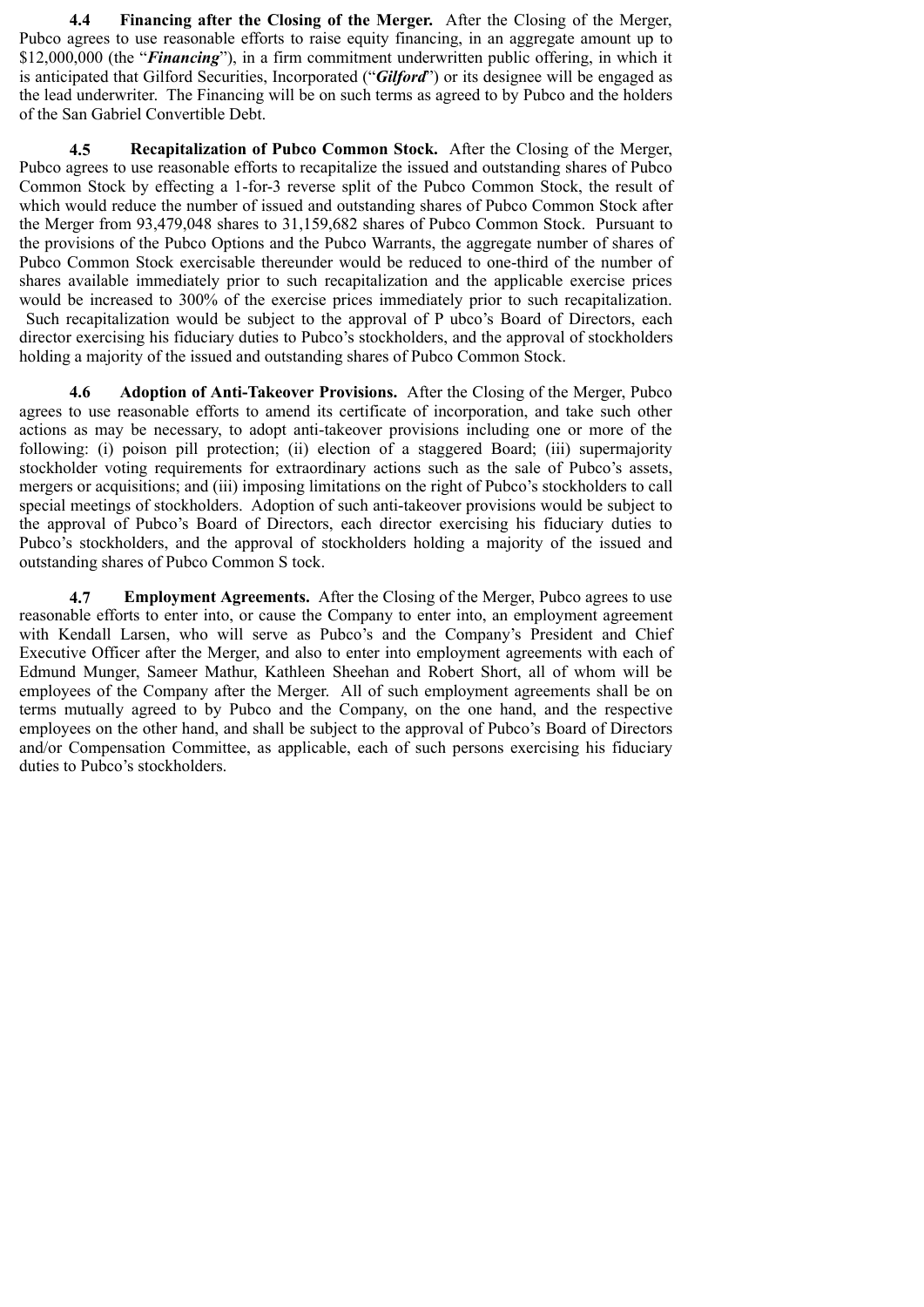**5. CONDITIONS TO EACH PARTY'S OBLIGATIONS.** The respective obligations of each Party to consummate the Merger and the other transactions contemplated hereby are subject to the satisfaction of the following conditions unless any such condition is waived, in writing, by the Party relying on such condition:

**5.1 Approval of Merger by the Company's Stockholders.** This Agreement and the Merger shall have been adopted and approved by the requisite number of votes represented by the outstanding shares of Company Common Stock and Company Preferred Stock entitled to vote on this Agreement and the Merger, voting in accordance with the corporate laws of the State of Delaware and the Company Documents currently in effect.

**5.2 Applicable Exemption from Registration under Securities Act.** Pubco, MergerSub and the Company shall be satisfied that the issuances of the Pubco Common Stock, the Pubco Options and the Pubco Warrants, in connection with the Merger, shall be exempt from registration under Regulation D of the Securities Act and Section 4(2) of the Securities Act.

**5.3 No Legal Prohibition to Merger.** No temporary restraining order, preliminary or permanent injunction or other Order issued by any court of competent jurisdiction or other legal or regulatory restraint or prohibition preventing the consummation of the Merger shall have been issued, nor shall any proceeding brought by any Governmental Body, seeking any of the foregoing be pending; nor shall there be any action taken, or any statute, rule, regulation or order enacted, entered, enforced or deemed applicable to the Merger which makes the consummation of the Merger illegal.

**5.4 No Bankruptcy Proceedings.** No proceeding in which the Company, Pubco or MergerSub shall be a debtor, defendant or party seeking an order for its own relief or reorganization shall have been brought or be pending by or against the Company, Pubco or MergerSub under any United States or state bankruptcy or insolvency law.

**5.5 Filing of Schedule 14(f).** Pubco shall have filed, with the SEC, a Schedule 14(f), pursuant to the requirements of Rule 14f-1 promulgated under the Exchange Act, in connection with the proposed change in the majority of directors serving on the Board of Directors of Pubco after the Merger, and shall have mailed such information, as required, to each of Pubco's stockholders at least ten (10) days prior to the Closing Date.

**5.6 Ownership of Pubco Common Stock upon Conversion in Merger.** Each of the following groups of holders of Company Securities shall acquire beneficial ownership, upon the Closing of the Merger, of not less than the following number of issued and outstanding shares of Pubco Common Stock:

(a) The holders of the San Gabriel Convertible Debt shall acquire aggregate beneficial ownership of 16,000,000 shares of Pubco Common Stock;

(b) The holders of the Bridge Convertible Debt shall acquire aggregate beneficial ownership of 2,000,000 shares of Pubco Common Stock;

(c) The holders of (i) the Company Securities (other than the Company Convertible Debt and the Warrant Right); (ii) the Option Right; and (iii) any Restricted Stock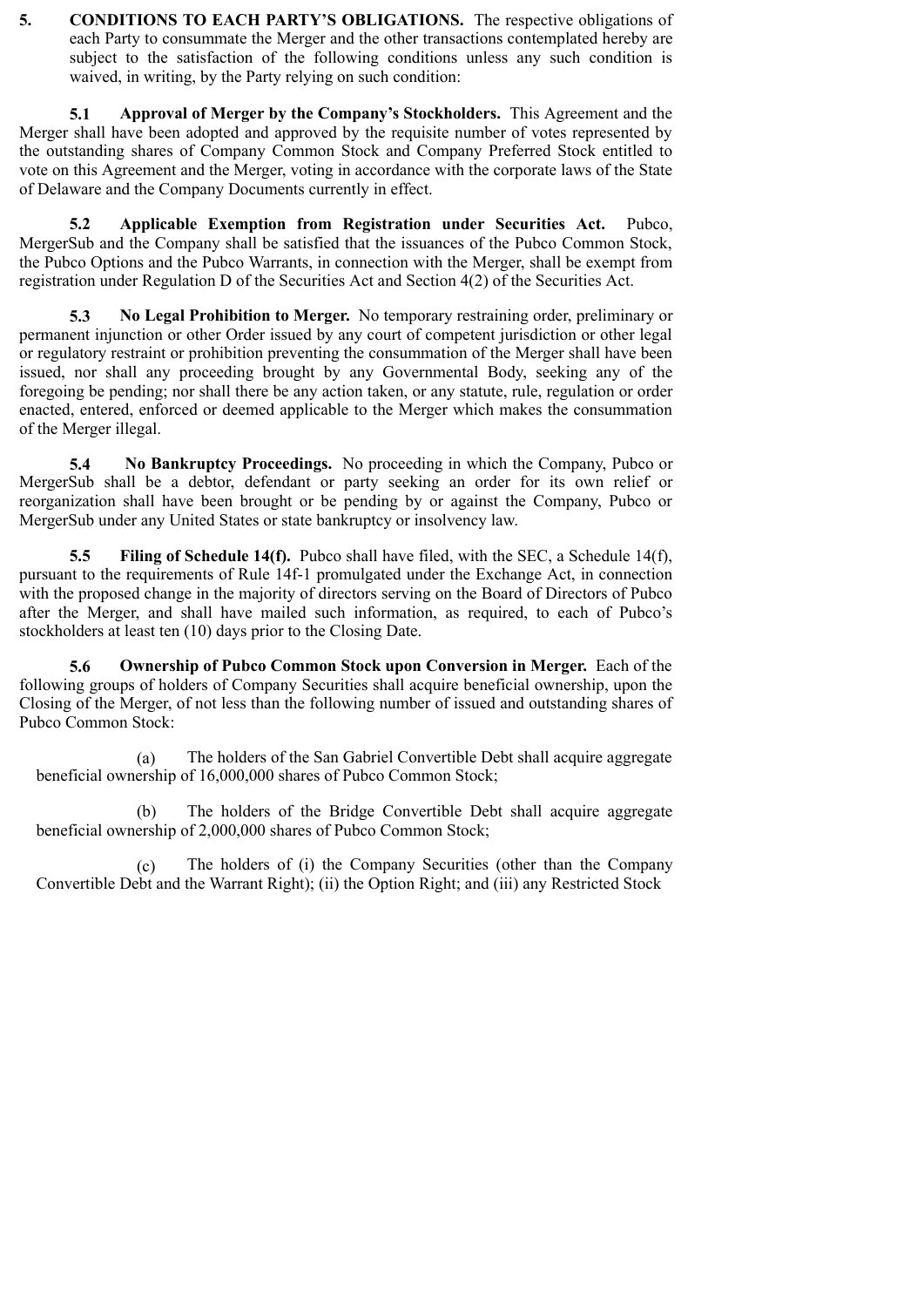Award Rights (assuming the issuance of all 249,046 restricted stock award shares) shall acquire aggregate beneficial ownership of 79,200,000 shares of Pubco Common Stock less such number of shares not issued due to Dissenting Shares, if any;

(d) The holder of the Warrant Right shall acquire beneficial ownership of 800,000 shares of Pubco Common Stock; and

(e) The existing holders of Pubco Securities shall retain aggregate beneficial ownership of the 4,997,400 shares of Pubco Common Stock outstanding prior to the Merger.

**5.7 Release of Funds from Escrow.** The Parties hereby acknowledge and understand that \$3,000,000 of the funds provided in respect of the San Gabriel Convertible Debt (the "*Escrow Funds*") are being held in an escrow account at Professional Business Bank, Pasadena, California, pursuant to the provisions of an Escrow Account Agreement, dated as of February 6, 2007. The Escrow Funds shall be released to the Company or Pubco immediately prior to or simultaneous with the Closing.

**6. CONDITIONS TO OBLIGATIONS OF THE COMPANY.** The obligation of the Company to consummate the Merger is subject to the satisfaction of the following additional conditions, unless any such condition is waived, in writing, by the Company:

**6.1 Pubco's Liabilities on Closing Date.** On the Closing Date, and immediately prior to the Closing of the Merger, Pubco's aggregate liabilities shall not exceed \$150,000.

**6.2 Filing of SEC Reports.** On the Closing Date, Pubco shall be current with respect to the filing of all SEC Reports that are required to be filed with the SEC.

**6.3 No Stockholder Vote of Pubco Required.** The Merger, the issuance of the Pubco Securities and any other transactions contemplated under this Agreement relating thereto, will not require the approval of Pubco's stockholders.

**6.4 Consents, Approvals, etc.** Pubco and MergerSub shall have obtained all of the waivers, permits, consents, approvals or other authorizations, and effected all of the registrations, filings and notices (including, but not limited to any filings that are required with the SEC prior to the consummation of the Merger), except for any which if not obtained or effected would not have a Material Adverse Effect on Pubco and MergerSub or on the ability of the Parties to consummate the transactions contemplated by this Agreement.

**6.5 Performance and Compliance with Agreements.** Each of Pubco and MergerSub shall have performed or complied with in all material respects its agreements and covenants required to be performed or complied with under this Agreement as of or prior to the Effective Time.

**6.6 Representations and Warranties.** The representations and warranties of Pubco and MergerSub set forth in Section 3 shall be true and correct as of the Closing Date, except for representations and warranties made as of a specified date, which shall be true and correct as of such date.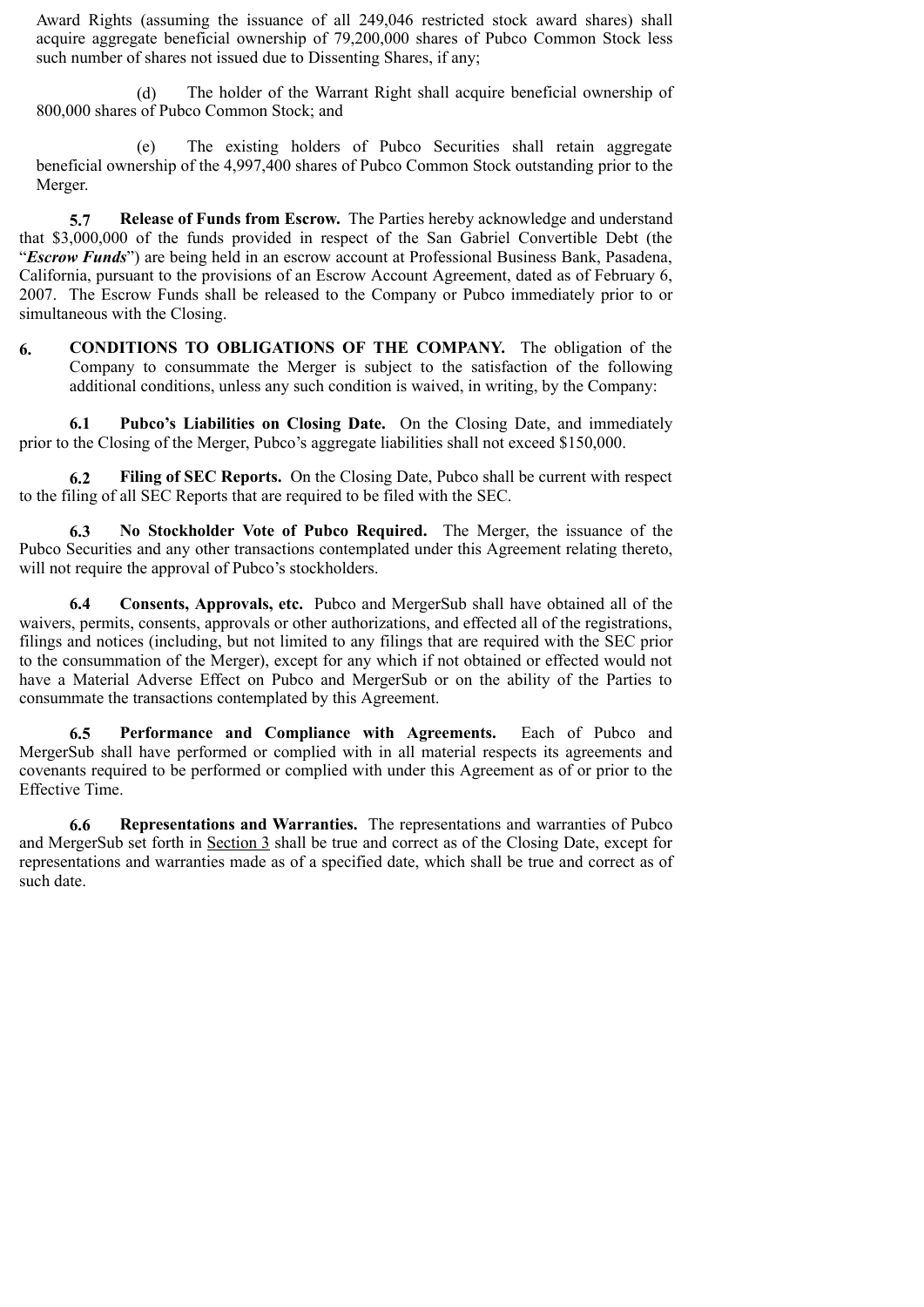**6.7 Certificate of Pubco's Secretary.** The Company shall have received from the Secretary of Pubco a certificate (i) certifying the certificate of incorporation of Pubco, (ii) certifying the bylaws of Pubco, (iii) certifying the resolutions of the board of directors of Pubco authorizing the Merger and the transactions contemplated under the Transaction Documents, (iv) attesting to the incumbency of the officers of Pubco and (v) confirming that Pubco's liabilities as of the Closing Date do not exceed \$150,000.

**6.8 Certificate of MergerSub's Secretary.** The Company shall have received from the Secretary of MergerSub a certificate (i) certifying the certificate of incorporation of MergerSub, (ii) certifying the bylaws of MergerSub, (iii) certifying the resolutions of the board of directors and the sole stockholder of MergerSub authorizing the Merger and the transactions contemplated under the Transaction Documents, and (iv) attesting to the incumbency of the officers of MergerSub.

**6.9 Certificate of Pubco's Chief Executive Officer.** The Company shall have received from the Chief Executive Officer of Pubco a certificate certifying that (i) Pubco has satisfied and complied with all of its obligations under this Agreement which are required to consummate the Merger; and (ii) all of Pubco's representations and warranties set forth in this Agreement continue to be true and accurate as of the Closing Date.

**6.10 Certificate of MergerSub's Chief Executive Officer.** The Company shall have received from the Chief Executive Officer of MergerSub a certificate certifying (i) MergerSub has satisfied and complied with all of its obligations under this Agreement which are required to consummate the Merger; and (ii) all of MergerSub's representations and warranties set forth in this Agreement continue to be true and accurate as of the Closing Date.

**6.11 Pubco and MergerSub Deliverables.** Pubco and MergerSub shall have delivered (i) the certificates described in Section 1.7 hereof, as applicable (or, if applicable, shall have provided all necessary instructions to Pubco's transfer agent for the delivery of such certificates promptly after the Closing), (ii) all of the Pubco and MergerSub deliverables set forth in Section 10 hereafter (iii) all certificates and documents required to be delivered pursuant to the provisions of this Section 6 and (iv) all other documents required to be delivered by Pubco and MergerSub on or before the Closing Date. In addition, Pubco and MergerSub shall have caused Glenn P. Russell to deliver the Escrow Agreement and all certificates and stock powers required to be delivered pursuant to subsection 11.3(a) hereafter.

**6.12 Form 8-K.** A final draft of a Current Report on Form 8-K (the "*Form 8-K*"), which discloses Pubco's entering into this Agreement, the consummation of the Merger, and which also includes all information required to be reported with respect to a "reverse merger" transaction with a public "shell company" including, without limitation, the information required pursuant to Section 506 – *Change in Shell Company Status*, shall have been approved by Pubco, the Company and their respective legal advisors, to be filed with the SEC within four (4) Business Days after the Closing.

**6.13 Opinion of Pubco Counsel.** The Company shall have received from Pubco an opinion from counsel to Pubco in form reasonably acceptable to the Company and its legal counsel.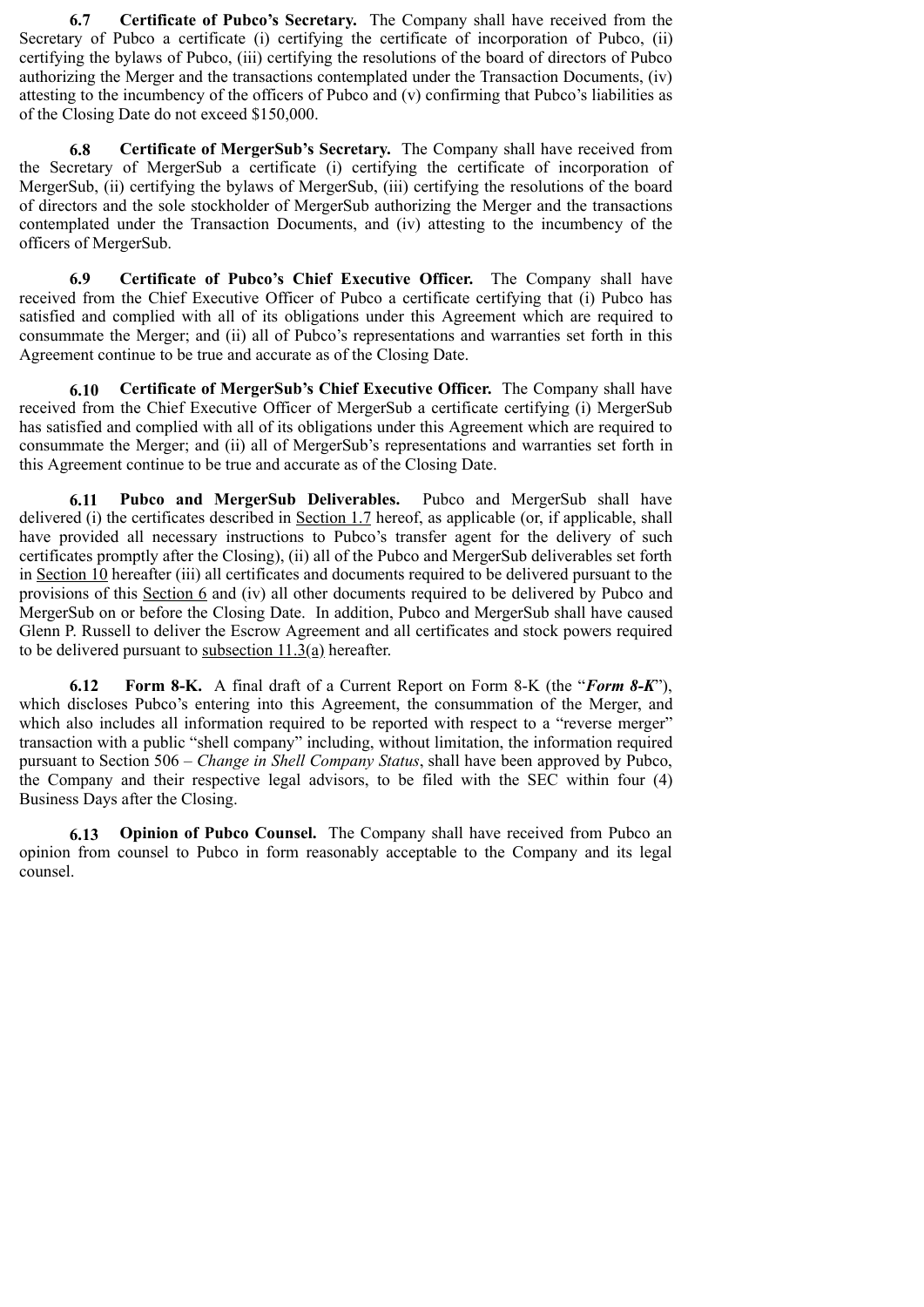**6.14 Access to Information.** From the date of this Agreement through and until the Closing Date, Pubco shall have provided the Company and its authorized representatives full access, during normal business hours and upon at least 24 hours prior written notice, to Pubco's offices and other facilities and to review Pubco's books and records.

**7. CONDITIONS TO OBLIGATIONS OF PUBCO AND MERGERSUB.** The obligation of each of Pubco and MergerSub to consummate the Merger is subject to the satisfaction of the following additional conditions, unless any such condition is waived, in writing, by Pubco:

**7.1 Approval of Merger.** This Agreement, the Merger and all of the transactions contemplated hereunder shall have been approved and adopted by the Company's board of directors and approved by the Company's stockholders.

**7.2 Voting Agreement.** Kendall Larson, the President, Chief Executive Officer and a director of the Company and MDB Capital Group LLC and its controlling persons each shall have voted all of his or its shares of Company Common Stock and Company Preferred Stock for the approval of the Merger and the related transactions contemplated hereunder.

**7.3 Consents, Approvals, etc.** The Company shall have obtained all of the waivers, permits, consents, assignments, approvals or other authorizations, and effected all of the registrations, filings and notices required to effectuate the transactions contemplated hereby and referred to in the Company Disclosure Schedule, except for any which if not obtained or effected would not have a Material Adverse Effect on the Company or on the ability of the Parties to consummate the transactions contemplated by this Agreement.

**7.4 Representations and Warranties.** The representations and warranties of the Company set forth in Section 2 shall be true and correct as of the Closing Date, except for representations and warranties made as of a specified date, which shall be true and correct as of such date.

**7.5 Performance and Compliance with Agreements.** The Company shall have performed or complied with, in all material respects, its agreements and covenants required to be performed or complied with under this Agreement as of or prior to the Effective Time.

**7.6 Certificate of the Company's Secretary.** Pubco and MergerSub shall have received from the Secretary of the Company a certificate (i) certifying the Company's certificate of incorporation, (ii) certifying the bylaws of the Company, (iii) certifying the resolutions of the board of directors and stockholders of the Company authorizing the Merger and the transactions contemplated under the Transaction Documents, and (v) attesting to the incumbency of the officers of the Company.

**7.7 Certificate of Company's President and Chief Executive Officer.** Pubco and MergerSub shall have received from the President and Chief Executive Officer of the Company a certificate certifying (i) the Company has satisfied and complied with all of its obligations under this Agreement which are required to consummate the Merger; and (ii) all of the Company's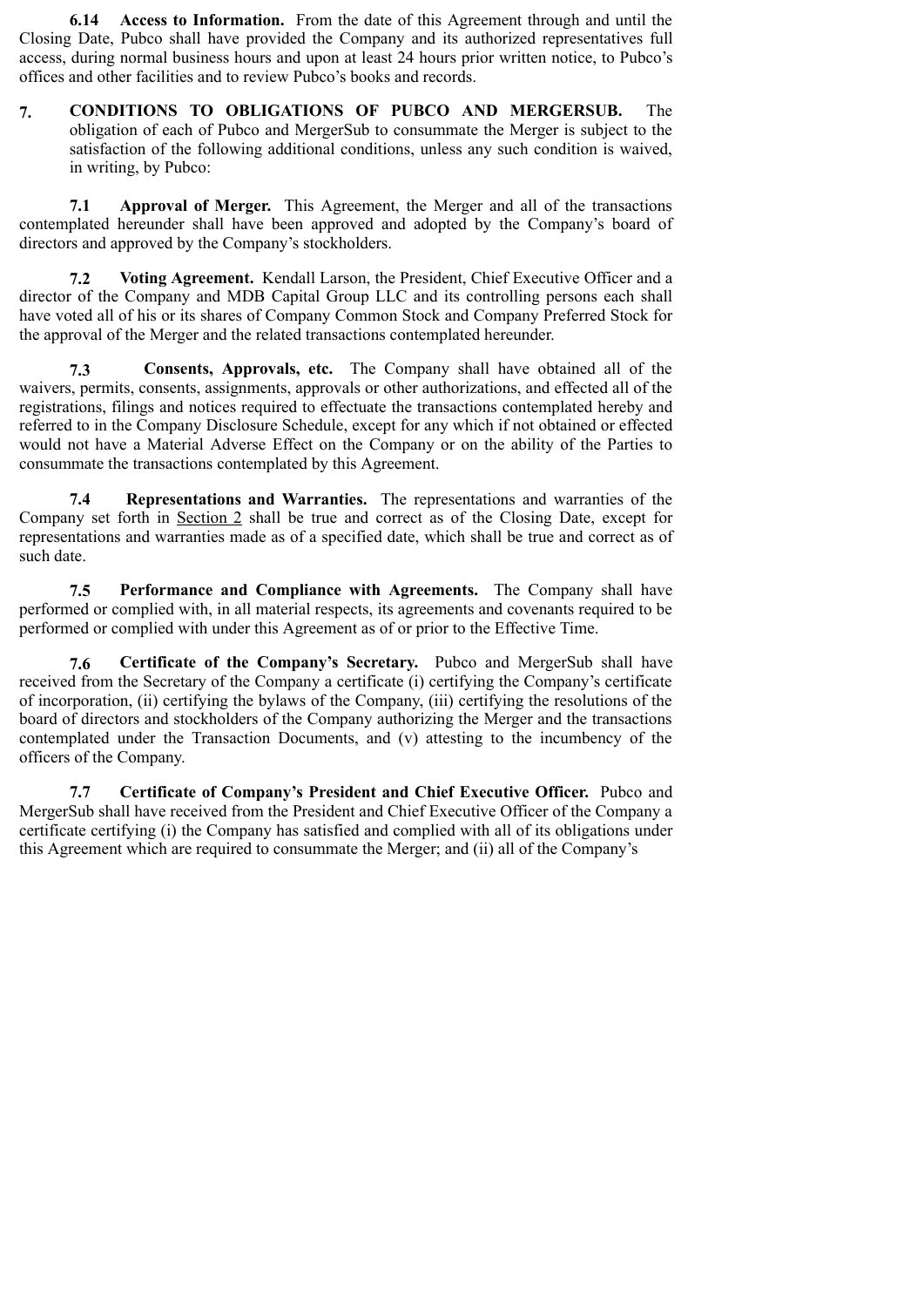representations and warranties set forth in this Agreement continue to be true and accurate as of the Closing Date.

**7.8 Company Deliverables.** The Company shall have delivered, or have caused the applicable stockholders to deliver, (i) the certificates described in Section 1.7 hereof, as applicable, (ii) all of the Company deliverables set forth in Section 9 hereafter, (iii) all certificates and other documents required to be delivered pursuant to this Section 7 and (iv) all other documents required to be delivered by the Company on or before the Closing Date. In addition, the Company shall have caused all of applicable Persons to deliver the Escrow Agreement and all certificates and stock powers required to be delivered pursuant to subsection  $11.3(b)$  hereafter.

**7.9 Opinion of Company Counsel.** Pubco shall have received from the Company an opinion from counsel to the Company in form of opinion reasonably acceptable to Pubco and its legal counsel.

**7.10 Financial Statements.** The Company shall have delivered to Pubco prior to the Closing the internal unaudited consolidated balance sheets of the Company as at each of January 31, 2007, February 28, 2007, March 31, 2007 and April 30, 2007 and an unaudited consolidated statement of income for the period from January 1, 2007 through March 31, 2007 (together, the "*Subsequent Company Financial Statements*"), each prepared in accordance with the Company's past practices. The Subsequent Company Financial Statements will be complete and correct, consistent with the books and records of the Company and present fairly the assets, liabilities, financial condition and results of operations of the Company as at the dates and for the periods indicated, and shall have been prepared by the Company's management in good faith from the books and records of the Company in accordance with its past practices.

**7.11 Access to Information.** From the date of this Agreement through and until the Closing Date, the Company shall have provided Pubco and its authorized representatives full access, during normal business hours and upon at least 24 hours prior written notice, to the Company's offices and other facilities and to review the Company's books and records.

- **8. CERTAIN WAIVERS.** The Parties acknowledge and agree that if a Party has actual knowledge of any breach by any other Party of any representation, warranty, agreement or covenant contained in this Agreement, and such Party proceeds with the Closing, such Party shall be deemed to have irrevocably waived such breach for that particular breach only and such Party and its successors and assigns shall not be entitled to assert any right or to seek any remedy for any damages arising from any matters relating to such breach, notwithstanding anything to the contrary contained herein or in any certificate delivered pursuant hereto.
- **9. COMPANY DELIVERABLES.** The Company shall deliver the following to Pubco and MergerSub:

**9.1 Consents.** On or before the Closing Date, the Company shall deliver to Pubco and MergerSub copies of all Consents required to be obtained by the Company in connection with the transactions contemplated by the Transaction Documents (including the Consents, if any, identified in Schedule 2.7 of the Company Disclosure Schedule and approvals from each of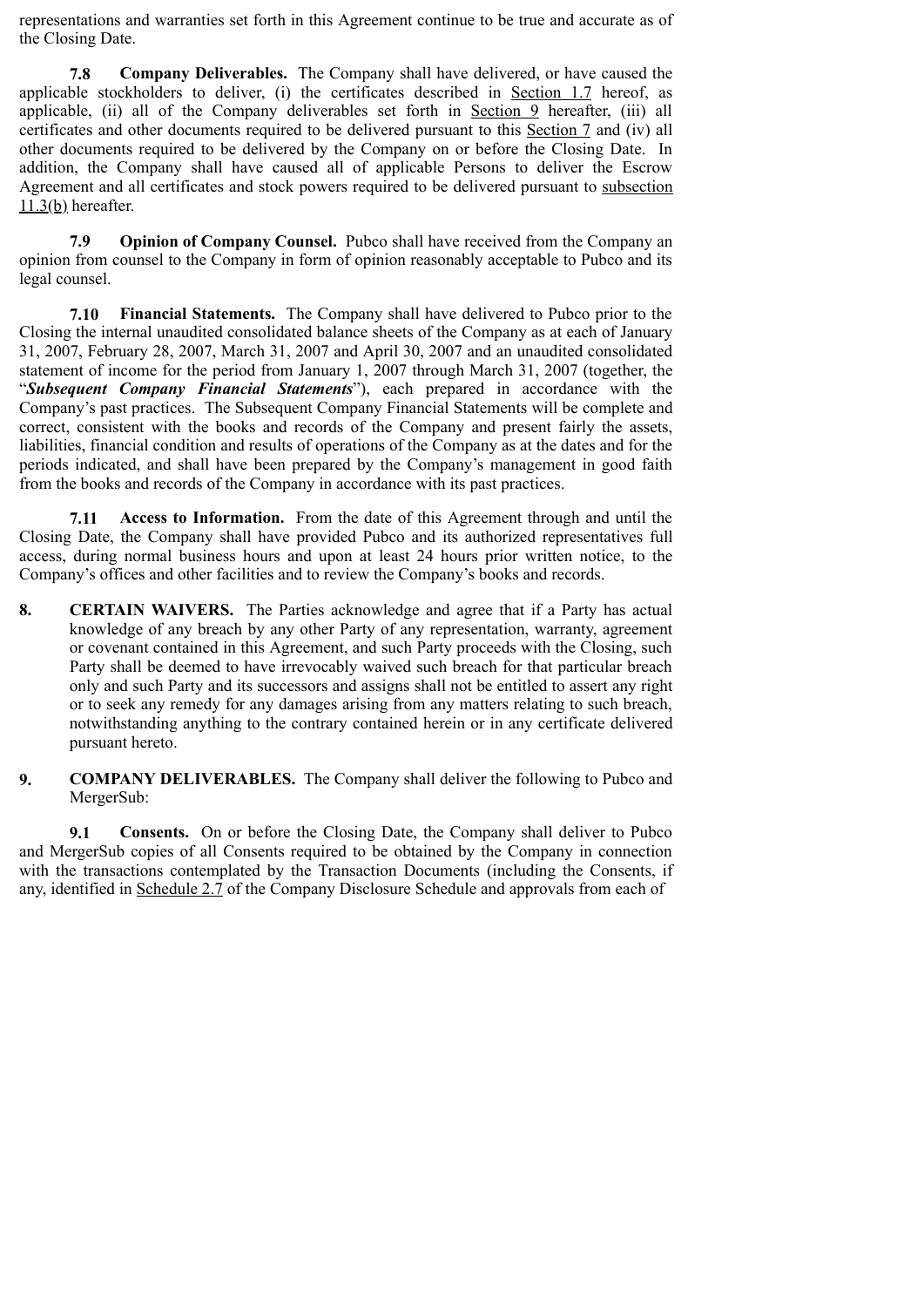the holders of Company Securities of this Agreement and the transactions contemplated by the Transaction Documents).

**9.2 Agreements and Documents.** At the Closing, the Company shall deliver to Pubco and MergerSub all of the certificates, opinions, instruments and other documents described or otherwise referred to in Section 5 and/or Section 7 hereof and subsection 11.3(b) hereafter.

**10. PUBCO AND MERGERSUB DELIVERABLES.** Pubco and MergerSub shall deliver the following to the Company:

**10.1 Consents.** At the Closing, Pubco and MergerSub shall deliver to the Company copies of all Consents required to be obtained by Pubco and MergerSub in connection with the transactions contemplated by the Transaction Documents (including the Consents, if any, identified in Schedule 3.7 of the Pubco Disclosure Schedule).

#### **10.2 Agreement and Documents.**

(a) At the Closing, Pubco and MergerSub shall deliver to the Company all of the certificates, opinions, instruments and other documents described or otherwise referred to in Section 5 and/or Section 6 hereof and subsection 11.3(a) hereafter; and

(b) Immediately after the Effective Time, Pubco shall deliver to the Company the resignations of all officers and directors of Pubco, except for William E. Sliney who shall continue to serve as Chief Financial Officer until he resigns or is replaced by Pubco's board of directors; *provided, however*, that prior to the resignation of the last of Pubco's directors, such remaining director shall appoint the five (5) persons set forth on Exhibit B annexed hereto to serve on the board of directors of Pubco immediately after the Effective Time.

#### **11. INDEMNIFICATION.**

**11.1 Indemnification of Pubco and MergerSub**. The Company agrees to indemnify and hold harmless Pubco, MergerSub and each of their respective officers, directors, employees, Affiliates and Representatives, from and against any and all losses, costs, claims, damages, expenses, obligations and liabilities of any nature whatsoever, including, without limitation, court costs and reasonable attorneys' fees (specifically including court costs and reasonable attorneys' fees incurred in enforcing this Section 11.1 or in recovering damages or pursuing other remedies with respect to any breach of this Section 11.1), incurred by Pubco or MergerSub as a result of or in connection with any breach of any representation, warranty, covenant or other obligation of the Company contained in this Agreement.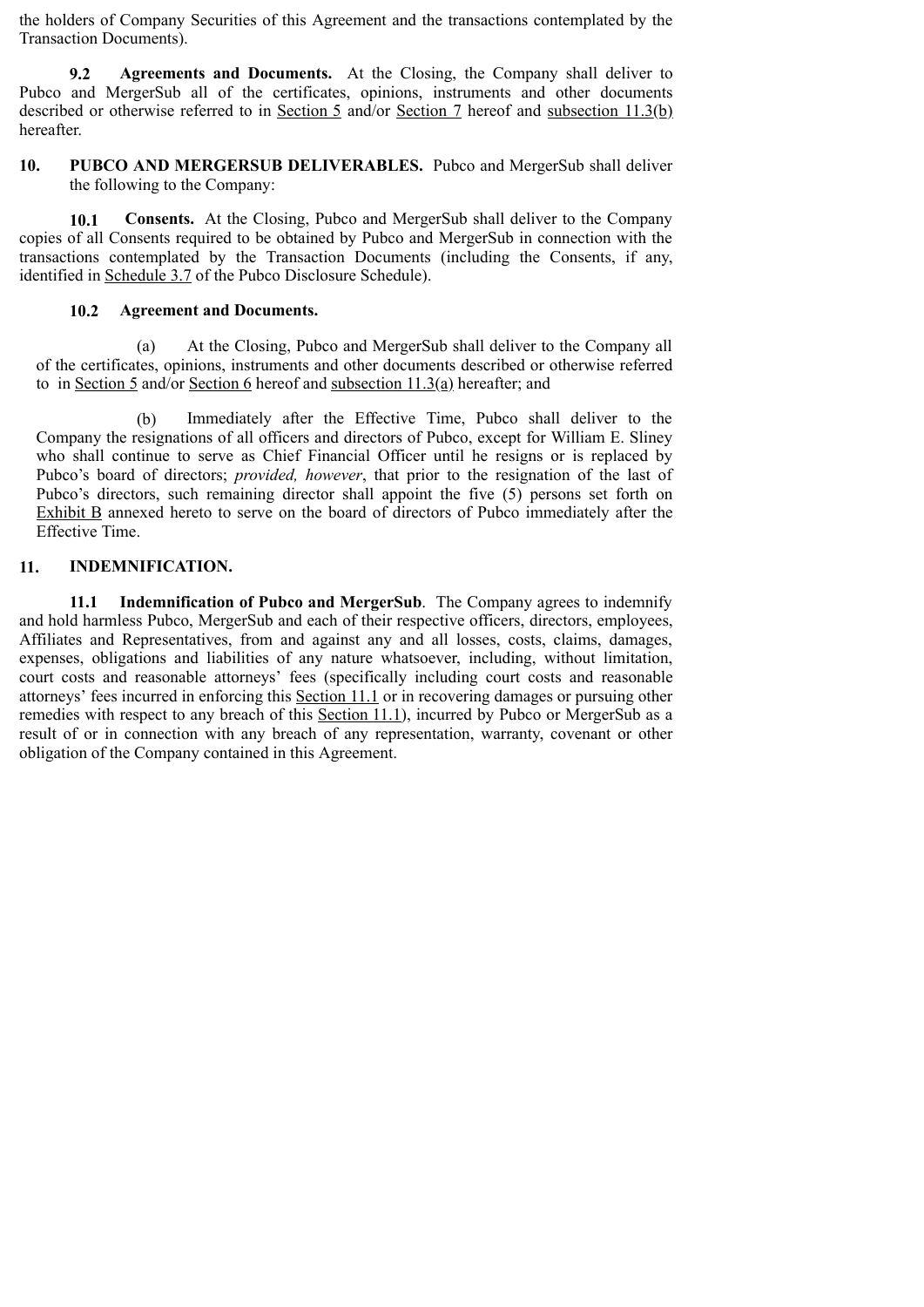**11.2 Indemnification of the Company**. Pubco and MergerSub shall, jointly and severally, indemnify and hold harmless the Company and its officers, directors, employees, Affiliates and Representatives, from and against any and all losses, costs, claims, damages, expenses, obligations and liabilities of any nature whatsoever, including, without limitation, court costs and reasonable attorneys' fees (specifically including court costs and reasonable attorneys' fees incurred in enforcing this Section 11.2 or in recovering damages or pursuing other remedies with respect to any breach of this Section 11.2), incurred by the Company as a result of or in connection with any breach of any representation, warranty, covenant or other obligation of Pubco or MergerSub contained in this Agreement.

#### **11.3 Deposit of Shares of Pubco Common Stock in Escrow.**

(a) On the Closing Date, Glenn P. Russell, the Chairman and Chief Executive Officer of Pubco prior to the Effective Date, will arrange for deposit in escrow, pursuant to the terms and conditions of the Escrow Agreement, (i) a certificate representing 225,000 shares of Pubco Common Stock (the "*Pubco Escrow Shares*") and (ii) and undated signed stock power(s) providing for the transfer of the shares to Pubco as may be required to fund any indemnification obligation of Pubco or MergerSub pursuant to the provisions of Section 11.2 hereof.

(b) The holders of Company Common Stock that are entitled to receive shares of Pubco Common Stock, pursuant to the provisions of Section 1.7 hereof, hereby agree that Pubco shall retain and deposit in escrow from all of such holders of Company Common Stock, pursuant to the terms and conditions of the Escrow Agreement, certificates representing an aggregate of 225,000 shares of Pubco Common Stock (the "*Company Escrow Shares*"), allocated among such holders on a pro rata basis, based on the number of shares of Pubco Common Stock issuable to each of them. In addition, each of such holders shall deposit an undated signed stock power in escrow for the applicable number of shares of Pubco Common Stock deposited by such holder. It is specifically agreed and understood that the holders of Company Convertible Debt, Company Options, the Option Righ t, any Restricted Stock Award Rights and the Warrant Right shall have no obligations under this subsection 11.3(b).

(c) Pursuant to the terms of the Escrow Agreement, the Pubco Escrow Shares and/or the Company Escrow Shares shall be released to Pubco, if required with respect to any indemnification obligation hereunder, and all Pubco Escrow Shares and Company Escrow Shares remaining in escrow on the date that is twelve (12) months after the Closing Date (the "*Escrow Release Date*") shall be released to the applicable stockholders as provided in the Escrow Agreement; *provided, however*, that to the extent that on the Escrow Release Date there are any pending claims for which Pubco or the Company would have an indemnification obligation under this Section 11, then Pubco Escrow Shares or Company Escrow Shares, as applicable, in a sufficient aggregate amount to cover such pending claims shall remain in escrow until the applicable claims have been fully resolved.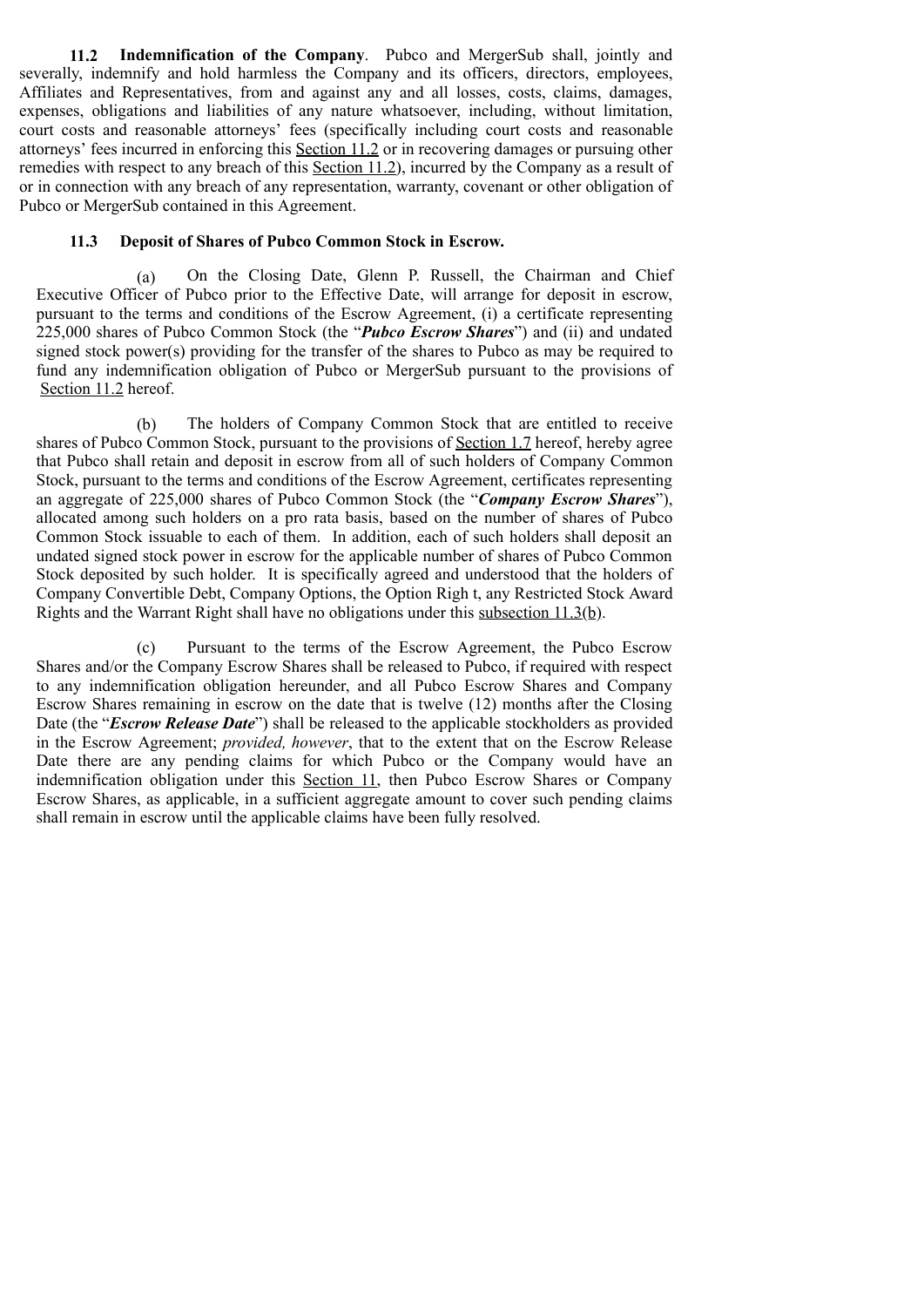**11.4 Survival of Representations, Warranties and Covenants.** The Parties acknowledge and agree that all representations and warranties contained in this Agreement (and the related indemnification obligations) shall survive the closing hereunder and continue in force for a period of twelve months (12) months.

#### **11.5 Limitation on Indemnification.**

(a) Notwithstanding anything to the contrary contained in this Agreement, the Company shall not be liable to indemnify Pubco and MergerSub, pursuant to the provisions of Section 11.1 and Pubco and MergerSub shall not be liable to indemnify the Company pursuant to the provisions of Section 11.2, in each case until the aggregate amount of all damages claimed thereunder exceed \$25,000 (the *"Basket"*). Once the amount of all such damages exceed the Basket, (i) the Company, with respect to its indemnification obligations under Section 11.1, and subject to the further limitations set forth herein, shall be liable to Pubco and/or MergerSub for the total amount thereof, or (ii) Pubco and/or MergerSub, with respect to each of their indemnification obligations under Section 11.2, and subject to the further limitations set forth herein shal l be liable to the Company for the total amount thereof.

(b) Notwithstanding anything to the contrary contained herein in the event that Company has an obligation to indemnify Pubco or MergerSub hereunder, such obligation may be satisfied solely by the transfer to Pubco of shares of Pubco Common Stock, held in escrow pursuant to the provisions of <u>subsection 11.3(b)</u> hereof, having an aggregate fair market value equal to the amount of such indemnification obligation.

(c) Notwithstanding anything to the contrary contained herein in the event that Pubco or MergerSub has an obligation to indemnify the Company hereunder, such obligation may be satisfied solely by the transfer to Pubco of shares of Pubco Common Stock, held in escrow pursuant to the provisions of subsection  $11.3(a)$  hereof, having an aggregate fair market value equal to the amount of such indemnification obligation.

(d) For the purposes of this Section 11.5, "*fair market value*" shall mean the average closing price of the shares of Pubco Common Stock on the OTC Bulletin Board, Nasdaq or any exchange on which the shares of Pubco Common Stock are then traded for the ten trading day period immediately preceding the date of determination. The date of determination shall be the date that the applicable indemnification obligation is incurred.

**11.6 Indemnification Procedures.** In the event that Pubco incurs any damages for which indemnification is available pursuant to this Section 11, either the Company, on the one hand, or Glen P. Russell, on behalf of Pubco and/or MergerSub, on the other hand (the *"Indemnified Party"*) may make an indemnification claim against the other Party (the *"Indemnifying Party"*) by sending written notice thereof (the *"Notice of Claim"*) to the Indemnifying Party and to the Escrow Agent, pursuant to the provisions of the Escrow Agreement. Such written notice shall describe such claim or the basis for such demand in reasonable detail. In the event that the Indemnifying Party does not properly object to the Notice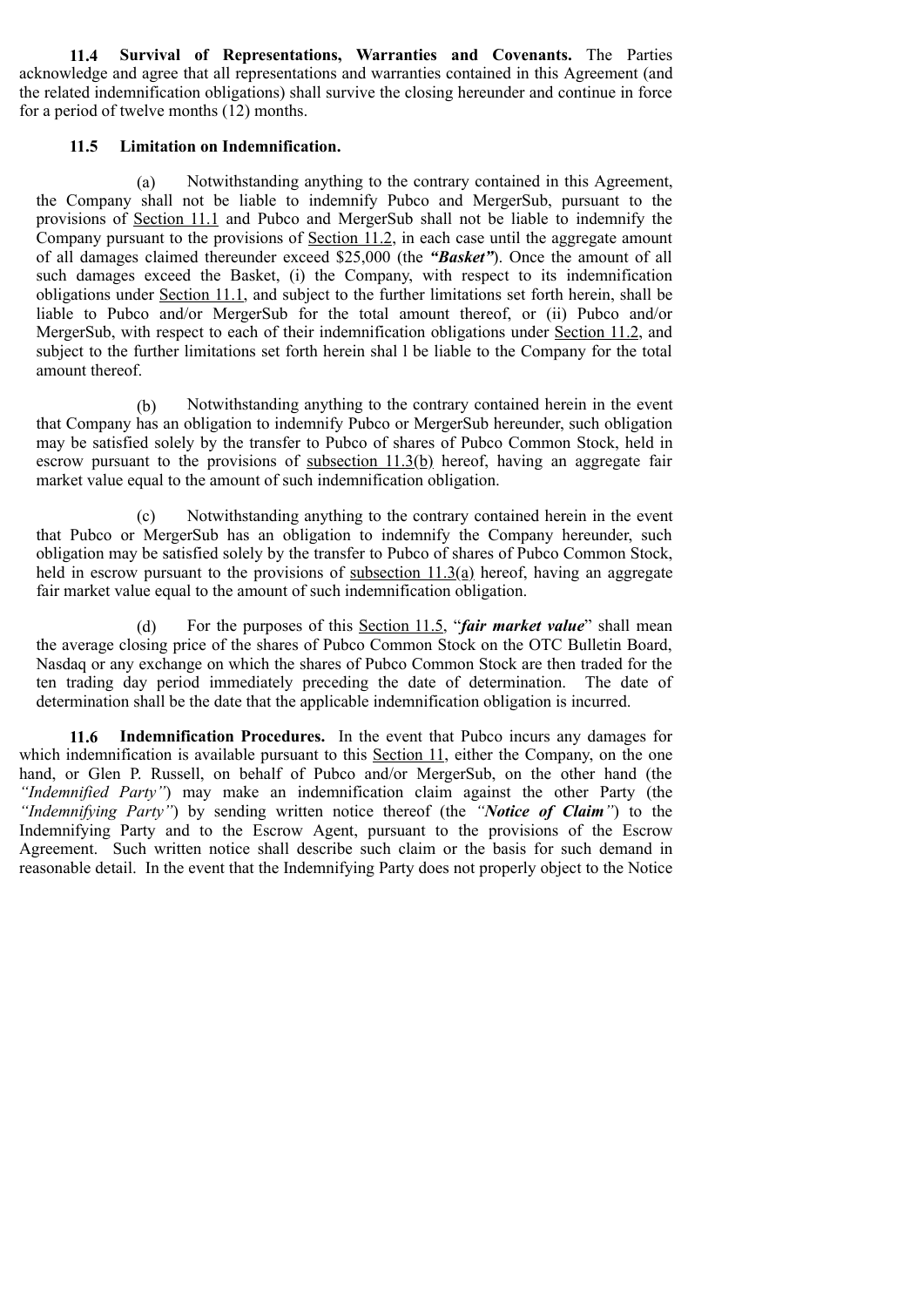of Claim as provided under the provisions of the Escrow Agreement, then the Escrow Agent will release certificates for the applicable number of shares of Pubco Common Stock to Pubco, pursuant to the provisions of this Section 11 and the Escrow Agreement. In the event that the Indemnifying Party objects to the terms of the Notice of Claim and the Indemnifying Party and the Indemnified Party are not able to resolve their dispute within thirty (30) days after such objection, then such dispute shall be resolved by binding arbitration in San Francisco, California by one arbitrator pursuant to the rules of the American Arbitration Association. The determination of such arbitrator shall be enforceable in any court of competent jurisdiction.

## **12. MISCELLANEOUS.**

**12.1 Termination.** This Agreement may be terminated and the proposed Merger and the other transactions contemplated hereby abandoned at any time prior to the Closing Date by written notice by the terminating Party to the other Parties:

(a) by the mutual written consent of the Board of Directors of Pubco and the Company;

(b) by any of the Parties if the proposed Merger shall not have been consummated by September 1, 2007, provided that the right to terminate this Agreement under this subsection 12.1(b) shall not be available to a Party whose failure to fulfill any obligation under this Agreement has been the cause of or resulted in the failure of the Merger to close on or before such date;

(c) by either Pubco or the Company, if the other Party (which shall also include MergerSub in the case of Pubco), as between them, shall have breached or failed to perform any of its respective representations, warranties or covenants required to be performed by it under this Agreement and such breach or failure to perform has continued unremedied for ten (10) business days following notice from the non-breaching Party;

(d) by Pubco or the Company if there has been a Material Adverse Effect in the condition of the other since the date of this Agreement.

## **12.2 Effect of Termination.**

(a) In the event that this Agreement is terminated pursuant to the provisions of either subsection 12.1(a) or 12.1(b) hereof, the Parties shall have no further liabilities or obligations hereunder, except to pay their own expenses incurred through the date of termination, as provided in Section 12.3 hereafter.

(b) In the event that this Agreement is terminated by a Party pursuant to the provisions of either subsection  $12.1(c)$  or  $12.1(d)$  hereof, the Parties shall have no further liabilities or obligations hereunder, *provided, however,* that the Party that terminates this Agreement shall be entitled to the payment of all of its fees and expenses, including reasonable attorneys' fees and expenses, by the other Party, and shall also be entitled to any other remedies at law or in equity that may be available to the terminating Party as a result of the other Party's breach hereunder.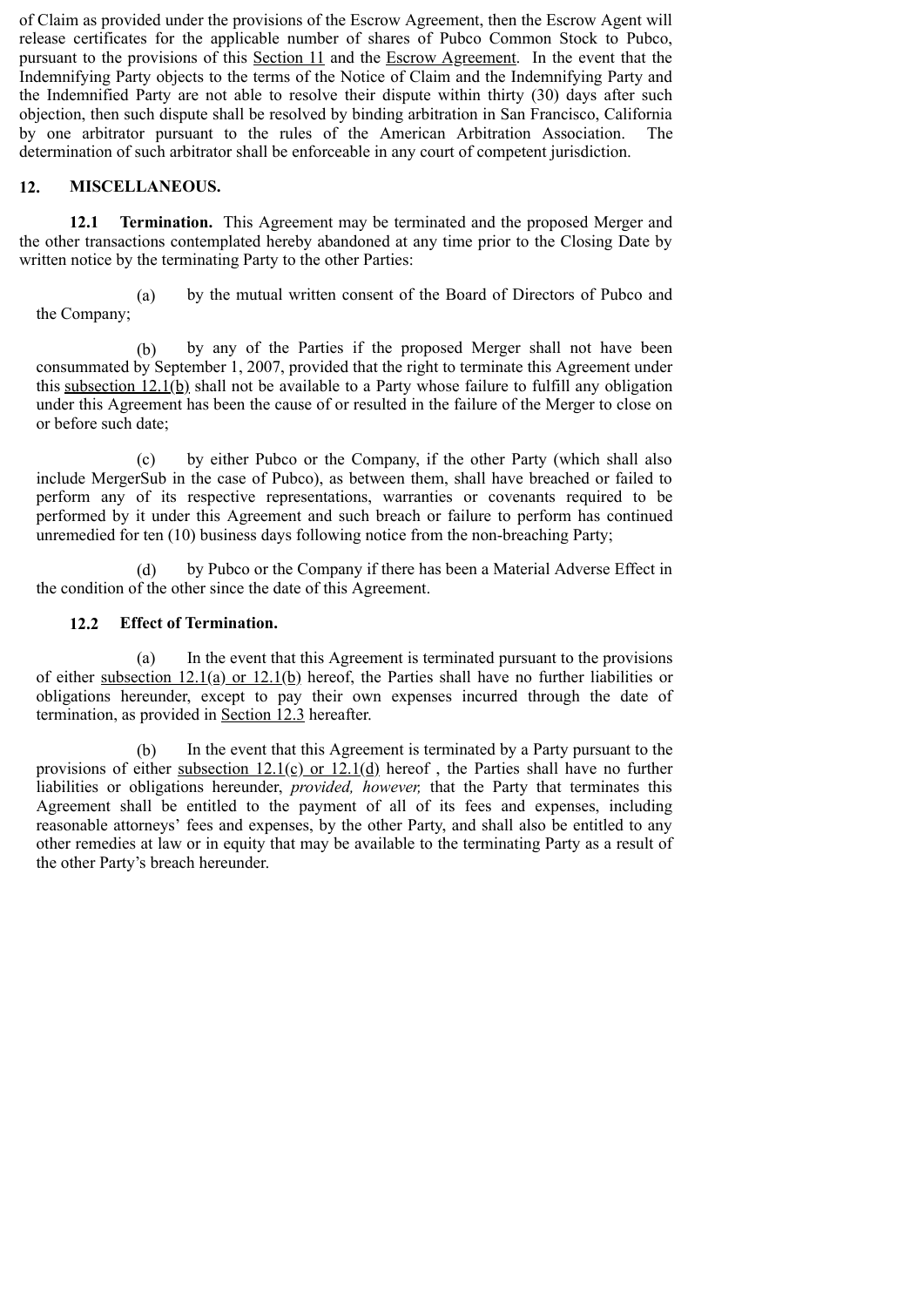**12.3 Fees and Expenses.** Each Party to this Agreement shall bear and pay all fees, costs and expenses (including all legal fees and accounting fees) that have been incurred or that are incurred by such Party in connection with the transactions contemplated by the Transaction Documents.

**12.4 Attorneys' Fees.** If any action or proceeding relating to this Agreement or the enforcement of any provision of this Agreement is brought against any Party hereto, the prevailing Party shall be entitled to recover reasonable attorneys' fees, costs and disbursements in addition to any other relief to which the prevailing Party may be entitled.

**12.5 Notices.** All notices and other communications given or made pursuant hereto shall be in writing and shall be deemed effectively given: (i) upon personal delivery to the Party to be notified; (ii) when sent by confirmed electronic mail or facsimile if sent during normal business hours of the recipient; if not, then on the next Business Day; (iii) three (3) Business Days after having been sent by registered or certified mail, return receipt requested, postage prepaid; or (iv) one (1) Business Day after deposit with a nationally recognized overnight courier, specifying next-day delivery, with written verification of receipt. All communications shall be sent to the respective Parties at the following addresses (or at such other addresses as shall be specified by notice given in accordance with this Section 12.5):

If to Pubco or MergerSub:

PASW, Inc. 9453 Alcosta Boulevard San Ramon, California 94583-3929 Attention: Fax: (775) 263-3404

With a copy (which shall not constitute notice) to:

Douglas B. Schwab, Esq. 1900 Avenue of the Stars Suite 2410 Los Angeles, California 90067 Fax: (310) 552-0834

If to the Company:

VirnetX, Inc. 5615 Scotts Valley Drive, Suite 110 Scotts Valley, CA 95066 Fax: (831) 438-3078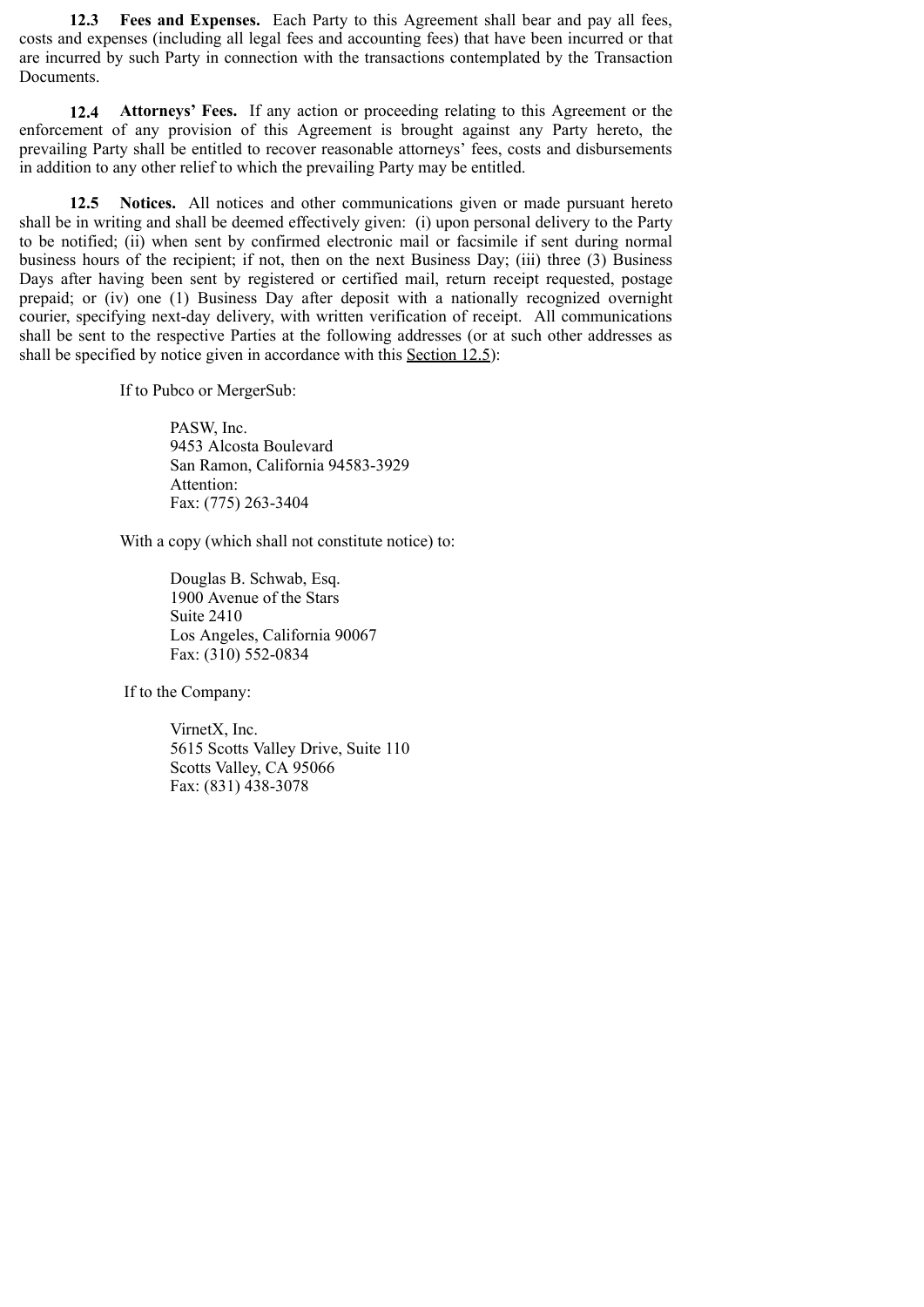with a copy (which shall not constitute notice) to:

David N. Feldman, Esq. Feldman Weinstein & Smith, LLP 420 Lexington Avenue, Suite 2600 New York, NY 10170 Fax: (212) 997-4242

Copies of all correspondence shall also be sent to:

Aaron A. Grunfeld, Esq. Law Offices of Aaron A. Grunfeld 9200 Sunset Boulevard, 9th Floor Los Angeles, California 90067 Fax: (310) 788-6677

**12.6 Headings.** The headings contained in this Agreement are for convenience of reference only, shall not be deemed to be a part of this Agreement and shall not be referred to in connection with the construction or interpretation of this Agreement.

**12.7 Governing Law.** This Agreement shall be construed in accordance with, and governed in all respects by, the internal laws of the State of Delaware without giving effect to its principles of conflicts of laws.

**12.8 Successors and Assigns.** This Agreement shall be binding upon and inure to the benefit of the Parties hereto and their successors and assigns, if any. No Party shall assign or delegate, by operation of law or otherwise, its rights or obligations under this Agreement to any Person with the prior written consent of the other Parties.

**12.9 Remedies Cumulative; Specific Performance.** The rights and remedies of the Parties hereto shall be cumulative and not alternative. The Parties agree that, in the event of any breach or threatened breach by any Party to this Agreement of any covenant, obligation or other provision set forth in this Agreement for the benefit of any other Party to this Agreement, such other Party shall be entitled, in addition to any other remedy that may be available to it, to: (i) a decree or order of specific performance or mandamus to enforce the observance and performance of such covenant, obligation or other provision; and (ii) an injunction restraining such breach or threatened breach. The Parties further agree that no Person shall be required to obtain, furnish or post any bond or similar instrument in connection with or as a condition to obtaining any remedy referred to in th is Section 12.7, and the Parties irrevocably waive any right they may have to require the obtaining, furnishing or posting of any such bond or similar instrument.

**12.10 Waiver.** Except as set forth in Section 8 hereof, no failure on the part of any Person to exercise any power, right, privilege or remedy under this Agreement, and no delay on the part of any Person in exercising any power, right, privilege or remedy under this Agreement, shall operate as a waiver of such power, right, privilege or remedy and no single or partial exercise of any such power, right, privilege or remedy shall preclude any other or further exercise thereof or of any other power, right, privilege or remedy. No Person shall be deemed to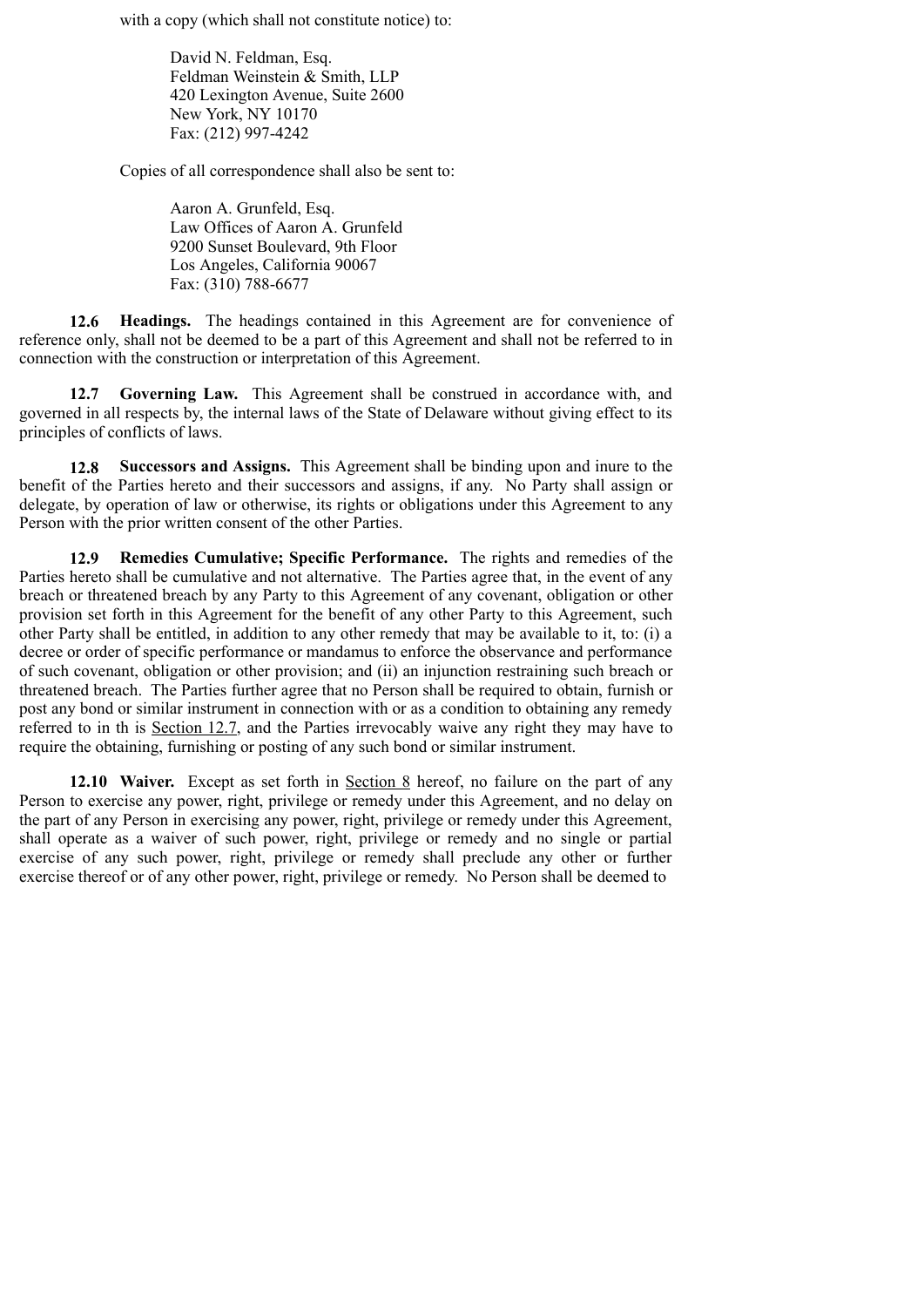have waived any claim arising out of this Agreement, or any power, right, privilege or remedy under this Agreement, unless the waiver of such claim, power, right, privilege or remedy is expressly set forth in a written instrument duly executed and delivered on behalf of such Person, and any such waiver shall not be applicable or have any effect except in the specific instance in which it is given.

**12.11 Amendments.** This Agreement may not be amended, modified, altered or supplemented other than by means of a written instrument duly executed and delivered on behalf of all of the Parties.

**12.12 Severability.** If one or more provisions of this Agreement are held by a court of competent jurisdiction to be unenforceable under applicable Legal Requirements, the Parties agree to promptly renegotiate such provision in good faith. In the event that the Parties cannot reach a mutually agreeable and enforceable replacement in writing for such provision, then: (i) such provision shall be excluded from this Agreement; (ii) the balance of the Agreement shall be interpreted as if such provision were so excluded; and (iii) the balance of the Agreement shall be enforceable in accordance with its terms.

**12.13 Parties in Interest.** None of the provisions of this Agreement is intended to provide any rights or remedies to any Person other than the Parties hereto and their respective successors and assigns.

#### **12.14 Construction.**

(a) For purposes of this Agreement, whenever the context requires: (i) the singular number shall include the plural, and vice versa; (ii) the masculine gender shall include the feminine and neuter genders; (iii) the feminine gender shall include the masculine and neuter genders; and (iv) the neuter gender shall include the masculine and feminine genders.

(b) Each of the Parties has been represented by legal counsel except to the extent that such Party has declined legal counsel. Accordingly, the Parties agree that any rule of construction to the effect that ambiguities are to be resolved against the drafting Party shall not be applied in the construction or interpretation of this Agreement.

(c) As used in this Agreement, the words "include" and "including", and variations thereof, shall not be deemed to be terms of limitation, but rather shall be deemed to be followed by the words "without limitation".

(d) Except as otherwise indicated, all references in this Agreement to "Sections" and "Exhibits" are intended to refer to Sections of this Agreement and Exhibits to this Agreement.

**12.15 Entire Agreement.** This Agreement, together with the schedules and exhibits hereto and thereto, sets forth the entire understanding of the Parties relating to the subject matter hereof and thereof and supersedes all prior agreements and understandings among or between any of the Parties relating to the subject matter hereof and thereof.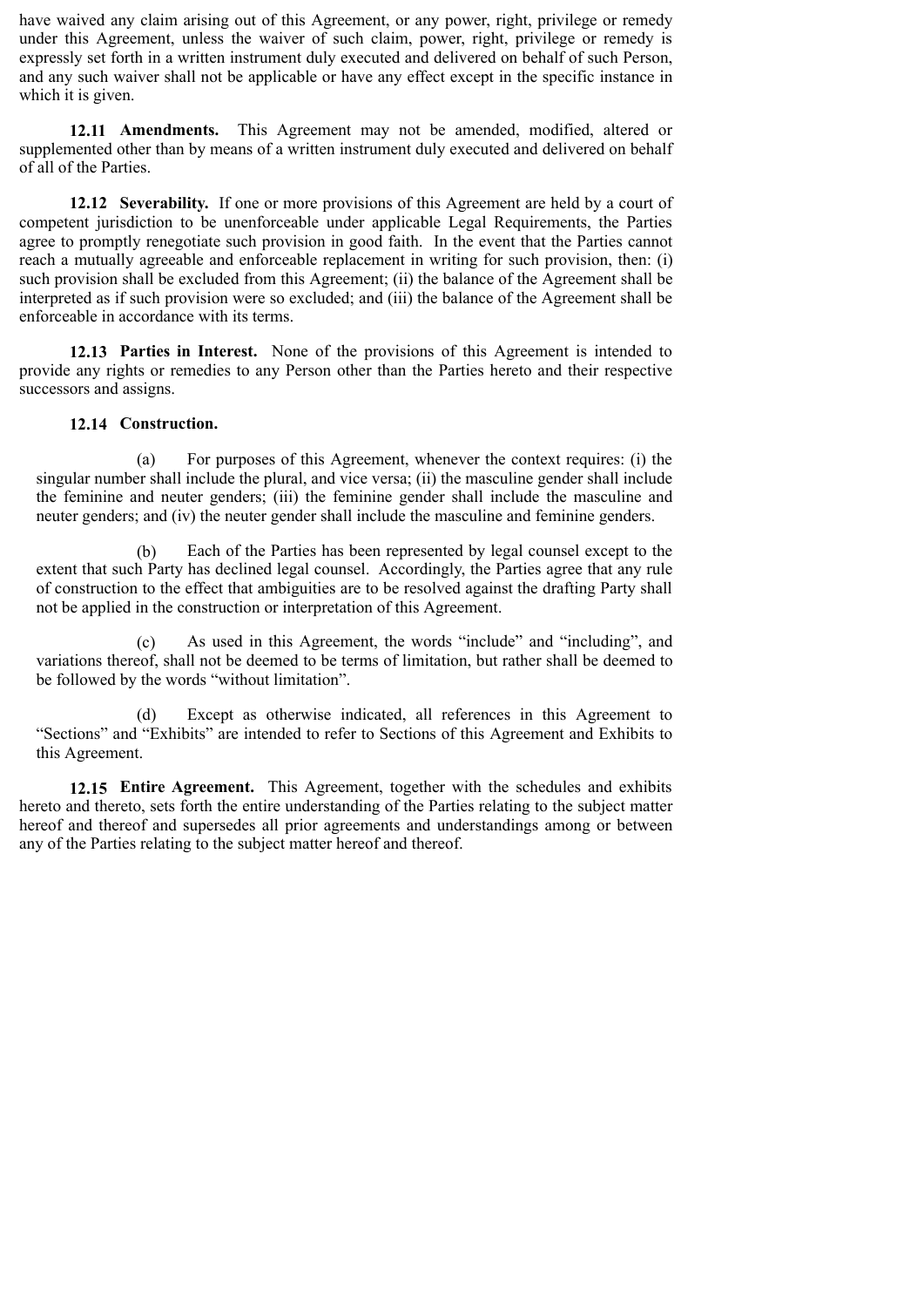**12.16 Counterparts.** This Agreement may be executed in any number of counterparts, each of which shall be deemed an original and all of which together shall constitute one and the same instrument. The exchange of copies of this Agreement or amendments thereto and of signature pages by facsimile transmission or by email transmission in portable digital format, or similar format, shall constitute effective execution and delivery of such instrument(s) as to the Parties and may be used in lieu of the original Agreement or amendment for all purposes. Signatures of the Parties transmitted by facsimile or by email transmission in portable digital format, or similar format, shall be deemed to be their original signatures for all purposes.

#### [REMAINDER OF PAGE INTENTIONALLY LEFT BLANK]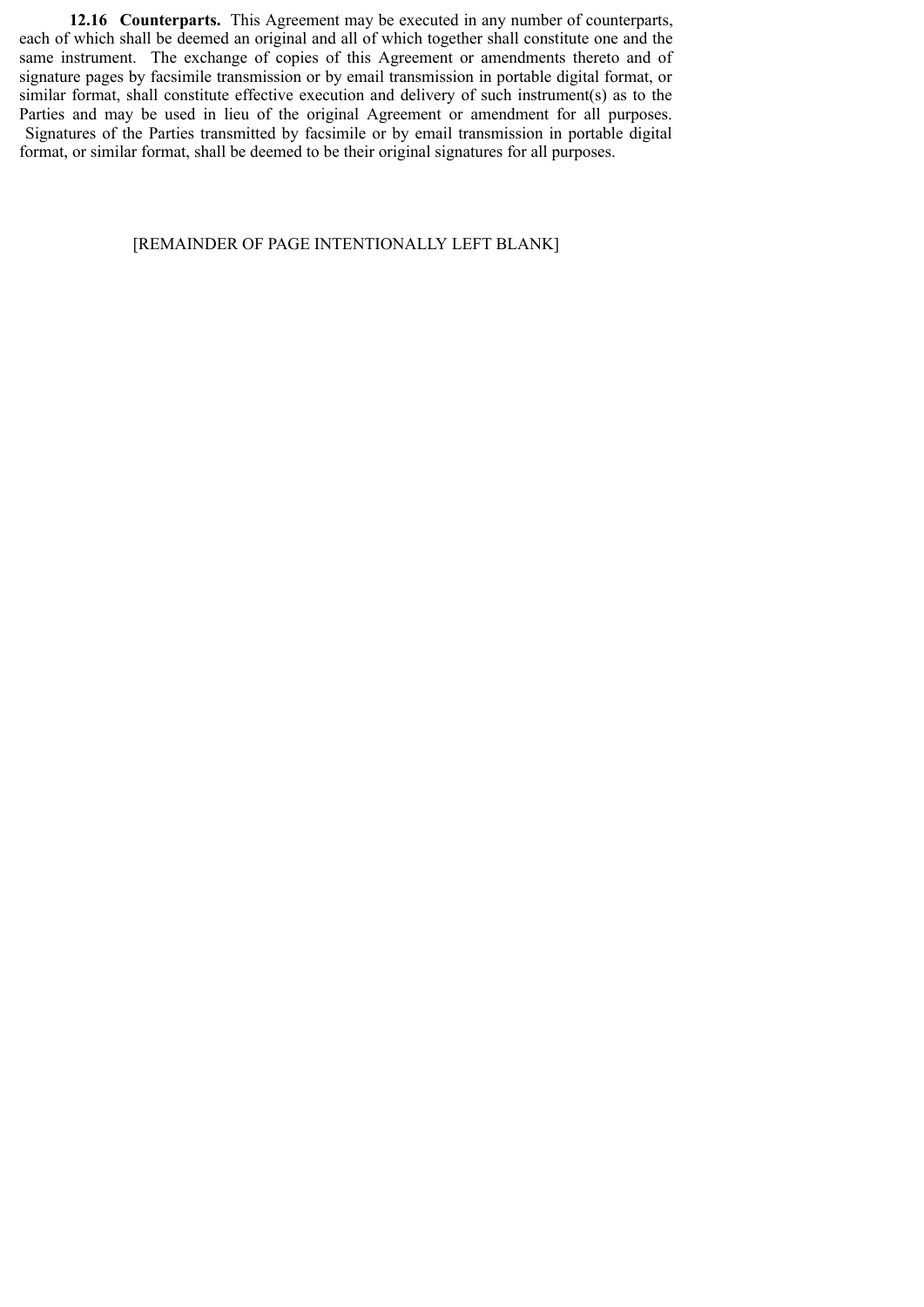**IN WITNESS WHEREOF,** the Parties have duly executed this **Agreement and Plan of Merger and Reorganization** as of the first date written above.

## **PASW, INC.**

By: S/ Glenn Russell Name: Glenn Russell

Title: Chief Executive Officer

## **VIRNETX ACQUISITION, INC.**

By: <u>/s/ William Sliney</u> Name: William Sliney

Title: President

## **VIRNETX, INC.**

By: /s/ Kendall Larsen Name: Kendall Larsen

Title: President/ Chief Executive Officer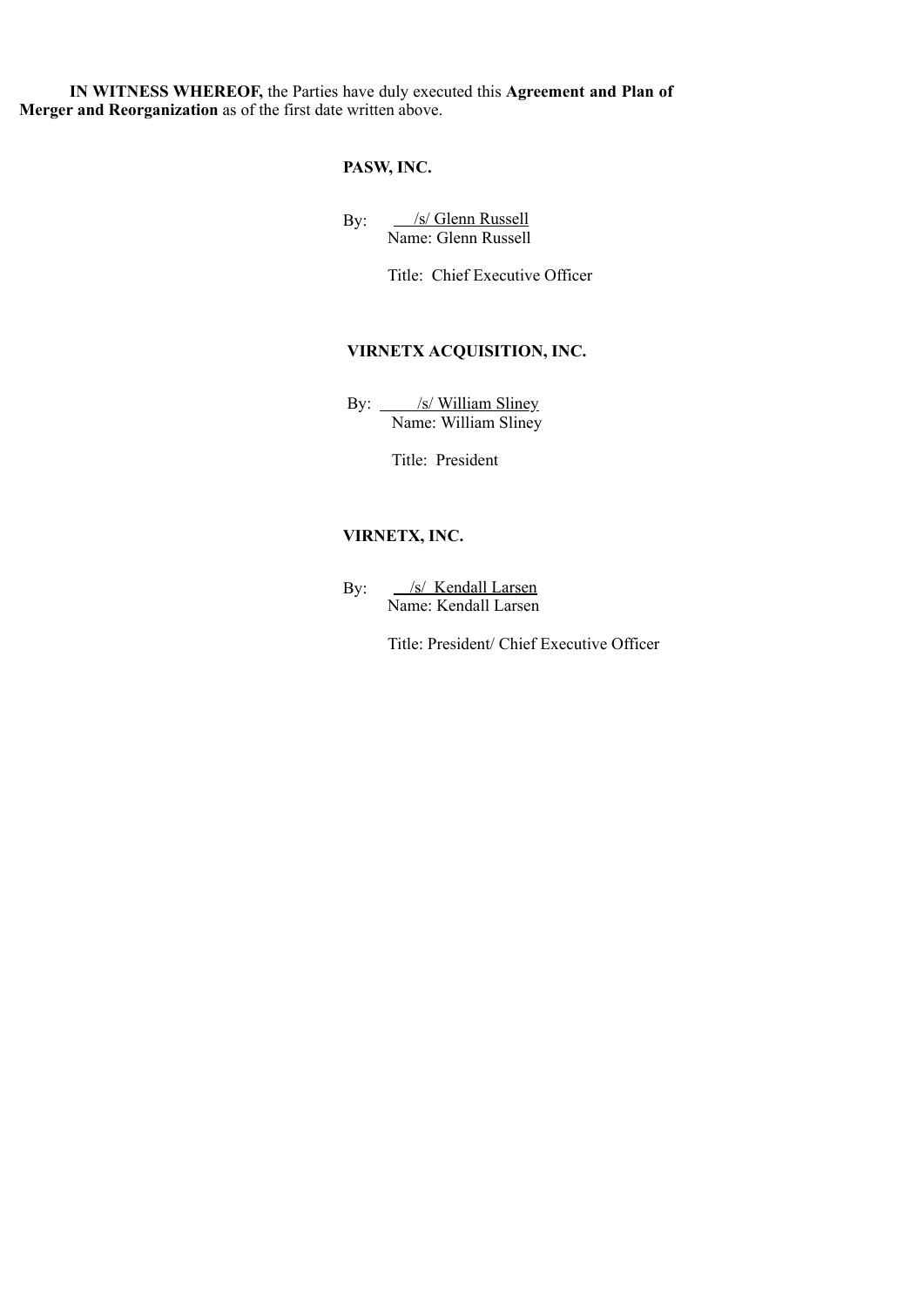#### **Exhibit A**

#### **CERTAIN DEFINITIONS**

For purposes of this Agreement, the following terms shall have the following respective meanings:

*"Affiliate"* shall mean, with respect to any Person, any other Person, directly or indirectly, controlling, controlled by or under common control with such Person. For purposes of this definition a Person is deemed to "control" an Entity if such Person, directly or indirectly, (i) has the power to direct the management or policies of such Entity; or (ii) owns, beneficially or of record (a) an amount of voting securities or other interests in such Entity that is sufficient to enable such Person to elect at least a majority of the members of such Entity's board of directors or other governing body or (b) at least fifty percent (50%) of the outstanding equity or financial interests of such Entity.

*"Applicable Merger Consideration"* shall mean the Stock Merger Consideration, the Options Merger Consideration or the Warrants Merger Consideration, as applicable.

*"Bridge Convertible Debt"* shall mean convertible promissory notes in an aggregate principal amount of \$500,000 which were issued to certain investors pursuant to a Convertible Note Purchase Agreement, dated February 9, 2007, and which promissory notes are required to be converted into Pubco Common Stock pursuant to the Merger.

 *"Business Day"* shall mean any day except Saturday, Sunday and any day which shall be a federal legal holiday or a day on which either the SEC or banking institutions in the State of New York are authorized or required by law or other governmental action to close.

*"Company Common Stock"* shall mean the common stock, par value \$0.0001 per share, of the Company.

*"Company Contract"* shall mean any Contract, including any amendment, supplement, restatement, renewal or replacement thereto: (i) to which the Company is a party; (ii) by which the Company or any of its assets is or may become bound or under which the Company has, or may become subject to, any obligation; or (iii) under which the Company has or may acquire any right or interest.

*"Company Convertible Debt"* shall mean the Bridge Convertible Debt and the San Gabriel Convertible Debt.

*"Company Disclosure Schedule"* shall mean the schedule, dated as of the date of this Agreement, delivered to Pubco on behalf of the Company on the date of this Agreement.

*"Company IP"* shall mean all Intellectual Property Rights and Intellectual Property owned by or exclusively licensed to the Company in any country or other geographic territory.

*"Company Option"* shall mean any option to purchase shares of capital stock of the Company.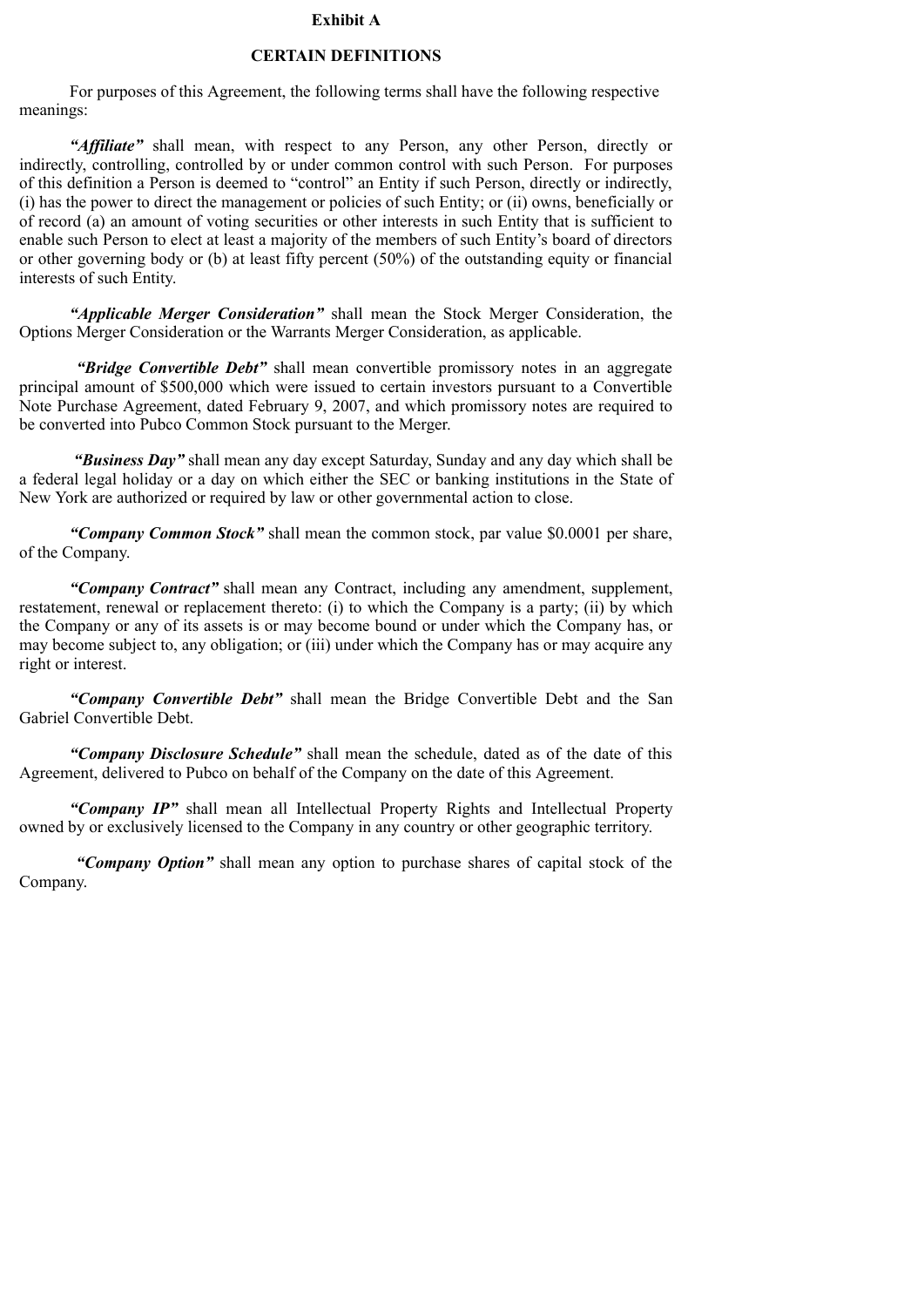*"Company Preferred Stock"* shall mean the preferred stock, par value \$0.0001 per share, of the Company.

*"Company Securities"* shall mean and include all outstanding shares of Company Common Stock (other than any Dissenting Shares), Company Convertible Debt and Company Options, in each case as of immediately prior to the Effective Time.

*"Consent"* shall mean any approval, consent, ratification, permission, waiver or authorization (including any Governmental Authorization) of any third party (including any Governmental Body).

*"Contract"* shall mean any written, oral or other agreement, contract, subcontract, lease, understanding, instrument, note, warranty, license, sublicense, insurance policy, benefit plan or legally binding commitment or undertaking of any nature, whether express or implied.

*"Encumbrance"* shall mean any lien, pledge, hypothecation, charge, mortgage, security interest, encumbrance, claim, option, right of first refusal, preemptive right, community property interest or restriction of any nature affecting property, real or personal, tangible or intangible, including any restriction on the voting of any security, any restriction on the transfer of any security or other asset, any restriction on the receipt of any income derived from any asset and any filing of or agreement to give any financing statement under the Uniform Commercial Code (or equivalent statute of any jurisdiction).

*"Entity"* shall mean any corporation (including any non-profit corporation), general partnership, limited partnership, limited liability partnership, limited liability company, joint venture, estate, trust, company (including any limited liability company or joint stock company), firm or other enterprise, association, organization or entity.

"*Escrow Agent*" shall mean the escrow agent appointed pursuant to the provisions of the Escrow Agreement.

"*Escrow Agreement*" shall mean the Escrow Agreement pursuant to which shares of Pubco Common Stock are being deposited to fund the indemnification obligations set forth in Section 11 of this Agreement.

*"Exchange Act"* shall mean the Securities Exchange Act of 1934, as amended, and the rules and regulations promulgated thereunder.

*"GAAP"* shall mean generally accepted accounting principles in effect in the United States of America applied on a consistent basis throughout the periods covered.

*"Governmental Authorization"* shall mean any: (i) approval, permit, license, certificate, franchise, permission, clearance, registration, qualification or other authorization issued, granted, given or otherwise made available by or under the authority of any Governmental Body or pursuant to any Legal Requirement; or (ii) right under any Contract with any Governmental Body.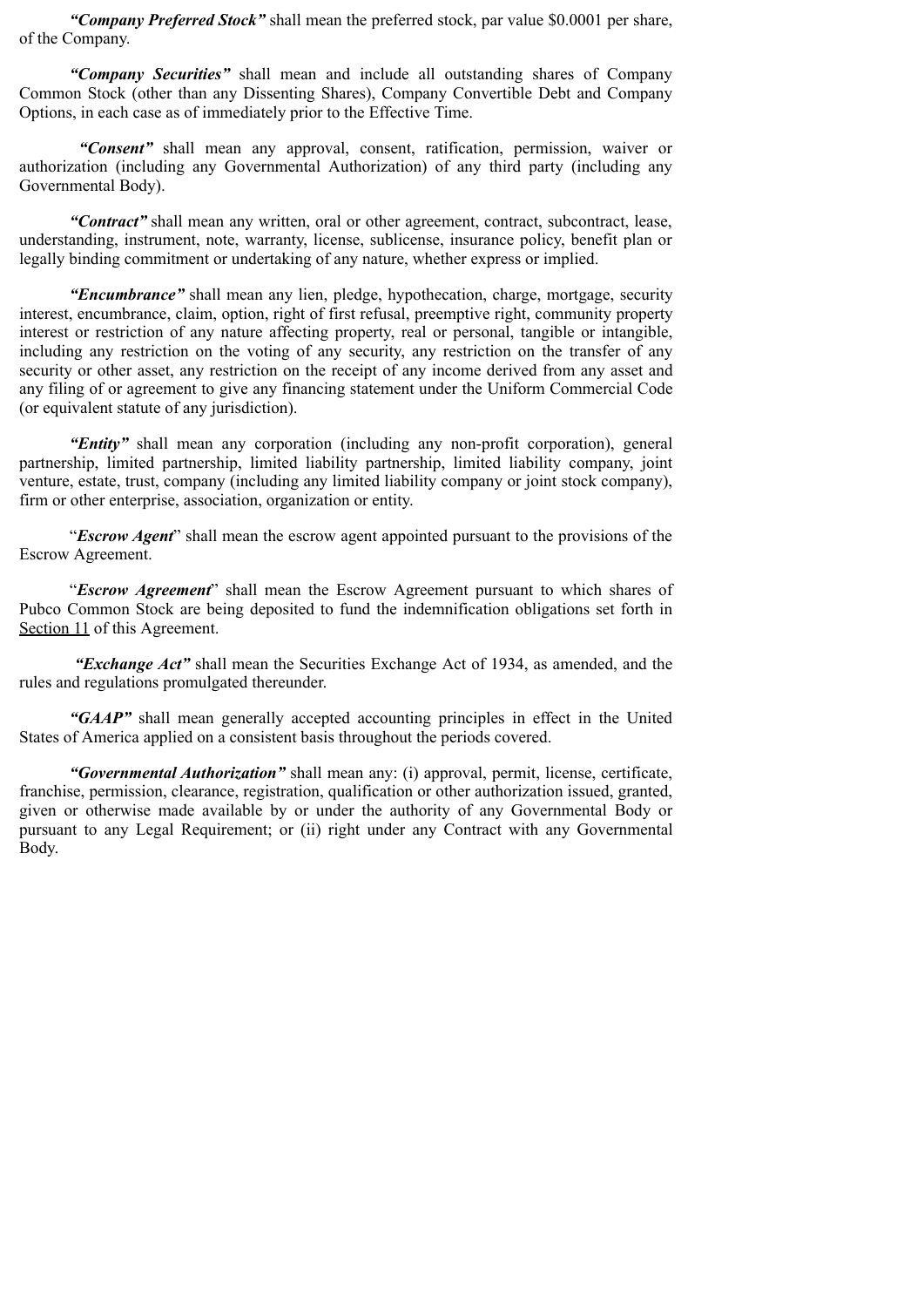*"Governmental Body"* shall mean any: (i) nation, state, commonwealth, province, territory, county, municipality, district or other jurisdiction of any nature; (ii) federal, state, local, municipal, foreign, supranational or other government (including the European Union); or (iii) governmental, self-regulatory or quasi-governmental authority of any nature, including any governmental division, department, agency, commission, instrumentality, official, organization, unit, body or Entity and any court or other tribunal.

*"Intellectual Property"* shall mean and include all apparatus, biological materials, clinical data, chemical compositions or structures, databases and data collections, diagrams, formulae, inventions (whether or not patentable), know-how, logos, marks (including brand names, product names, logos, and slogans), methods, processes, proprietary information, protocols, schematics, specifications, software, techniques, URLs, websites, works of authorship, and other forms of technology (whether or not embodied in any tangible form and including all tangible embodiments of the foregoing such as instruction manuals, laboratory notebooks, prototypes, samples, studies, and summaries).

*"Intellectual Property Rights"* shall mean and include all past, present, and future rights of the following types, which may exist or be created under the Legal Requirements of any jurisdiction in the world: (i) rights associated with works of authorship, including exclusive exploitation rights, copyrights and moral rights; (ii) trademark and trade name rights and similar rights; (iii) trade secret rights; (iv) patents and industrial property rights; (v) other proprietary rights in Intellectual Property of every kind and nature; and (vi) all registrations, renewals, extensions, combinations, divisions, or reissues of, and applications for, any of the rights referred to in the foregoing clauses "(i)" through "(vi)" of this definition.

*"Knowledge"* shall mean (i) with respect to the Company, the actual knowledge of the Company's officers and directors and (ii) with respect to Pubco, the actual knowledge of Pubco's officers and directors in each case without independent investigation.

*"Legal Proceeding"* shall mean any ongoing or threatened action, suit, litigation, arbitration, proceeding (including any civil, criminal, administrative, investigative or appellate proceeding), hearing, inquiry, audit, examination or investigation commenced, brought, conducted or heard by or before, or otherwise involving, any court or other Governmental Body or any arbitrator or arbitration panel.

*"Legal Requirement"* shall mean any federal, state, local, municipal, foreign, international, multinational or other law, statute, constitution, principle of common law, resolution, ordinance, code, edict, decree, rule, regulation, ruling or requirement issued, enacted, adopted, promulgated, implemented or otherwise put into effect by or under the authority of any Governmental Body.

*"Liabilities"* shall mean any debt, obligation, duty or liability of any nature (including unknown, undisclosed, unmatured, unaccrued, contingent, or indirect) regardless of whether such debt, obligation, duty or liability would be required to be disclosed on a balance sheet prepared in accordance with GAAP and regardless of whether such debt, obligation, duty or liability is immediately due and payable.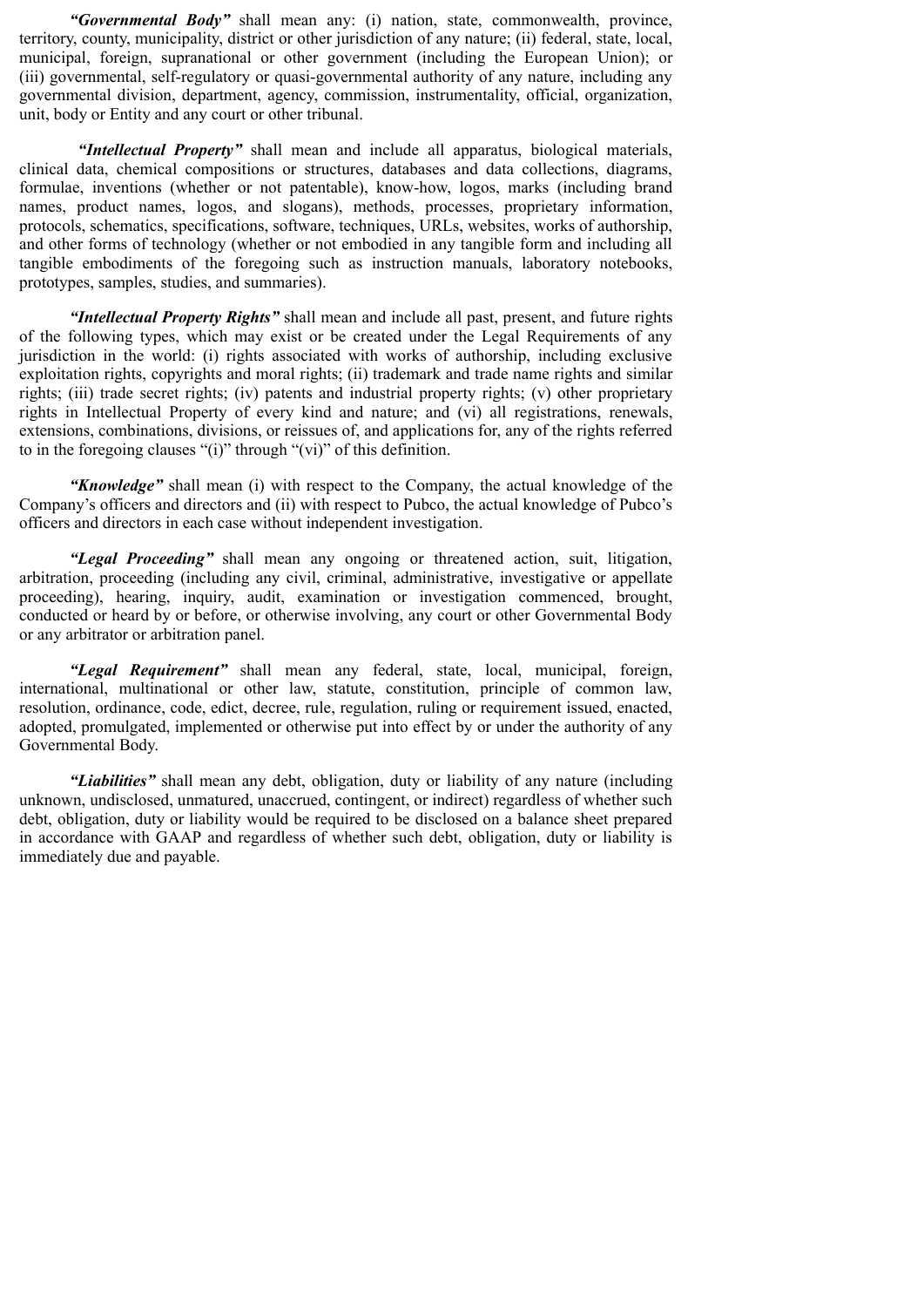"*Material Adverse Effect*" when used in connection with an entity means any change, event, circumstance or effect whether or not such change, event, circumstance or effect is caused by or arises in connection with a breach of a representation, warranty, covenant or agreement of such entity in this Agreement that is or is reasonably likely to be materially adverse to the business, assets (including intangible assets), capitalization, financial condition, operations or results of operations, employees, or prospects of such entity taken as a whole with its subsidiaries, except to the extent that any such change, event, circumstance or effect results from (i) changes in general economic conditions, (ii) changes affecting the industry generally in which such entity operates (provided that such changes do not affect such entity in a substantially disproportionate manner ), or (iii) changes in the trading prices for such entity's capital stock.

*"MergerSub Common Stock"* shall mean the common stock, par value \$0.0001 per share, of MergerSub.

"*Option Right*" shall mean the contractual right provided to one of the Company's employees to be issued Pubco Options as provided in this Agreement.

**"Options Merger Consideration"** has the meaning set forth in Section 1.5 hereof.

*"Order"* shall mean any writ, decree, permanent injunction, order or similar action used in a Legal Proceeding.

*"Person"* shall mean any natural person, Entity or Governmental Body.

*"Pubco Common Stock"* shall mean the common stock, par value \$0.00001 per share, of Pubco.

*"Pubco Contract"* shall mean any Contract, including any amendment, supplement, restatement, renewal or replacement thereto: (i) to which Pubco is a party; (ii) by which Pubco or any of its assets is or may become bound or under which Pubco has, or may become subject to, any obligation; or (iii) under which Pubco has or may acquire any right or interest.

*"Pubco Disclosure Schedule"* shall mean the schedule, dated as of the date of this Agreement, delivered to the Company on behalf of Pubco on the date of this Agreement.

*"Pubco IP"* shall mean all Intellectual Property Rights and Intellectual Property owned by or exclusively licensed to Pubco in any country or other geographic territory.

*"Pubco Option"* shall mean any option to purchase shares of capital stock of Pubco.

*"Pubco Preferred Stock"* shall mean the preferred stock, par value \$0.00001 per share, of Pubco.

*"Pubco Securities"* shall mean the Pubco Common Stock, the Pubco Options and the Pubco Warrants issued in connection with the Merger.

*"Pubco Warrant"* shall mean any warrant to purchase shares of capital stock of Pubco.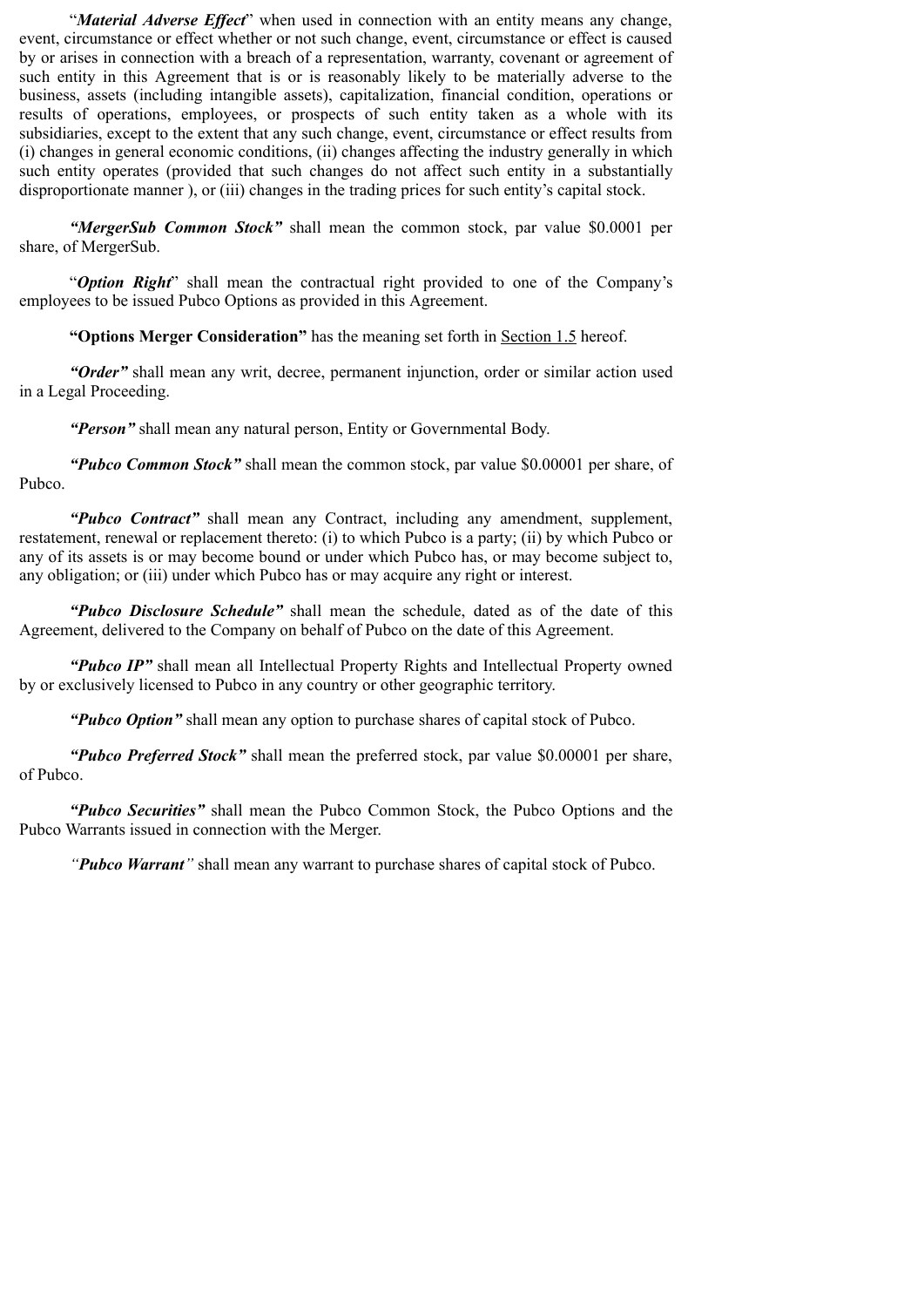*"Registered IP"* shall mean all Intellectual Property Rights that are registered, filed, or issued under the authority of any Governmental Body, including all patents, registered copyrights, registered mask works, and registered trademarks and all applications for any of the foregoing.

*"Registrable Securities"* shall mean (i) the shares of Pubco Common Stock issued in connection with the conversion of the Company Common Stock and the Company Convertible Debt and (ii) the shares of Pubco Common Stock underlying the Pubco Options and the Pubco Warrants issued in exchange for the Company Options and the Company Warrants, respectively, all of which have been provided with registration rights, pursuant to the provisions of the Registration Rights Agreement.

*"Representatives"* shall mean officers, directors, employees, consultants, agents, attorneys, accountants, advisors and representatives.

"*Restricted Stock Award Rights*" shall mean certain rights to be issued restricted stock awards for Pubco Common Stock as provided in this Agreement.

*"San Gabriel Convertible Debt"* shall mean the convertible promissory notes in an aggregate principal amount of \$4,000,000 which were initially issued to San Gabriel Fund, LLC, pursuant to two (2) Convertible Note Purchase Agreements, each dated February 2, 2007, and which promissory notes are required to be converted into Pubco Common Stock pursuant to the Merger.

*"SEC"* shall mean the United States Securities and Exchange Commission.

*"Securities Act"* shall mean the Securities Act of 1933, as amended, and the rules and regulations promulgated thereunder.

**"Stock Merger Consideration"** has the meaning set forth in Section 1.5 hereof.

Any Entity shall be deemed to be a *"Subsidiary"* of another Person if such Person directly or indirectly: (i) has the power to direct the management or policies of such Entity; or (ii) owns, beneficially or of record (a) an amount of voting securities or other interests in such Entity that is sufficient to enable such Person to elect at least a majority of the members of such Entity's board of directors or other governing body or (b) at least fifty percent (50%) of the outstanding equity or financial interests of such Entity.

*"Tax"* shall mean any tax (including any income tax, franchise tax, capital gains tax, gross receipts tax, value-added tax, surtax, excise tax, ad valorem tax, transfer tax, stamp tax, sales tax, use tax, property tax, business tax, withholding tax or payroll tax), levy, assessment, tariff, duty (including any customs duty), deficiency or fee, and any related charge or amount (including any fine, penalty or interest), imposed, assessed or collected by or under the authority of any Governmental Body.

*"Tax Return"* shall mean any return (including any information return), report, statement, declaration, estimate, schedule, notice, notification, form, election, certificate or other document or information filed with or submitted to, or required to be filed with or submitted to,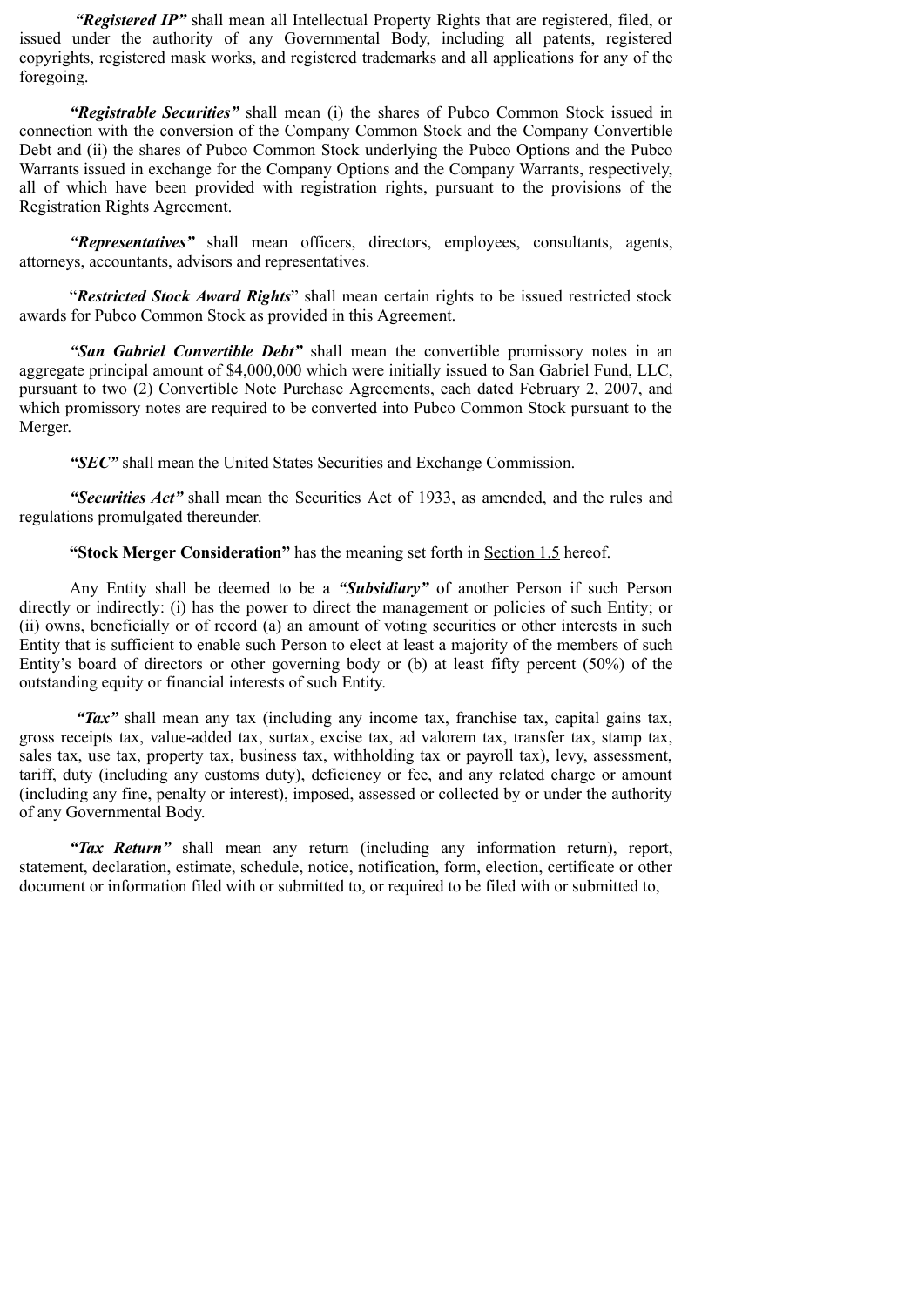any Governmental Body in connection with the determination, assessment, collection or payment of any Tax or in connection with the administration, implementation or enforcement of or compliance with any Legal Requirement relating to any Tax.

*"Transaction Documents"* shall mean, collectively, this Agreement, the Lock-Up Agreements and the Registration Rights Agreements.

"*Warrant Right*" shall mean the contractual right provided to MDB Capital Group LLC to be issued Pubco Warrants as provided in this Agreement.

**"***Warrants Merger Consideration***"** has the meaning set forth in Section 1.5 hereof.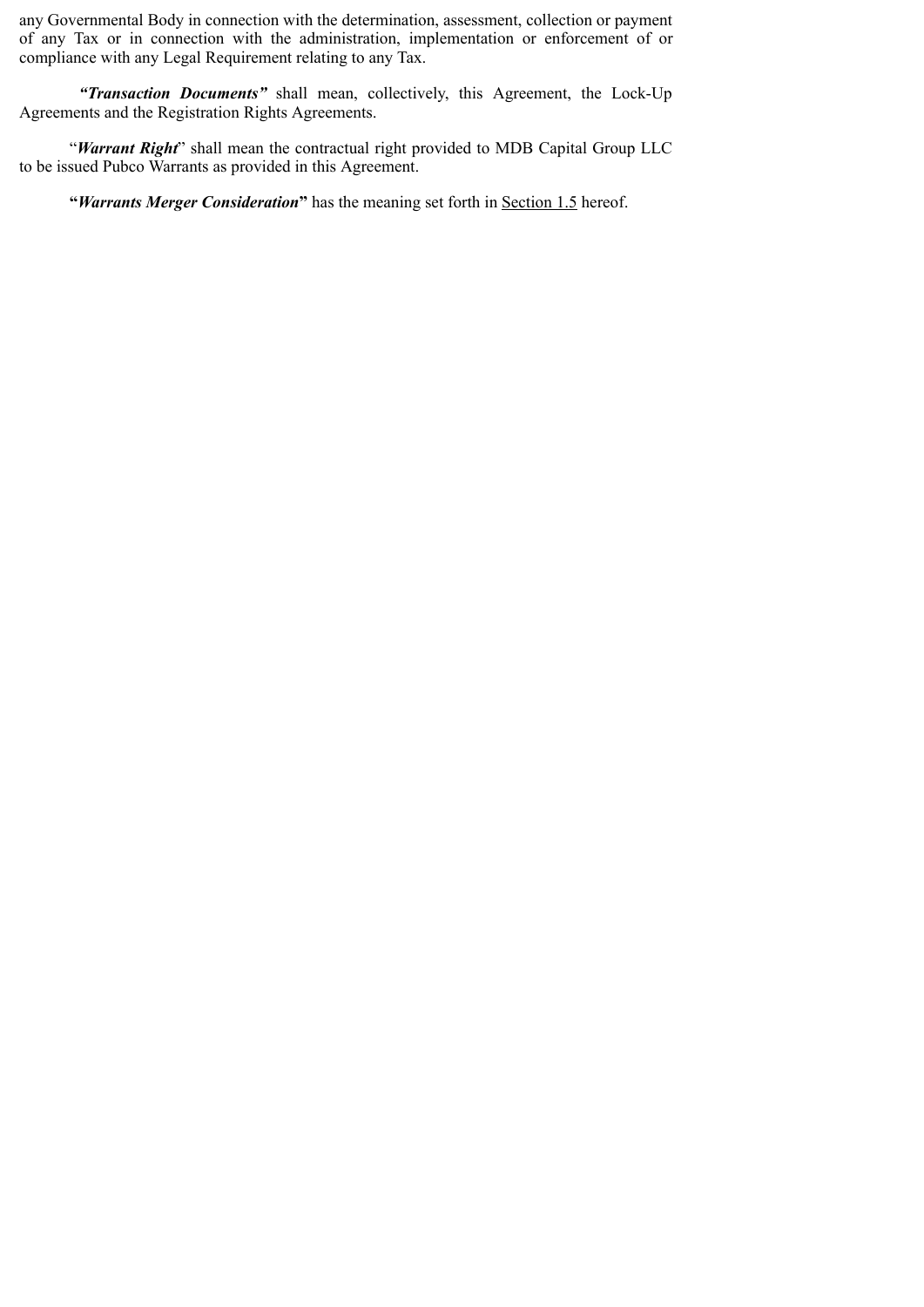## **Exhibit B**

## **DIRECTORS AND OFFICERS**

**Directors** Kendall Larsen Edmund Munger Scott C. Taylor Michael F. Angelo Thomas M. O'Brien

## **Officers**

Kendall Larsen – President and Chief Executive Officer William E. Sliney – Chief Financial Officer (Interim)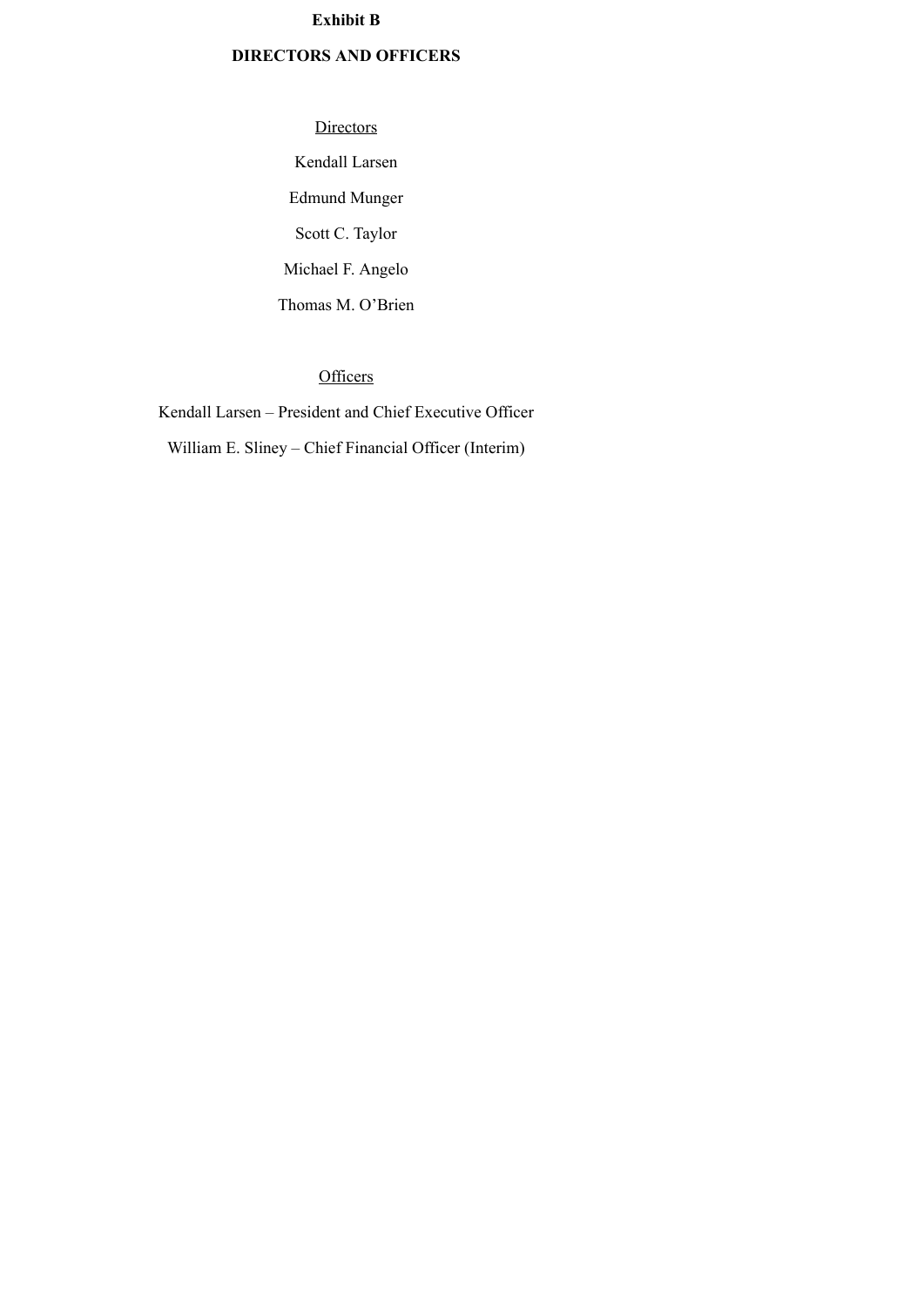## **Exhibit C**

## **FORM OF LOCK-UP AGREEMENT**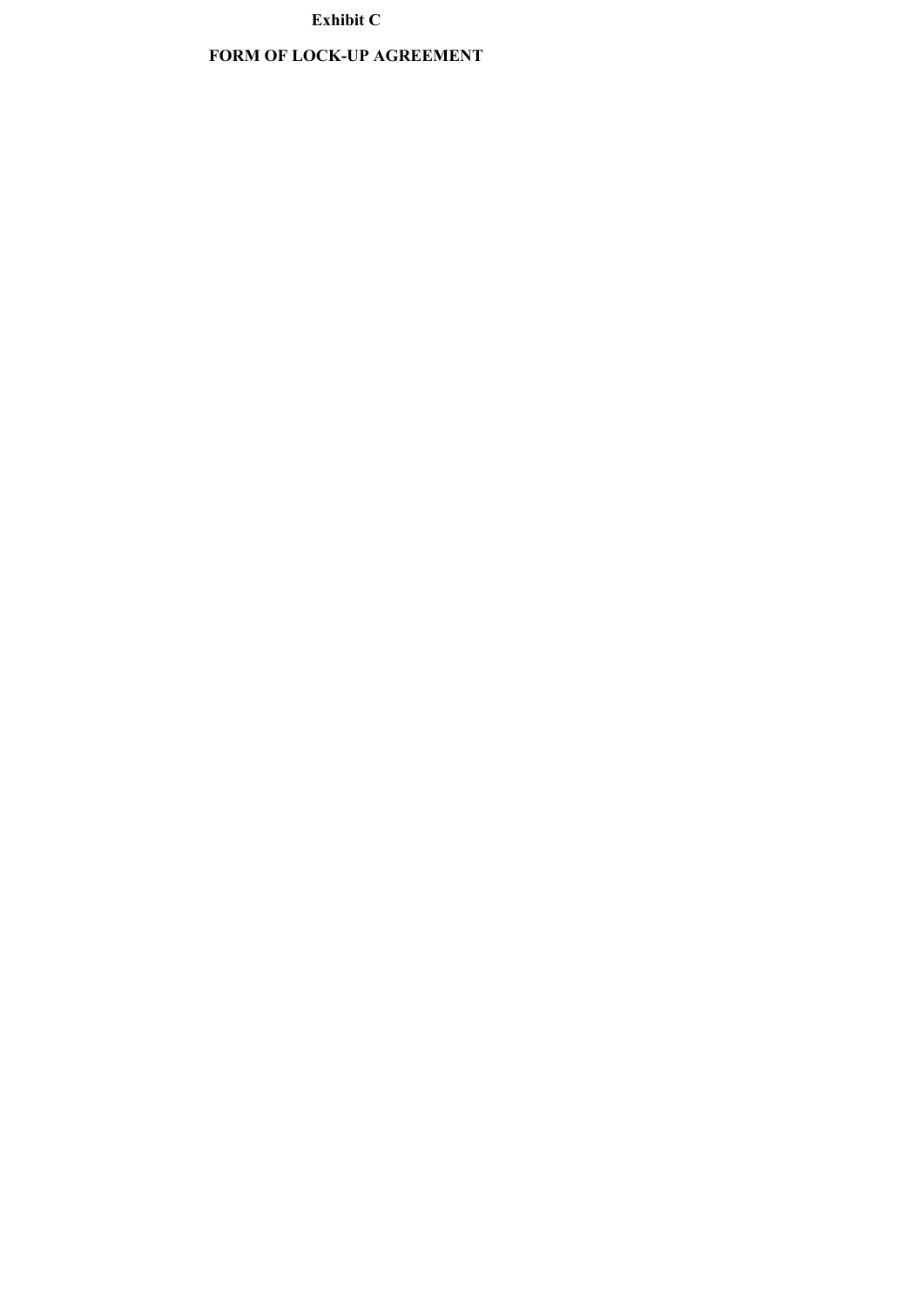## **Exhibit D**

## **FORM OF REGISTRATION RIGHTS AGREEMENT**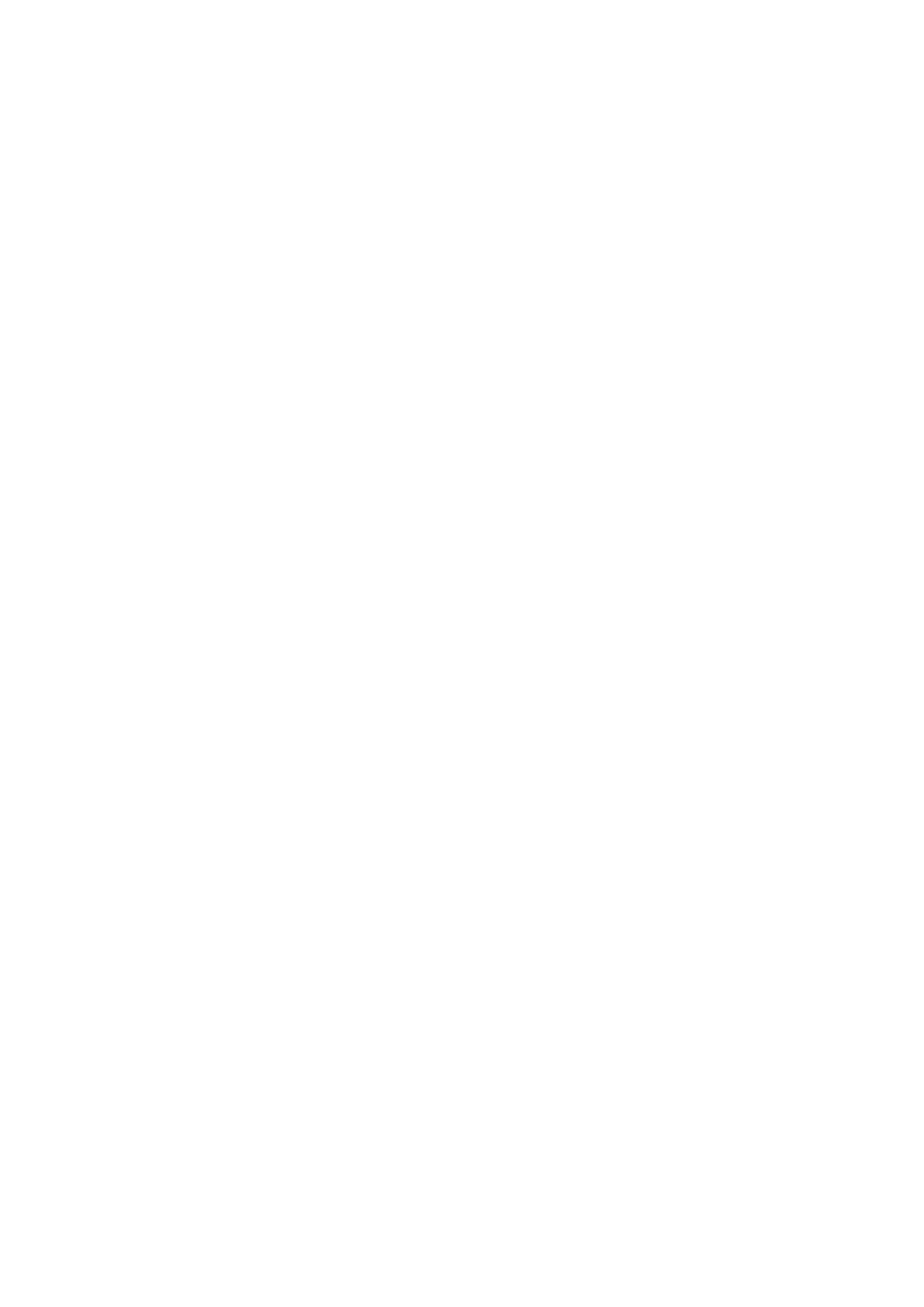### **PASW, Inc. Agrees to Merge with VirnetX Inc. Additional Information**

Los Angeles, CA -- (BUSINESS WIRE) – June 13 2007 – **PASW, Inc.** (OTC: PASW.OB) announced today that it has signed a definitive merger agreement with VirnetX, Inc., a development stage corporation that is engaged in software development for secure real time communications, pending approval of the VirnetX stockholders and various other standard conditions to closing.

Under the terms of the agreement signed on June 12, 2007:

- The parties have agreed to a merger transaction in which VirnetX will become a wholly owned subsidiary of PASW;
- PASW will cause the officers and directors of VirnetX to become officers and directors of PASW at the closing of the merger; and
- · A \$4.5 million bridge loan would convert to PASW equity, of which \$3 million of new cash proceeds would become available to PASW at the closing of the merger.

The merger will result in the current stockholders of PASW owning approximately 4.852% of the company on a fully diluted basis and the securityholders of VirnetX, together with certain new investors, option holders and warrant holders owning the balance.

VirnetX has scheduled a stockholders meeting in early July to seek approval of the transaction, which is currently expected to close shortly thereafter. The definitive merger agreement contains various conditions to closing, including:

- Approval of the VirnetX stockholders;
- PASW's liabilities must not exceed \$150,000 at closing;
- · The representations and warranties of the parties must be true and correct; and
- · A Form 8-K describing the combined companies must be prepared and ready to file.

MDB Capital Group LLC, a Santa Monica, California based investment bank focused on serving microcap companies, acted as financial advisor to VirnetX Inc. in connection with these transactions.

#### About PASW:

PASW, Inc., formerly Pacific Softworks, Inc., was incorporated in California in November 1992. It was reincorporated in Delaware in May 2007.The Company developed and licensed Internet and Web related software and software development tools that enable communications, based on a set of rules known as protocols. From January 2001 the operations, consisting of sales of software and licenses, were conducted principally through an administrative office in Northern California and the sales office of a subsidiary, National Research Corporation – Japan (*"NRCJ"*). In January 2003 the Company sold the operating assets of NRCJ and the sales office was closed. However, the Company has continued to receive royalty income from a former NRCJ customer.